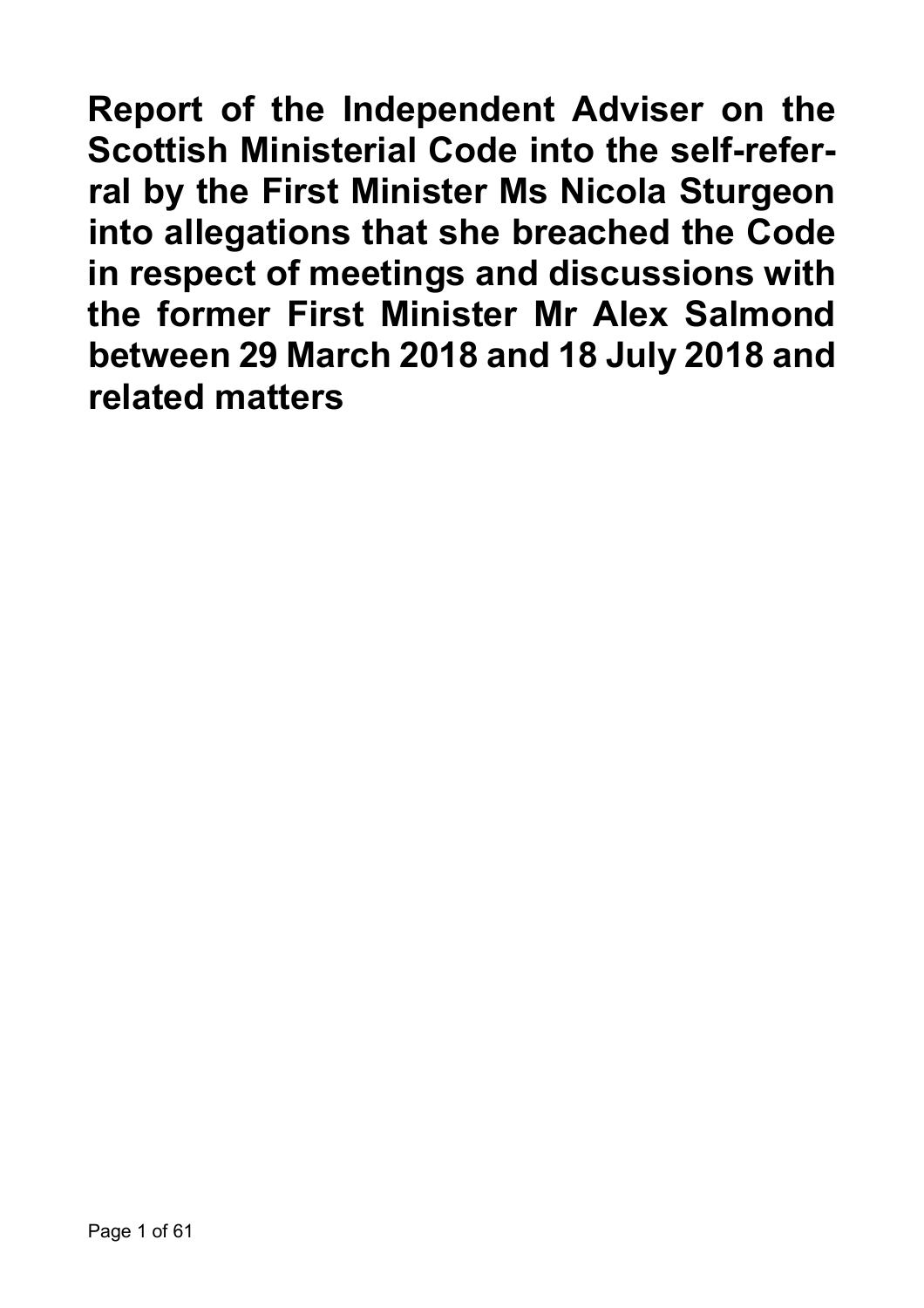# **Table of Contents**

The Remit for the Investigation

1. Brief summary of the factual background

2. The adoption of the Procedure for handling complaints against Ministers and former Ministers

- 3. The operation of the Procedure
- 4. Meetings between **[Redacted]** and the former Chief of Staff **[Redacted ]**

5. When did the First Minister become aware that there were allegations against Mr Salmond?

6. The meeting on 29 March 2018

7. The First Minister's failure to refer to the meeting of 29 March in her statement to the Scottish Parliament on 8 January 2019

- 8. The meeting of 2 April 2018
- 9. The telephone call of 23 April
- 10. The decision to inform the Permanent Secretary
- 11. The meeting on 7 June

12. The meeting on 14 July and telephone conversation of 18 July

13. The Procedure for handling complaints against Ministers and former Ministers and Mr Salmond's objections to it

14. The Handling of Mr Salmond's Judicial Review Proceedings and the Ministerial Code

15. The Ministerial Code: Contacts with External Individuals and Organisations, including Outside Interest Groups and Lobbyists

16. The Ministerial Code: Special Advisers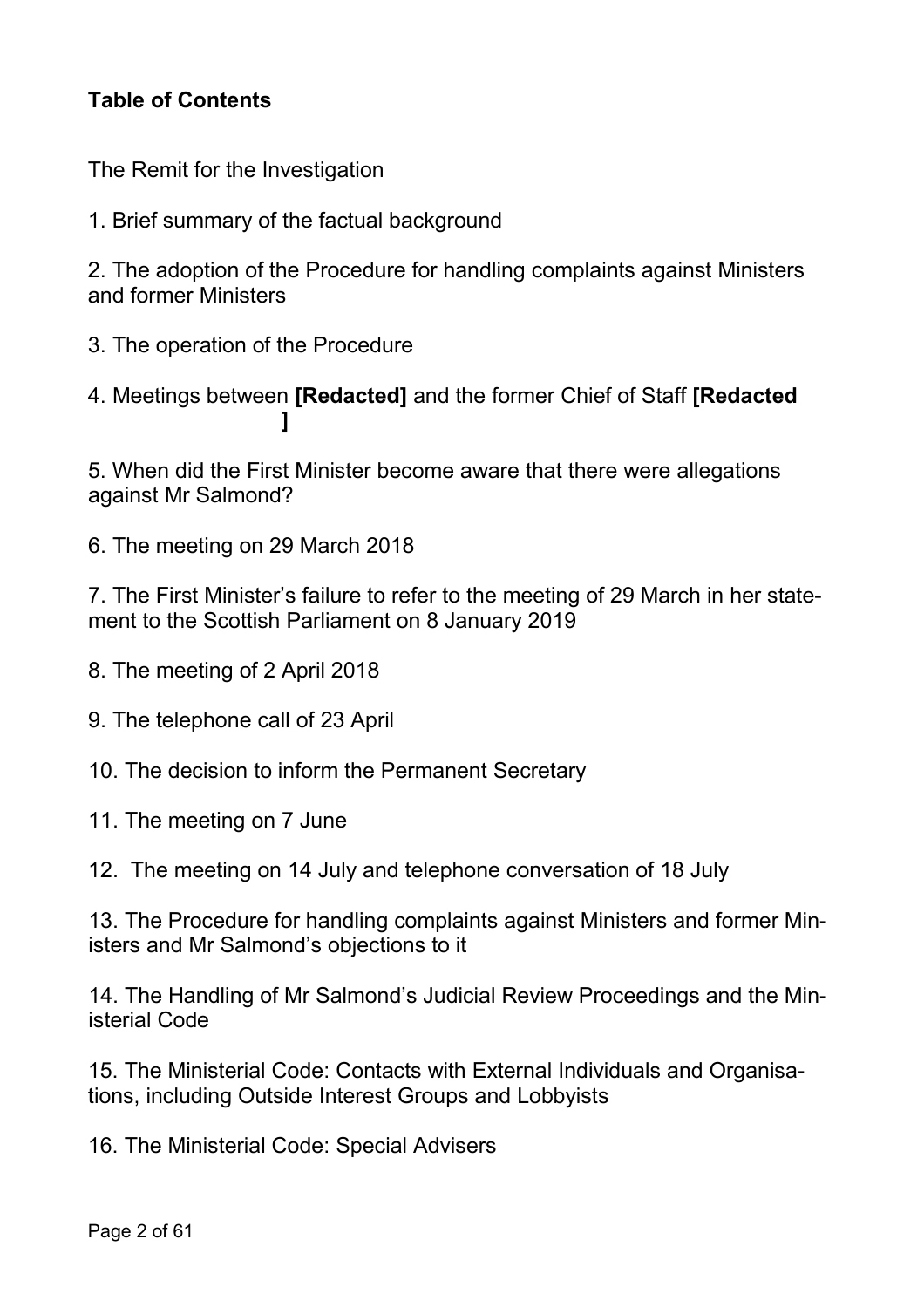- 17. The alleged leak to the Daily Record
- 18. Conclusions and recommendations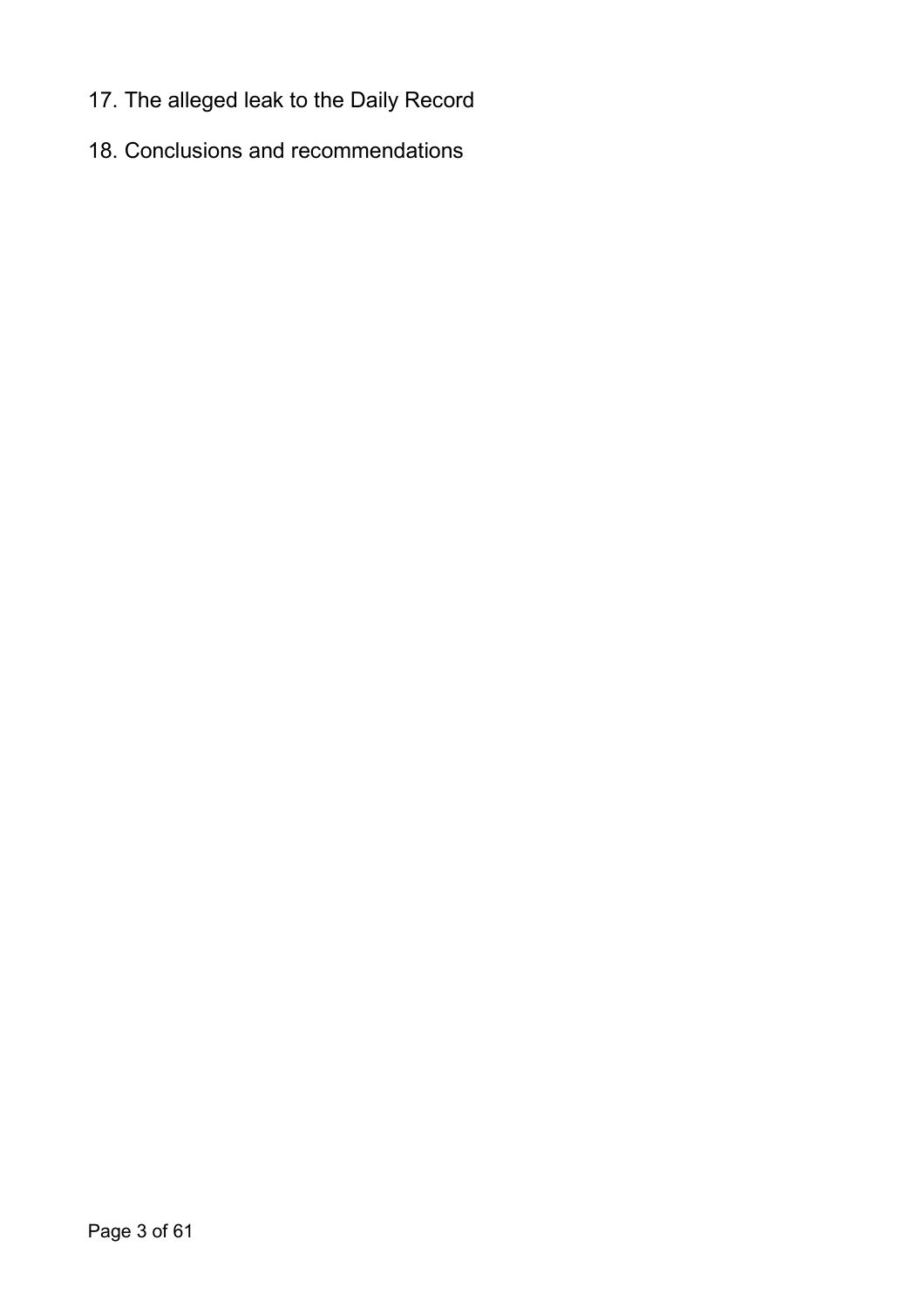# **The Remit for the Investigation**

#### **The remit for the investigation**

The remit for the self-referral to me by the First Minister under the Scottish Ministerial Code was set out as follows by the Deputy First Minister, Mr John Swinney, in a reply to a parliamentary question in the Scottish Parliament on 3 August 2020.

"It has been alleged that the First Minister breached the Scottish Ministerial Code in that she failed to feed back the basic facts of meetings and discussions held with Alex Salmond to her private office as required by sections 4.22 and 4.23 of the Code. The meetings and discussions in question took place on:

29 March 2018 – Meeting between Ms Sturgeon and Geoff Aberdein, former Chief of Staff to Mr Salmond, Scottish Parliament

2 April 2018 - Meeting between Ms Sturgeon and Mr Salmond at Ms Sturgeon's home.

23 April 2018 - Telephone conversation between Ms Sturgeon and Mr Salmond. 7 June 2018 - Meeting between Ms Sturgeon and Mr Salmond at SNP Conference, Aberdeen.

14 July 2018 - Meeting between Ms Sturgeon and Mr Salmond at Ms Sturgeon's home.

18 July 2018 - Telephone conversation between Ms Sturgeon and Mr Salmond.

It is has been (sic) further suggested that, in light of those meetings, the First Minister may have attempted to influence the conduct of the investigation then being undertaken by the Permanent Secretary into allegations made against Mr Salmond under the Procedure for Handling of Harassment Complaints involving Current or Former Ministers ("the Procedure").

Scottish Ministerial Code

The key relevant extracts from the Code are:

1.6. Ministers are personally responsible for deciding how to act and conduct themselves in the light of the Ministerial Code and for justifying their actions to Parliament and the public. The First Minister is, however, the ultimate judge of the standards of behaviour expected of a Minister and of the appropriate consequences of a breach of those standards. Although the First Minister will not expect to comment on every matter which could conceivably be brought to his or her attention, Ministers can only remain in office for so long as they retain the First Minister's confidence.

1.7. Where he or she deems it appropriate, the First Minister may refer matters to the independent advisers on the Ministerial Code to provide him or her with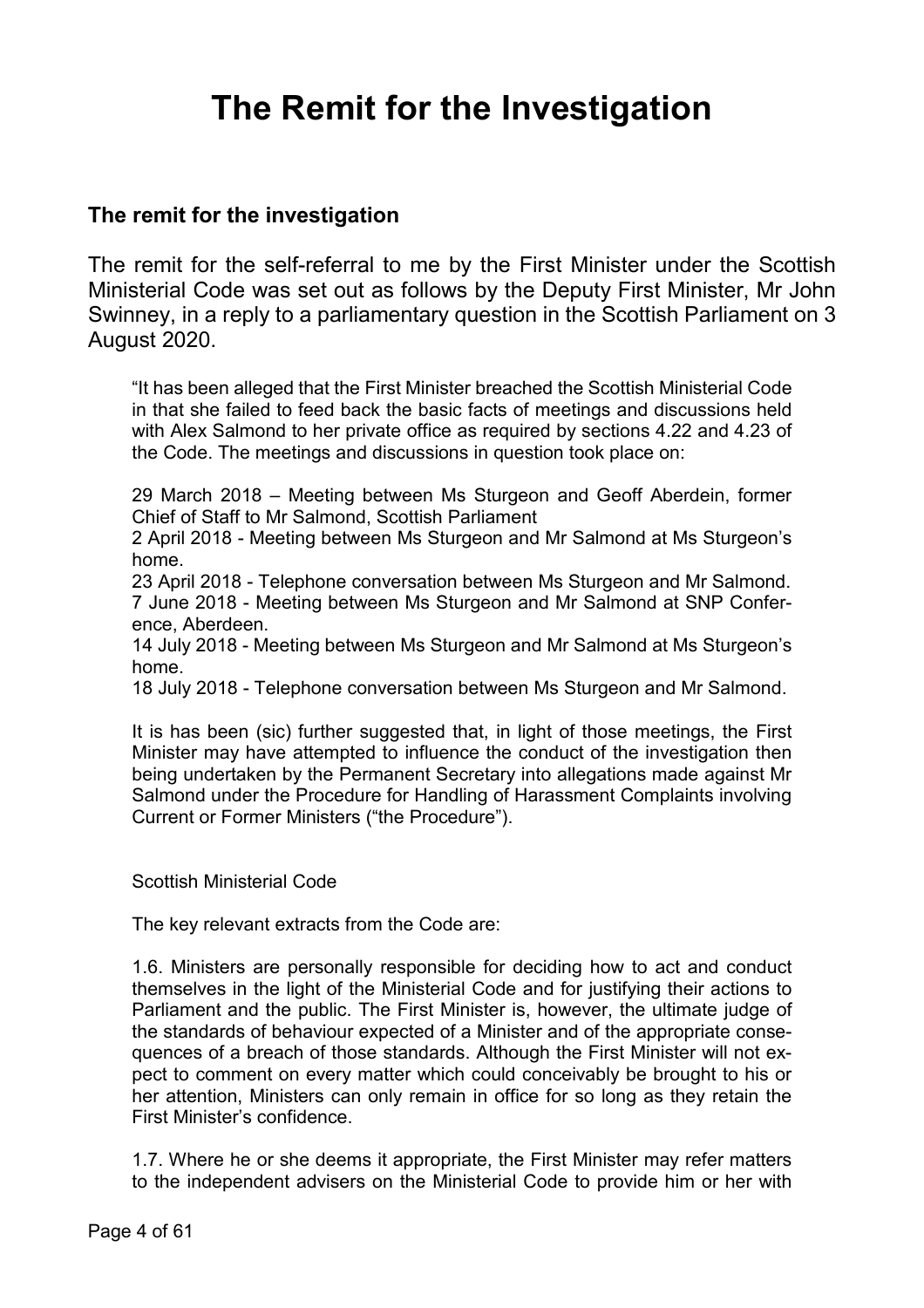advice on which to base his or her judgement about any action required in respect of Ministerial conduct. The findings of the independent advisers will be published.

Contacts with External Individuals and Organisations, including Outside Interest Groups and Lobbyists

4.22 Ministers meet many people and organisations and consider a wide range of views as part of the formulation of Government policy. Meetings on official business should normally be arranged through Private Offices. A private secretary or official should be present for all discussions relating to Government business. Private Offices should arrange for the basic facts of formal meetings between Ministers and outside interest groups to be recorded, setting out the reasons for the meeting, the names of those attending and the interests represented. A monthly list of engagements carried out by all Ministers is published three months in arrears.

4.23 If Ministers meet external organisations or individuals and find themselves discussing official business without an official present – for example at a party conference, social occasion or on holiday – any significant content (such as substantive issues relating to Government decisions or contracts) should be passed back to their Private Offices as soon as possible after the event, who should arrange for the basic facts of such meetings to be recorded in accordance with paragraph 4.22 above.

The First Minister has, accordingly, referred the matter for consideration by one or both Independent Advisers for advice on which to base her judgement about any action required in accordance with the Code.

#### Remit

The remit for the referral is to:

Review any relevant documentation relating to the meetings and discussions listed above.

Interview any Minister or official of the Scottish Government, including Special Advisers, who may have any knowledge of the facts and content of the meetings and discussions, to assess whether the Ministerial Code is engaged and, if so, whether the terms of the Code have been complied with.

Interview any relevant person outwith the Scottish Government, including the former First Minister, Alex Salmond, who may have information relating to the facts and content of the meetings and discussions.

Determine if there is any evidence that the First Minister attempted to use information discussed during those meetings and discussions to influence the conduct of the investigation being undertaken by the Permanent Secretary into allegations made against Mr Salmond under the Procedure.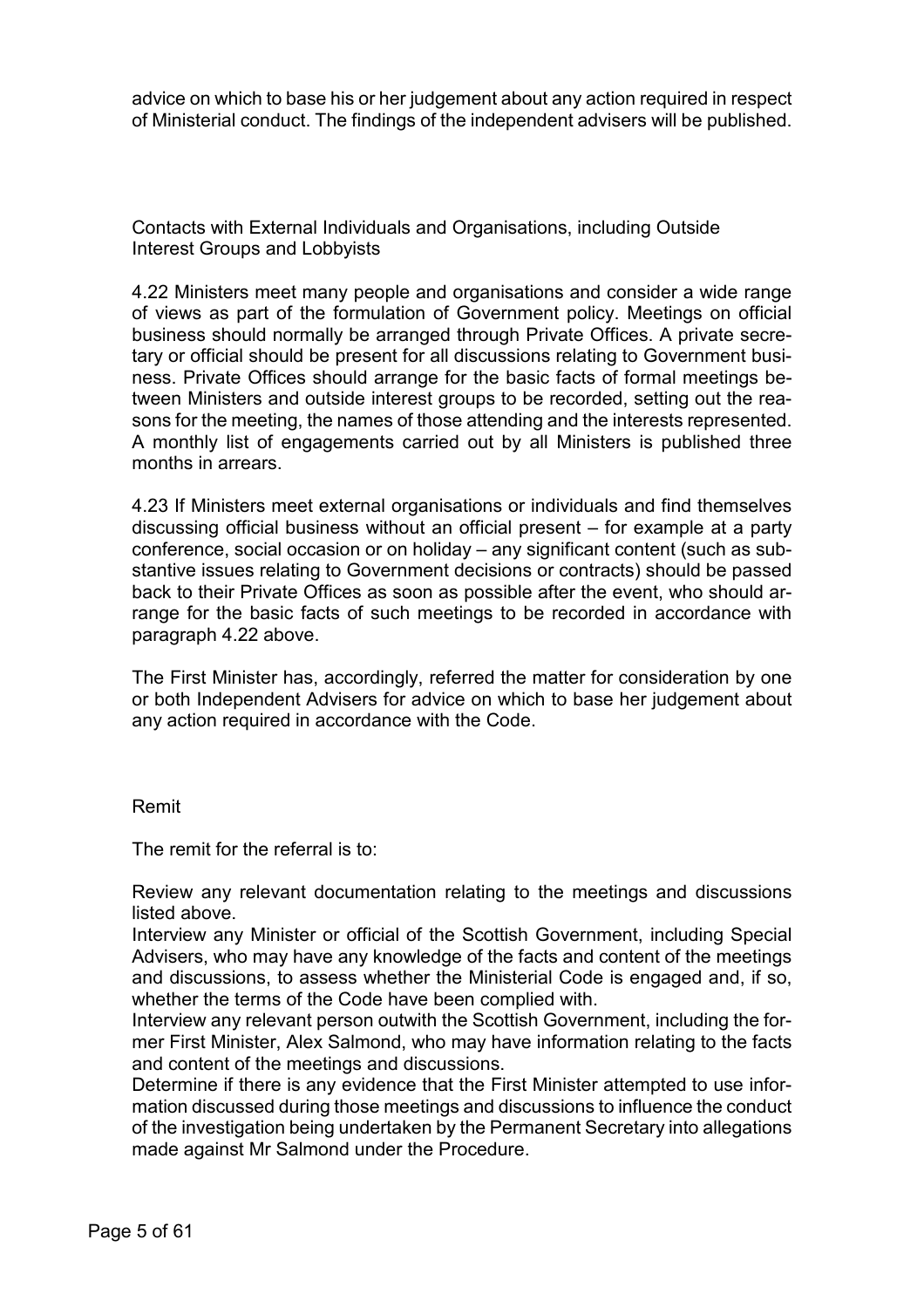Provide the Deputy First Minister with a report setting out the findings and conclusions with regard to:

i. whether the Ministerial Code is engaged regarding the meetings and discussions;

ii. whether there has been any breach of the Code and the nature of any such breach; and

iii. if a breach has occurred, advice on the appropriate remedy or sanction. The Independent Adviser is further invited to consider and offer views on whether the Ministerial Code might need revision to reflect the terms of the Procedure and the strict limitations it places on the involvement of the First Minister in cases which fall to be considered under the Procedure.

#### Timing

The Independent Adviser is invited to commence the investigation and submit a report as soon as possible."

In accordance with the remit I sought and received written observations from persons who included the following: the First Minister, Ms Nicola Sturgeon; the former First Minister, Mr Alex Salmond; the Permanent Secretary to the Scottish Government, Ms Leslie Evans; Ms Liz Lloyd, Chief of Staff to the First Minister; Mr Geoffrey Aberdein, formerly Chief of Staff to the former First Minister; Mr Duncan Hamilton, Mr Kevin Pringle, Mr David Clegg, Mr Stuart Nicolson, Ms Lorraine Kay and Mr Peter Murrell. All of these witnesses gave me full cooperation and answered follow-up questions where necessary although I had no power to compel any person to cooperate with the investigation. I carried out follow-up interviews with a number of the witnesses where I considered clarifications were required.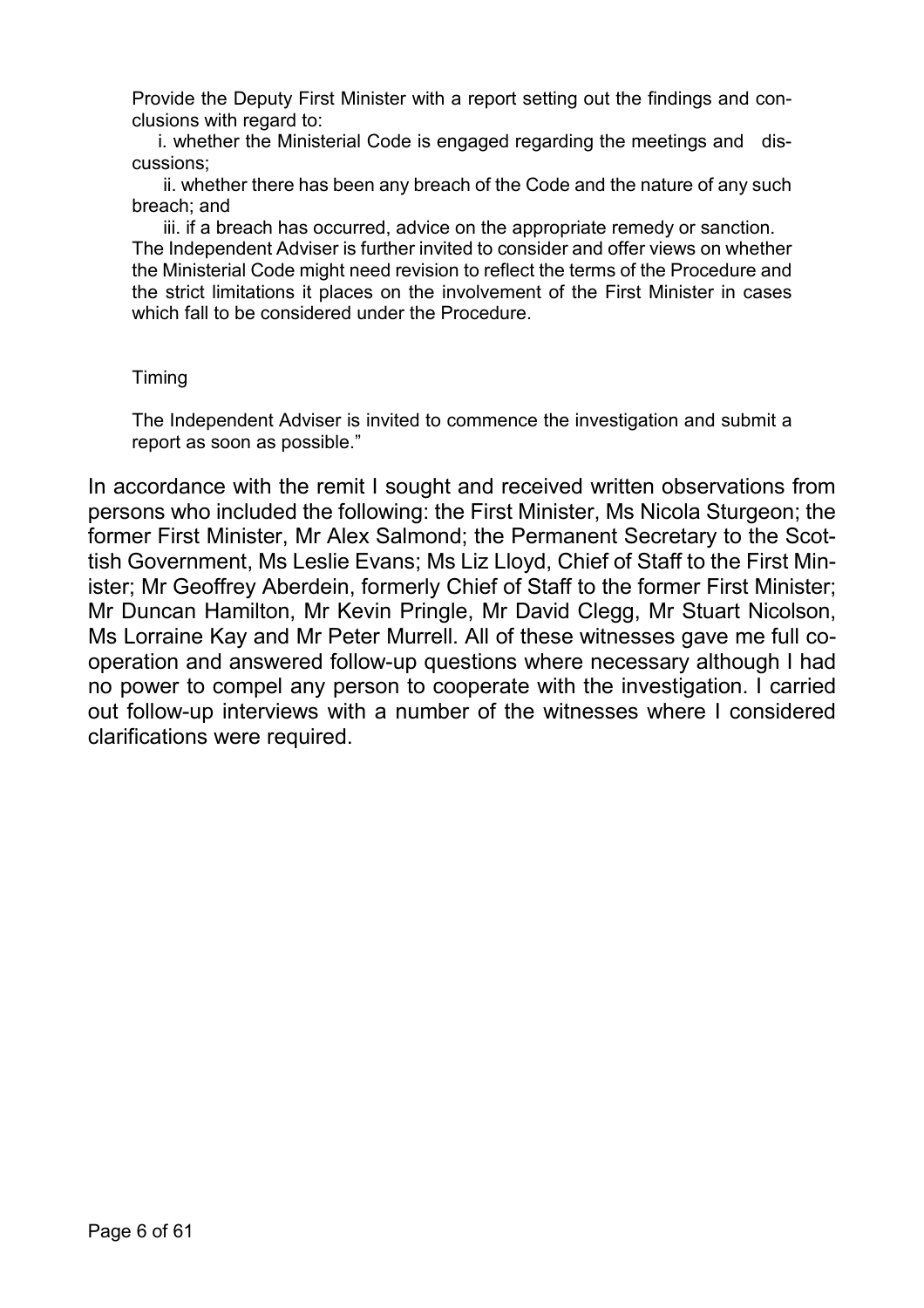# **Report and Findings**

#### **1. Brief summary of the factual background**

1.1. The principal factual background to the questions raised in the remit is as follows:

Mr Alex Salmond resigned as First Minister of Scotland on 18 November 2014 and was succeeded as First Minister the following day by Nicola Sturgeon.

1.2. In December 2017 the Scottish Government adopted a new procedure entitled "Handling of harassment complaints involving current or former ministers" (subsequently referred to in this report as the Procedure) which is described as an "internal procedure agreed in December 2017 and published in February 2018 on the Scottish Government intranet". Since 23 August 2018 it is also published on the Scottish Government's website at https://www.gov.scot/publications/handling-of-harassment-complaints-involving-current-or-former-ministers/.

1.3. By a letter dated 7 March 2018 Mr Alex Salmond was informed that an internal investigation had been commenced under the Procedure on 17 January 2018 in respect of two formal complaints made by civil servants about his behaviour during his time as First Minister<sup>1</sup>.

1.4. **[Redacted ]** Mr Geoffrey Ab-

erdein, former Chief of Staff to Mr Salmond, met **[Redacted** 

 **]** Mr Aberdein says that **[Redacted]** informed him that two complaints had been made against Mr Salmond and named one of the complainers. **[Redacted]** disputes this. Having discussed the matter with other persons Mr Aberdein decided to inform Mr Salmond of what he had been told and did so by telephone later that week. By that time Mr Salmond had already received the letter of 7 March informing him that complaints had been made.

1.5. On 29 March 2018 there was a meeting between the First Minister,**[Redacted]** and Mr Aberdein, which took place in the First Minister's office in the Scottish Parliament.

1.6. There then followed a series of meetings and telephone conversations between the First Minister and Mr Salmond.

<sup>&</sup>lt;sup>1</sup> SP SGHHC - FN29.pdf (parliament.scot)- page 10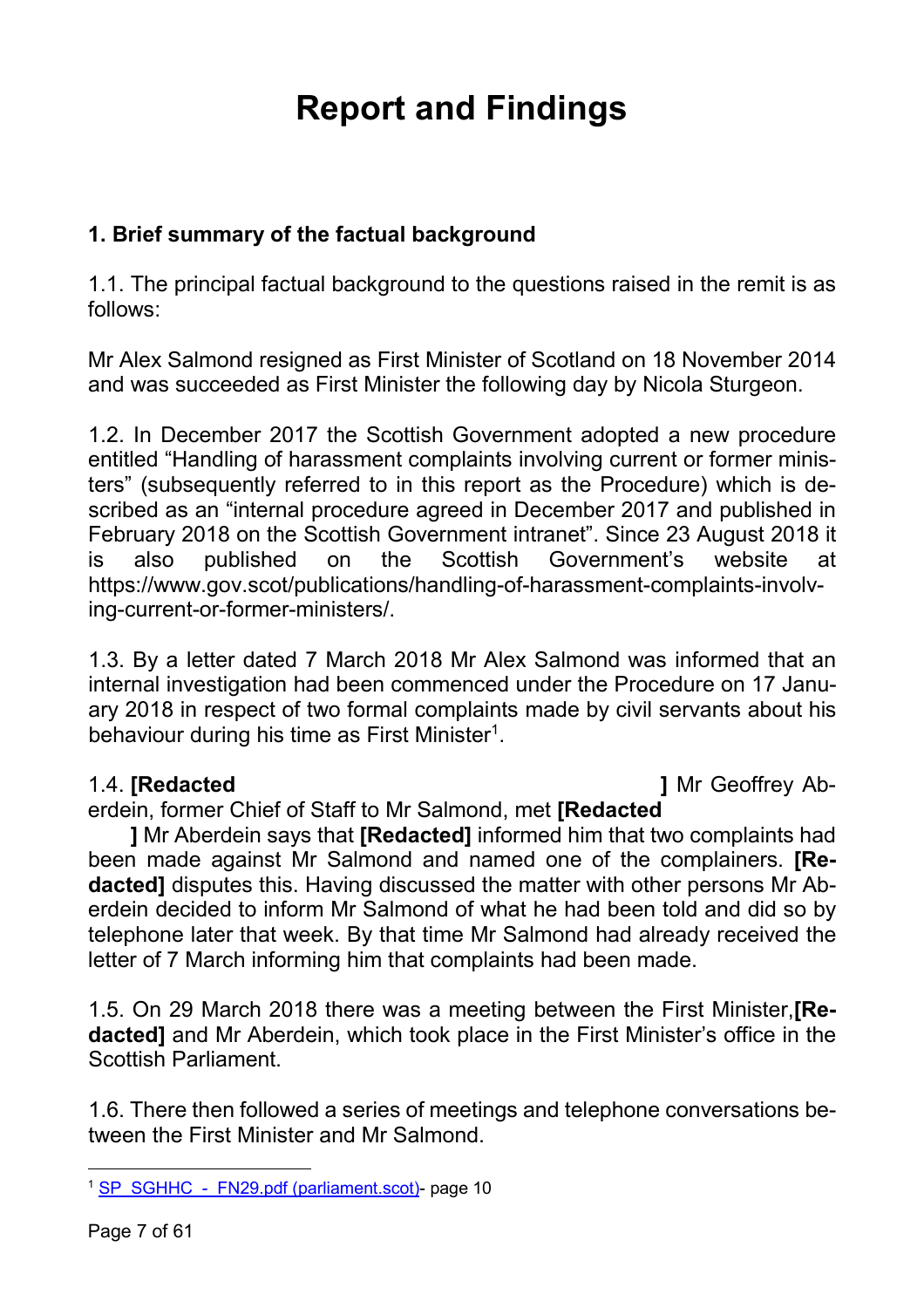1.7. The first of these meetings took place in the evening of 2 April 2018 at the First Minister's home. Mr Aberdein and Ms Lloyd were present as well as Mr Duncan Hamilton who was acting as a legal adviser to Mr Salmond.

1.8. On 23 April 2018 there was a telephone conversation between the First Minister and Mr Salmond.

1.9. On 23 April 2018 there was a second telephone conversation between the First Minister and Mr Salmond.

1.10. On 7 June 2018 there was a second meeting between the First Minister and Mr Salmond during the Scottish National Party Conference which took place in Aberdeen.

1.11. On 14 July 2018 there was a third meeting between the First Minister and Mr Salmond which took place at the First Minister's home.

1.12. On 18 July 2018 there was a third and final telephone conversation between the First Minister and Mr Salmond.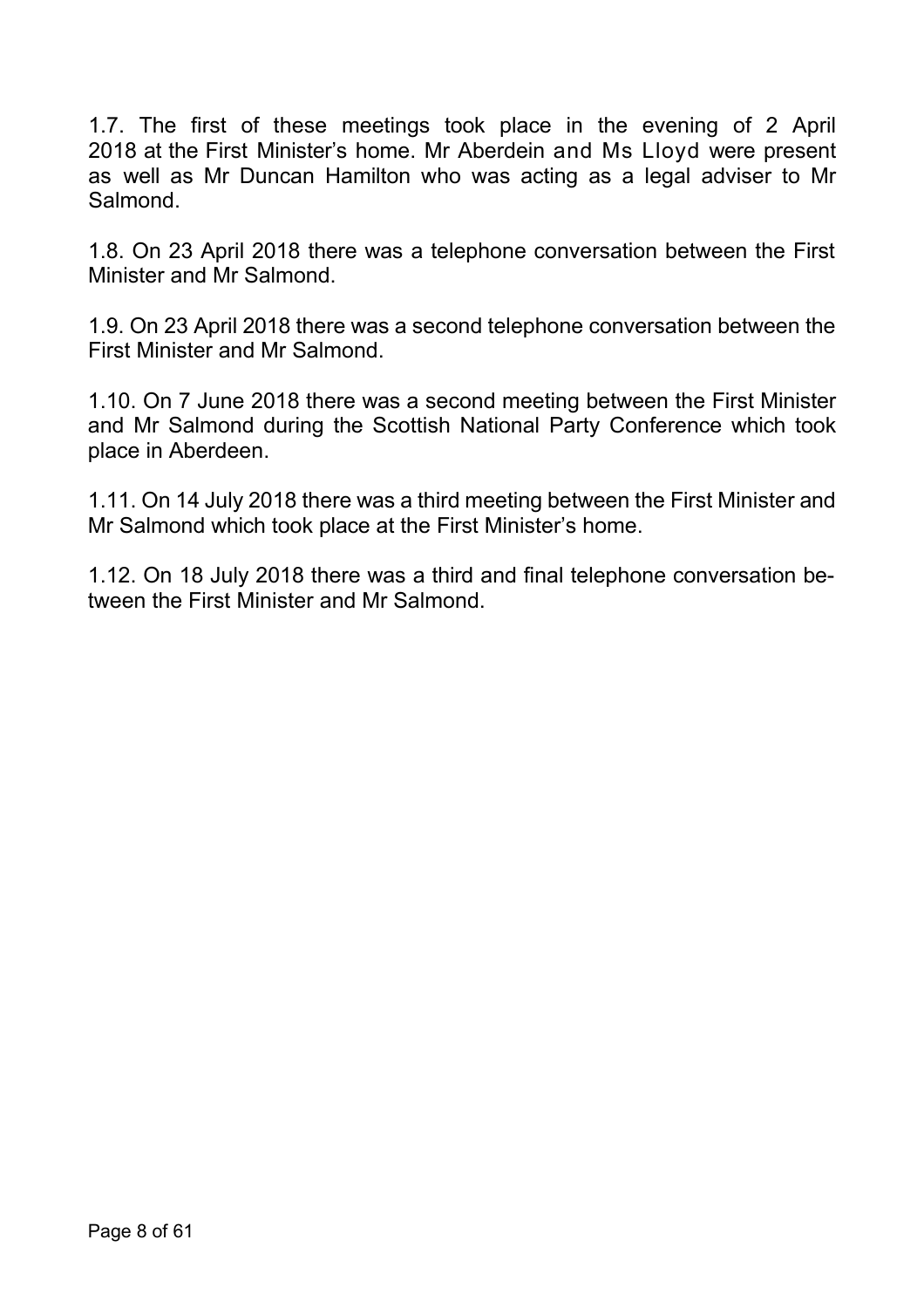#### **2. The adoption of the Procedure for handling complaints against Ministers and former Ministers**

2.1. In December 2017 the Scottish Government adopted a procedure entitled "Handling of harassment complaints involving current or former ministers." It is described as an "internal procedure agreed in December 2017 and published in February 2018 on the Scottish Government intranet" and will be referred to as "the Procedure" in this report. Since 23 August 2018 the Procedure is also published on the Scottish Government's website at https://www.gov.scot/publications/handling-of-harassment-complaints-involving-current-or-former-ministers/.

2.2. The Procedure was adopted following a process of consultation involving the First Minister, the Scottish Cabinet, the Permanent Secretary and other senior officials of Scottish Government, the Chief of Staff, the Scottish Parliament, the Scottish Government's People Directorate, as well as the Scottish Government Legal Directorate. The draft was also shared with the Cabinet Office of the United Kingdom Government and the Scottish Government Trade Unions. The process of developing this policy and the consultations involved are described in a document entitled *Response to Committee of the Scottish Government Handling of Harassment Complaints* (the Response Document) dated June 2020 prepared in response to a request from the Scottish Parliament's Committee on Scottish Government Handling of Harassment Complaints.2

2.3. The Response Document includes the following explanations of the motive behind the policy review:-

Tackling bullying and harassment, and ensuring that the Scottish Government is a more diverse and inclusive organisation, sits at the heart of the Scottish Government's organisational strategy, as it did at the time covered by this statement…

The 2016 People Survey<sup>3</sup> continued to show that a significant minority of staff (10%) said they had experienced bullying or harassment, but combined with the very low number of formal complaints raised<sup>4</sup>, this suggested a possible lack of awareness of or confidence in existing processes and procedures. This led to the appointment in spring 2017 of a Director to champion work to tackle bullying and

<sup>&</sup>lt;sup>2</sup> Response to Committee of the Scottish Government Handling of Harassment Complaints (Response Document) see: SP+SGHHC1+Phase+1+Written+Statement+19+June+2020.pdf (www.gov.scot) 3

<sup>&</sup>lt;sup>3</sup> Scottish Government People Survey 2005 to 2018 - gov.scot (www.gov.scot)

<sup>4</sup> https://www.gov.scot/publications/foi-17-02235/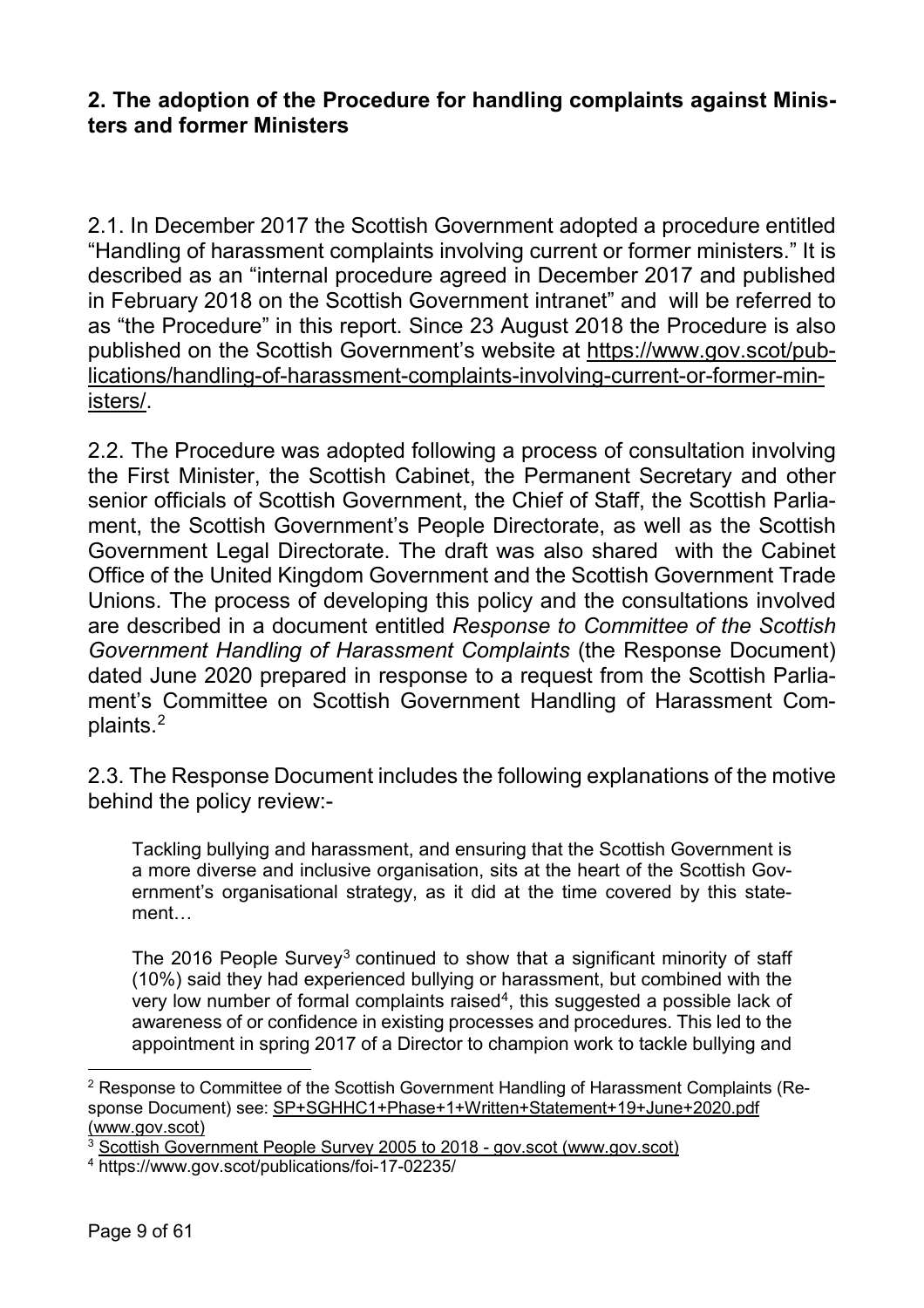harassment within the organisation. The focus at that time was understanding and addressing the cultures that can allow bullying and harassment to occur and to raise awareness about the drivers for positive and inclusive cultures across the organisation.<sup>5</sup>

A wider societal focus on sexual harassment and sexual abuse had been increasing at the same time, and in early October 2017 reactions to sexual abuse allegations against Harvey Weinstein brought widespread exposure to the #Me Too movement, which was seeking to tackle sexual harassment and abuse by making the scale of the problem clear. A number of allegations of sexual harassment and assault were also reported in Westminster and the Scottish Parliament during October and November 2017. These issues were a matter of considerable concern across Government and the Parliament, as well as among individual MSPs, and the public at large. $6\overline{ }$ 

2.4. The review process identified a gap in the then existing procedure of dealing with sexual harassment claims, that is, that there was no mechanism for dealing with historic claims against former Ministers. This gap is described in the Response Document as follows:-

19. The review process in 2017 identified that while options were available to consider potential sexual harassment complaints about serving Ministers, no such option was available in respect of former Ministers. Those involved in the review process identified that there was a gap in the coverage in terms of having a procedure that could be deployed should any historical complaints arise in Scotland. It was recognised that a number of the allegations that had emerged at Westminster related to the actions of former Ministers during their time in office.

20. On 4 November 2017, during this review process, a Scottish Government Minister resigned his Ministerial post, following allegations made from outside the Scottish Government about his personal conduct. This example reinforced for the Scottish Government the importance of making sure that it had policies and procedures in place which were capable of responding appropriately to such allegations should they arise within the Scottish Government.

21. Following the identification of that gap in the overall framework, work was put in hand to determine the most effective way to fill it…As a result, Scottish Government officials began work on the development of a new procedure that could be applied in respect of former Ministers. The first version of the procedure was created on 7 November, which was the beginning of an iterative and collaborative drafting process. In the course of the drafting of that procedure it was decided to broaden its scope to also include serving Ministers<sup>7</sup> so that there would be a single procedure that could be applied in respect of harassment complaints involving

<sup>5</sup> Response to Committee of the Scottish Government Handling of Harassment Complaints,

SP+SGHHC1+Phase+1+Written+Statement+19+June+2020.pdf (www.gov.scot) paragraph 4.  $6$  Ibid., paragraph 5

<sup>7</sup> SP+SGHHC1+XX001+-+3+-+Redacted+or+Watermarked+Version.pdf (www.gov.scot)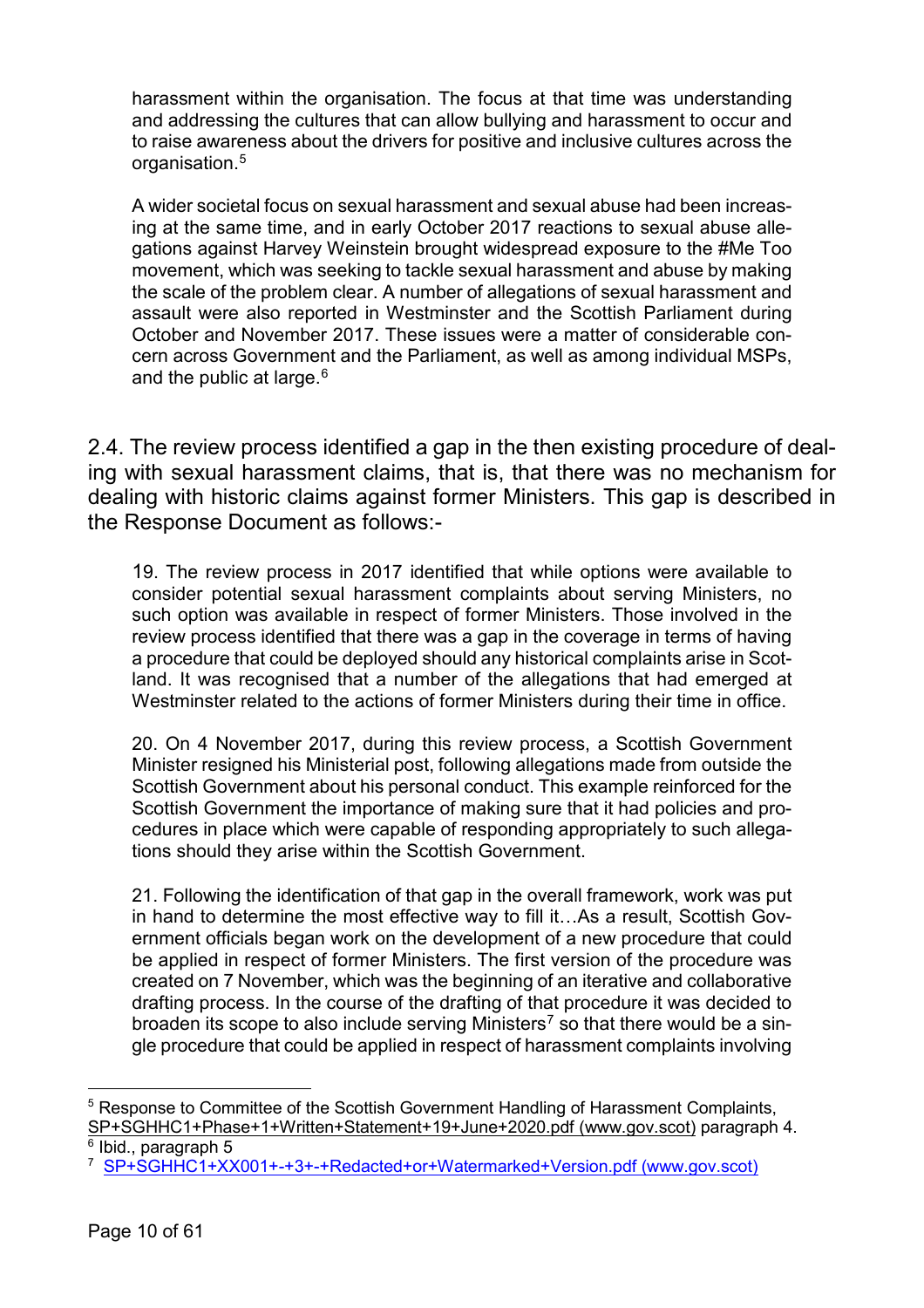Ministers, whether current or former. This was also consistent with existing plans to review Fairness at Work. Later, following a view from the First Minister and Permanent Secretary, the procedure was amended to cover all forms of harassment, not just sexual harassment.<sup>8</sup>

2.5. It appears that its drafters did not consider that there might be any legal obstacle to applying the Procedure, designed and described as an internal Scottish Government procedure, to former Ministers who were no longer in a contractual or statutory relationship with Scottish Government and in respect of whom the previously existing harassment complaints procedure had already expired at the time of their retirement. I have not seen any legal advice which may have been provided to Scottish Government at the time but we do know that according to the Response Document the Scottish Government's lawyers were consulted as part of the approval process of the Procedure. The Procedure did not cover historic claims against former civil servants.

2.6. However, when complaints were laid against the former First Minister, Mr Alex Salmond, he disputed the right of Scottish Government to apply the Procedure to him and ultimately sought a judicial review against it. Among the objections which he raised to the Procedure was the claim that he could not, as a former office-holder, legitimately have been made amenable to a disciplinary procedure which had been introduced as an administrative act without any statutory or other legal basis. He challenged the retrospective effect of the Procedure. Mr Salmond also alleged procedural unfairness in the operation of the Procedure. These issues are further addressed in Chapter 13 in which I discuss Mr Salmond's claim that the manner in which Scottish Government defended the case which he brought amounted to a breach of the Ministerial Code on the part of the First Minister.

2.7. It is not necessary for the purposes of my remit for me to express a view on the merits of any of Mr Salmond's claims. These were matters of Scottish law which ultimately only the Scottish courts could have decided and to an extent did decide.

2.8. So far as concerns the future of the complaints procedure in respect of former Ministers and any amendments that may be required or thought desirable in the light of the failed disciplinary proceedings against Mr Salmond a separate enquiry led by Ms Laura Dunlop QC has prepared a report which was published on 16 March 2021.

<sup>&</sup>lt;sup>8</sup> SP+SGHHC1+YY044+-+3+-+Redacted+or+Watermarked+Version.pdf (www.gov.scot)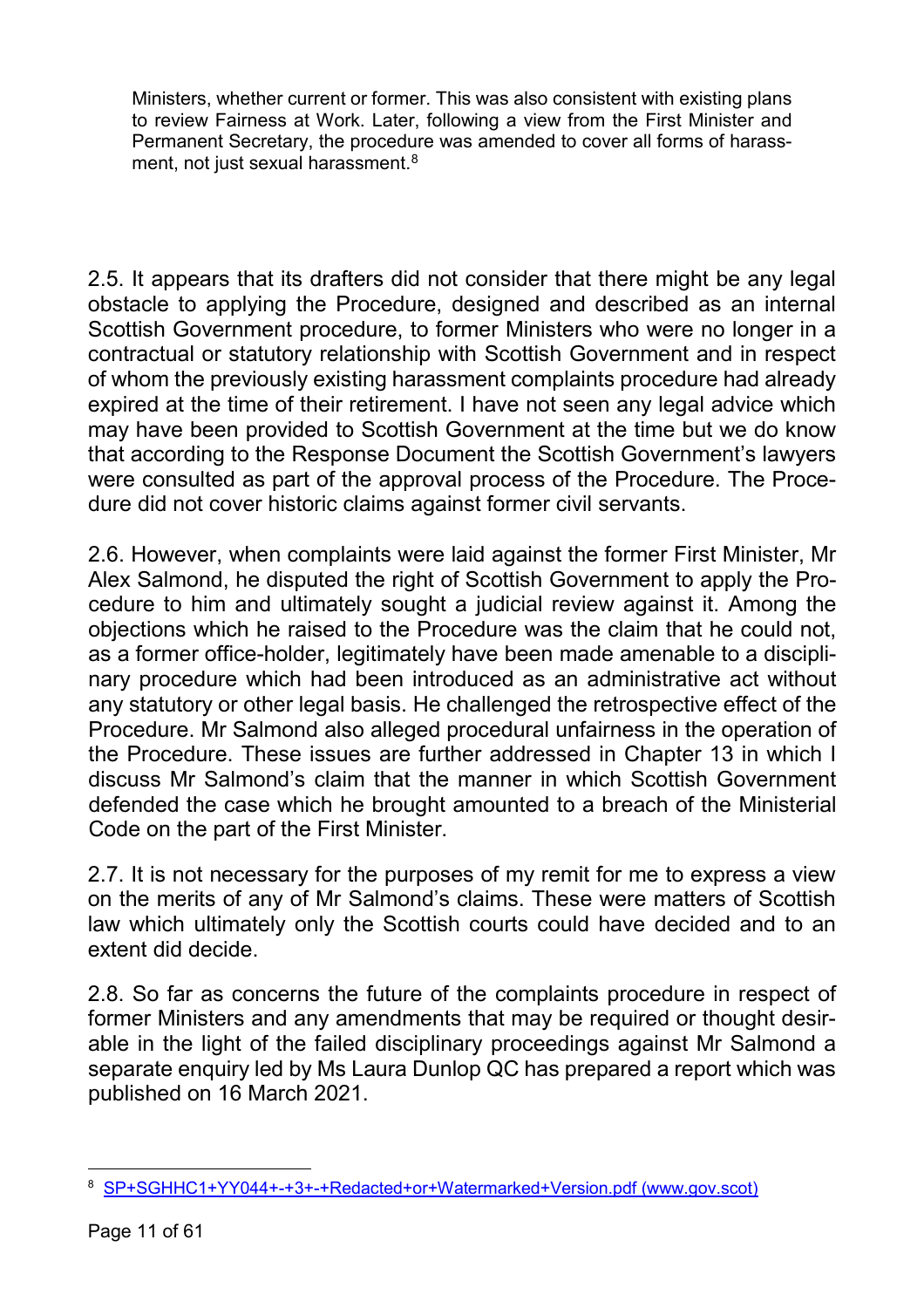2.9. Any questions concerning any political responsibility for the events which occurred in relation to the adoption of the Procedure are matters for the Scottish Parliament and I do not express any opinion on these.

2.10. My brief is to enquire into whether the First Minister was in breach of the Ministerial Code. It has been made clear that in this I am not confined to the specific question of whether paragraphs 4.22 and 4.23 of the Code were breached but am expected to enquire whether any breach of the Code has been committed by the First Minister regarding her meetings and discussions with Mr Salmond between 29 March 2018 and 18 July 2018.

2.11. I am not aware of anything in the conduct of the First Minister in respect of the introduction of or her observance of the Procedure which could be considered to be a breach of the Code. The Response Document has set out the reasons for the introduction of the Procedure. In my opinion those reasons demonstrated a proper concern for the objective of strengthening the procedures for dealing with cases of harassment and bullying, especially sexual harassment, and it was perfectly proper and appropriate for the First Minister to lead this process and to give it every support possible. The process was supported by advice from the most senior Scottish Government officials, including the legal directorate, as well as experts in the area of human resources and the handling of complaints. In my opinion the First Minister was entitled to rely on the advice she received. If there was any error in that advice- and I offer no opinion on that question- she cannot be regarded as personally in breach of the Ministerial Code because she relied on advice which was not correct. I accept the First Minister's evidence that at the time the Procedure was adopted she was not aware of any complaints or impending complaints against Mr Salmond. It is not part of my remit to examine the administrative arrangements for the introduction of the Procedure and I make no comment about these.

2.12. A key principle in the Procedure is to avoid any risk of political interference in complaints and in particular to exclude the First Minister from any involvement in a complaint against a former Minister. In my opinion this is a legitimate and a proportionate objective of the Procedure.

2.13. As a result of this provision the First Minister excluded herself from being informed of or involved in dealing with any complaints against former Ministers as a result of which she was not informed of the two complaints against Mr Salmond. In my opinion she was justified and acted properly in so excluding herself. Apart altogether from the provisions of the Procedure her long political association and personal friendship with Mr Salmond would have placed her in an invidious position and left herself open to accusations of bias and partiality had she allowed herself to become involved.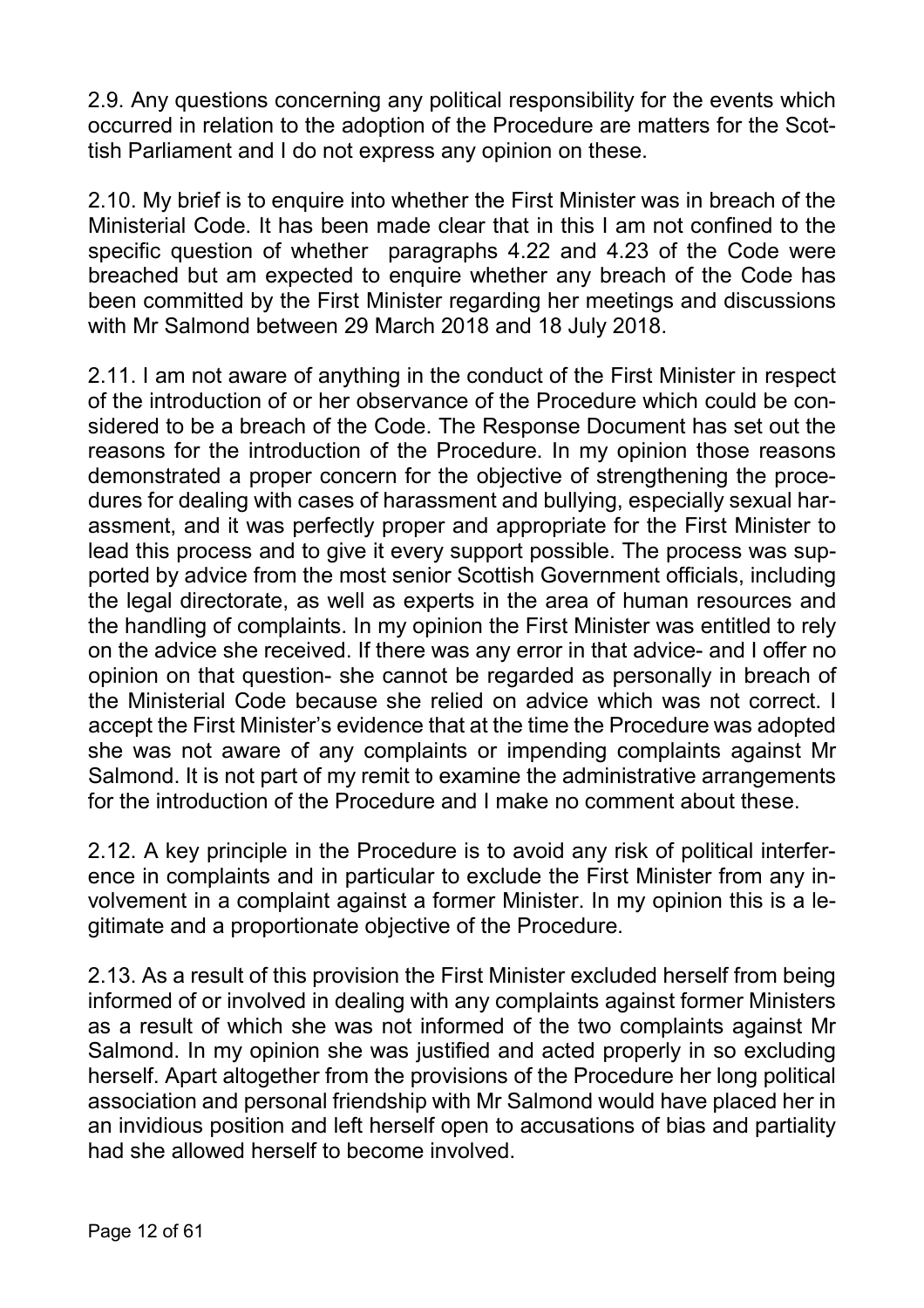2.14. As already referred to above Mr Salmond has made a number of very serious allegations about the manner in which the complaints were investigated and dealt with including accusations of serious impropriety. I make no findings about the truth of any of these allegations which are the subject of enquiries by the Committee on the Scottish Government Handling of Harassment Complaints of the Scottish Parliament. I accept the evidence of the First Minister that she had no involvement in these matters. I do not consider that at present the First Minister has any responsibility under the Ministerial Code for any shortcomings or wrongdoing in the behaviour of other persons, if there were any such shortcomings or wrongdoing, in relation to matters from which she has properly excluded herself from any involvement. Later in this report I raise the question whether Ministers should bear responsibility for the activities of their special advisers.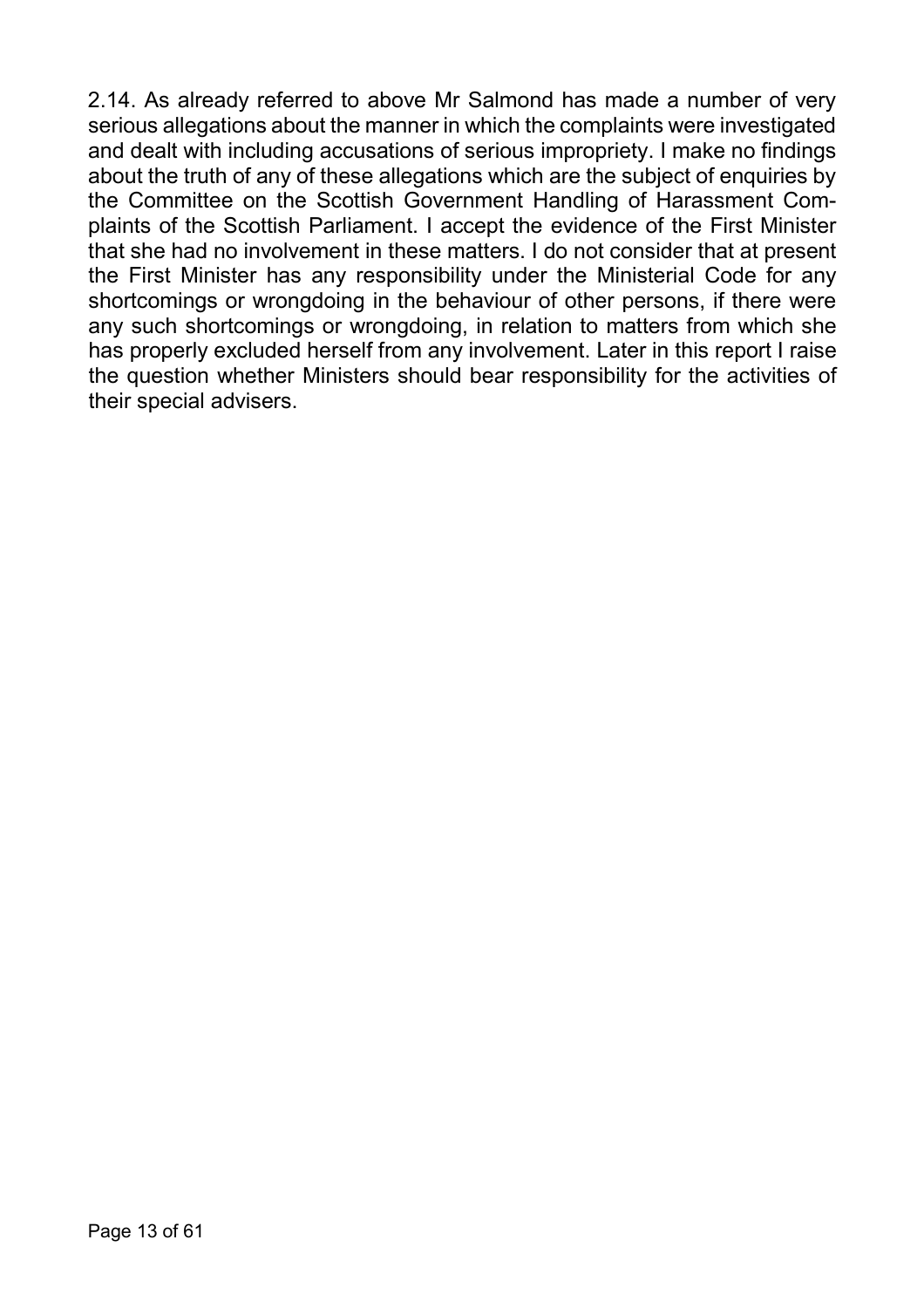# **3. The operation of the Procedure**

3.1. The Procedure envisages a number of options for Scottish Government employees claiming to be victims of harassment by serving or former Ministers. "An individual may choose to raise an issue involving a current or former Minister through a number of mechanisms. These may include a senior manager of your choosing, direct to HR or a Trade Union representative." (Paragraph 1). Options available to the staff member include asking that their concern is acknowledged but without further action being taken, or indicating that they wish to make a formal complaint (Paragraph 2). It is emphasised that at all times the staff member or the Scottish Government itself is free to make a complaint directly to the police Paragraphs 2.1, 18 and 19.

3.2. In the event that a formal complaint of harassment is received against a former Minister, the Director of People will designate a senior civil servant as the Investigating Officer to deal with the complaint. That person will have had no prior involvement with any aspect of the matter being raised. Crucially in relation to the complaints against Mr Salmond it was the failure to observe this provision which led to the success of his petition for judicial review. The role of the Investigating Officer will be to undertake an impartial collection of facts, from,(sic) the member of staff and any witnesses, and to prepare a report for the Permanent Secretary. The report will also be shared with the staff member. (Paragraph 10).

3.3. If the Permanent Secretary considers that the report gives cause for concern over the former Minister's behaviour towards current or former civil servants the former Minister should be provided with details of the complaint and given an opportunity to respond. The former Minister will be invited to provide a statement setting out their recollection of events to add to the record. They may also request that statements are taken from other witnesses. If additional statements are collected the senior officer will revise their report to include this information and submit this to the Permanent Secretary and share with the staff member. The Permanent Secretary will consider the revised report and decide whether the complaint is well-founded. The outcome of the investigation will be recorded within the SG. The Permanent Secretary will also determine whether any further action is required; including action to ensure lessons are learnt for the future.(Paragraph 11).

3.4. For complaints involving a former Minister who is a member of the Party of the current Administration, the Permanent Secretary will inform the First Minister both in this capacity and in the capacity of Party Leader, of the outcome when the investigation is complete. The First Minister will wish to take steps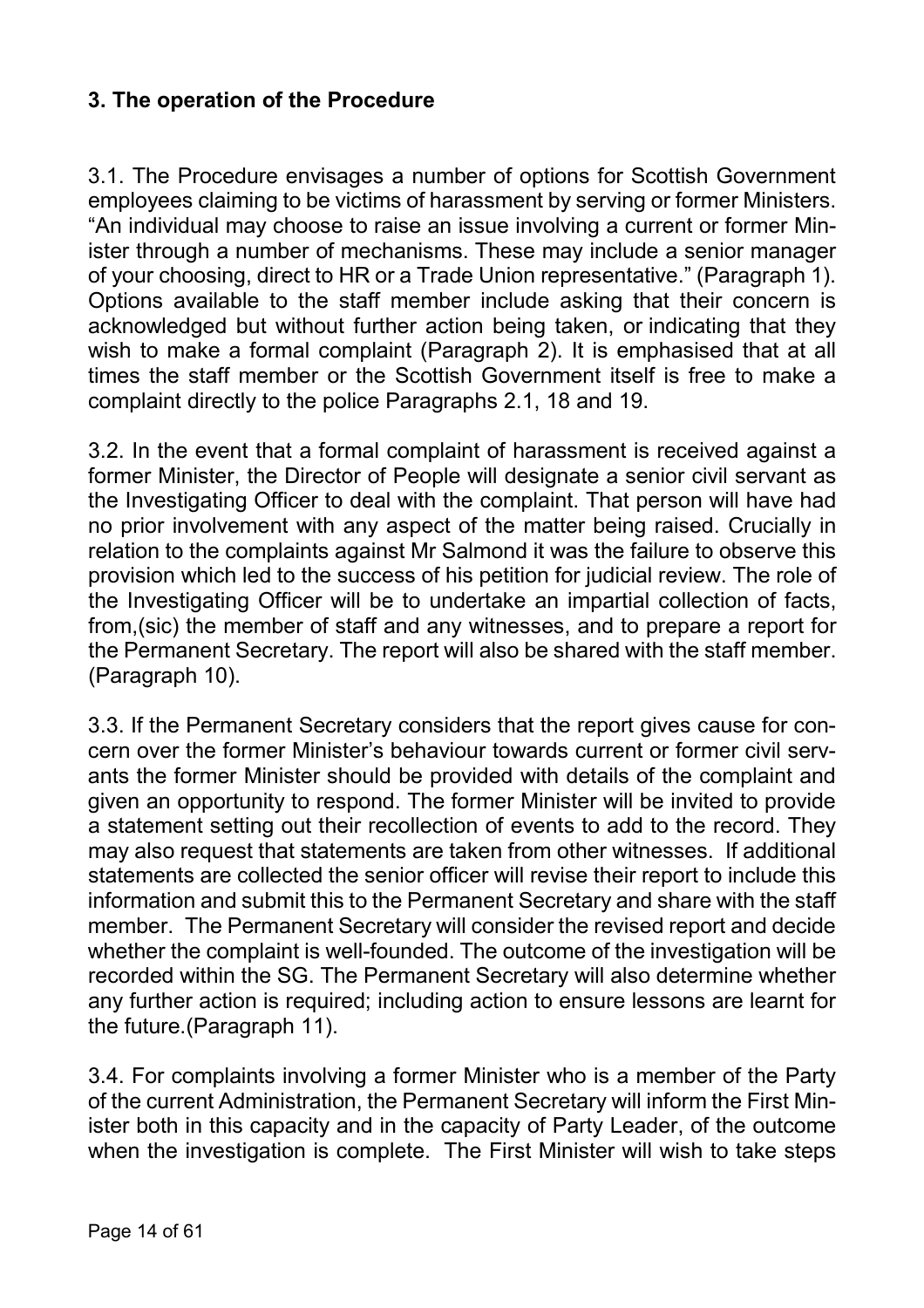to review practice to ensure the highest standards of behaviour within the current Administration (Paragraph 12).

3.5. The Procedure not only does not envisage the notification of complaints made against former Ministers to the First Minister prior to the completion of the investigation but is designed to preclude her from having any role in the process. The purpose of this provision is clearly to avoid either the reality or the appearance of political interference with the process of an investigation and how a complaint is dealt with, and to ensure the impartiality of the process. In my opinion this is a legitimate objective of the scheme.

3.6. Chapter 13 below deals in more detail with certain aspects of how the procedure was adopted and its operation in relation to Mr Salmond.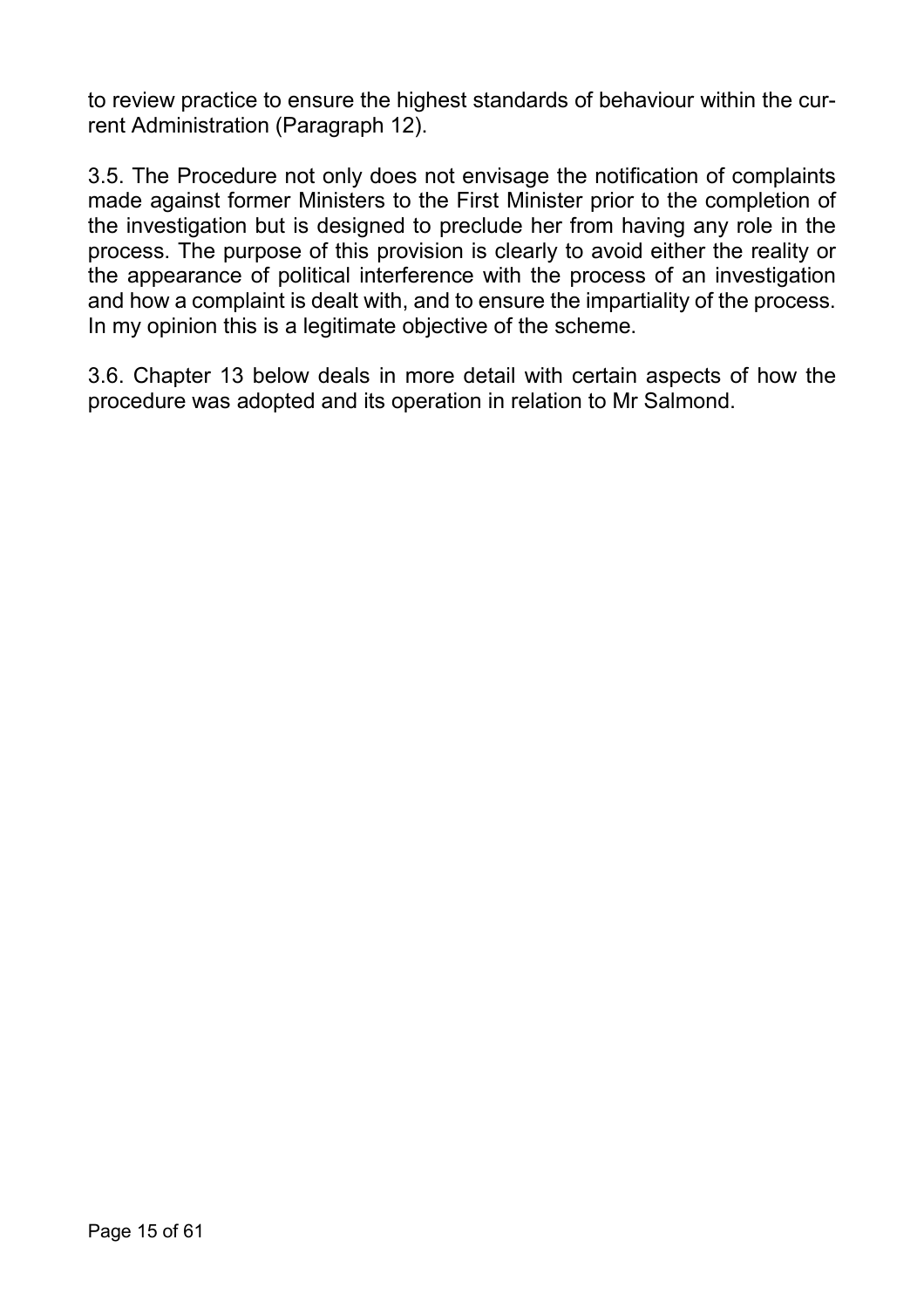# **4. Meetings between [Redacted ] and the former Chief of Staff [Redacted ]**

#### 4.1. There were meetings **[Redacted**

 **]** and Mr Geoffrey Aberdein. He had been Chief of Staff (the most senior special adviser) from 2011 to December 2014 during Mr Salmond's time as First Minister and had left government service when Mr Salmond resigned as First Minister following the SNP's defeat in the independence referendum. **[Redacted** 

**]**

#### 4.2. **[Redacted**

# **]**

#### 4.3. **[Redacted**

**]** 

#### 4.4. **[Redacted**

**]** In the light of the "me too" movement, the increased focus on issues of harassment and in particular historic harassment, and the creation of a new procedure in government to address such issues **[Redacted** 

**]** if there was anything of that nature, from his time as Chief of Staff, **[Redacted**

 **]** 

4.5. **[Redacted ]** had remarked the previous week that the content of an official briefing provided for First Minister's Questions on the issue of sex-ual harassment had changed. Where the briefing had previously given a clear answer of "No" to the question of whether there had been any complaints about current or former ministers, and had stated that fewer than five cases of sexual harassment had been reported in the civil service, the colleague had noticed that both of those statements had been removed, and a line about concerns having been raised and being considered in line with procedures was now the line that should be used. That line could have referred to either staff or minis-ters and did not state that an investigation was underway into a former minister in general or into Alex Salmond in particular.

Page 16 of 61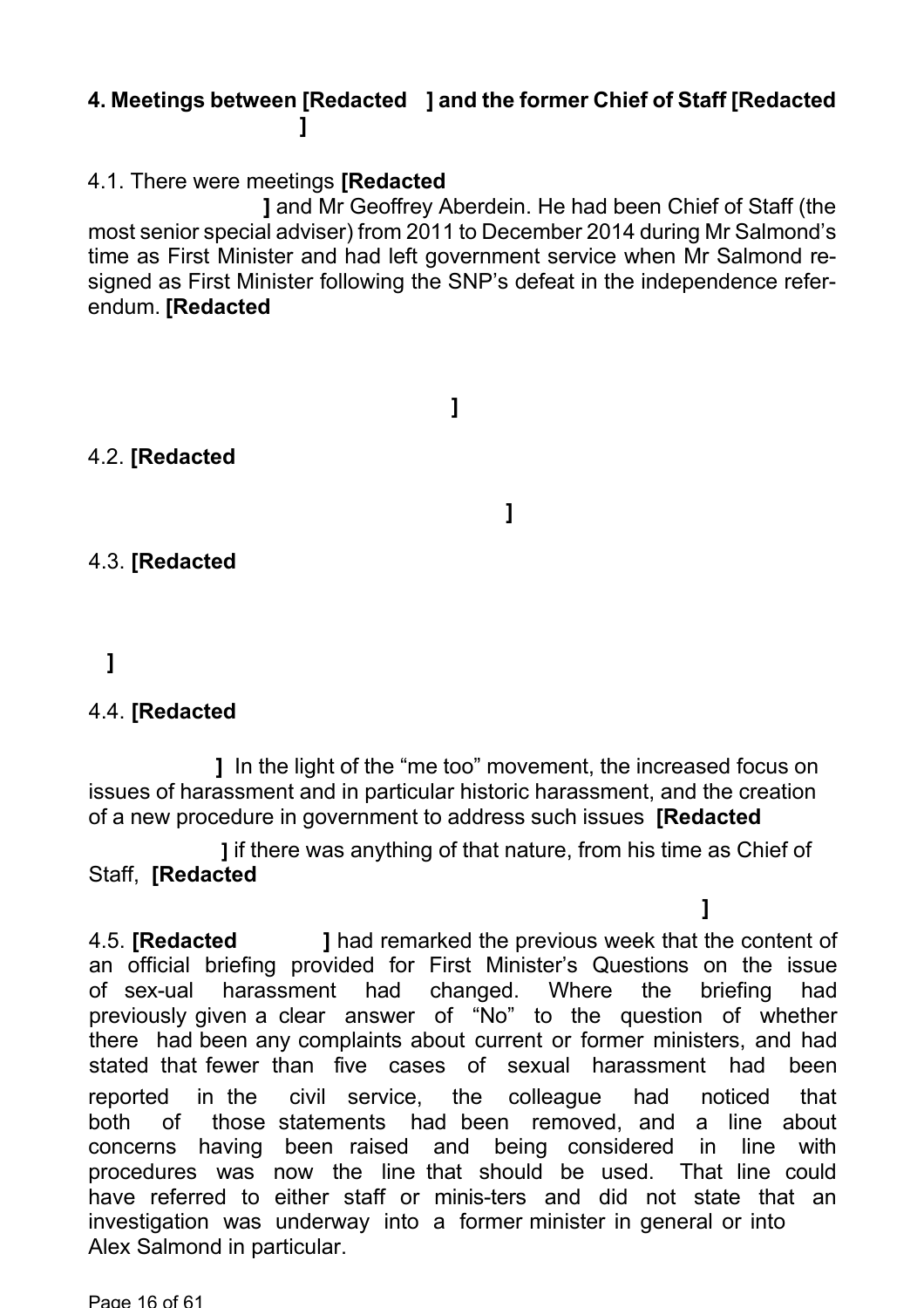4.6. **[Redacted ]** admits to having been aware at that time of growing rumours about Mr Salmond but claims at that stage not to have been aware of actual complaints made against him. **[Redacted** 

**]**

**]**

4.7. Whilst discussing "me too" in general, **[Redacted]** described asking Mr Aberdein whether he was aware of anything of concern. **[Redacted]** said Mr Aberdein had no knowledge in relation to any other minister or former minister, but referred in general terms to two alleged incidents involving Mr Salmond. One was not sexual in nature.

4.8. In relation to the incident that was sexual in nature **[Redacted**

 **]** gave a general description of the incident which he presented as being in his view a minor incident**,[Redacted**

 **]** says that he named the person concerned and that he did not seem to think it was a particularly significant incident. **[Redacted**

4.9. The conversation about "me too" also covered a 13 November 2017 allegation on Sky News that female staff at Edinburgh airport had expressed concern to airport managers about what they regarded as "inappropriate behaviour" which was not specified in the Sky News report. Mr Salmond was reported as "strongly denying" any wrongdoing and nothing more was ever heard of this matter. The alleged Edinburgh Airport incident is further discussed in Chapter 5 below. **[Redacted]** also referred to "jungle drums" in the media about Mr Salmond ever since the "me too" movement became prominent in October 2017. A number of **[Redacted ]** had apparently been approached on a number of occasions by reporters to ask if there had ever been complaints about ministers in general and Mr Salmond in particular.

4.10. According to **[Redacted ]** suggested that Mr Salmond would not cope well with such allegations, but said he wasn't aware of anything further, and that he and Mr Salmond weren't really in touch that much anymore and there was no other discussion on the issue.

4.11. Mr Aberdein in his account makes no mention of discussing any of these matters **[Redacted ]** He states that any reference to Alex Salmond in that first discussion was in the context of media coverage, particularly concerning Alex Salmond's decision to host a show on Russian television around that time which was the subject of much controversy. It is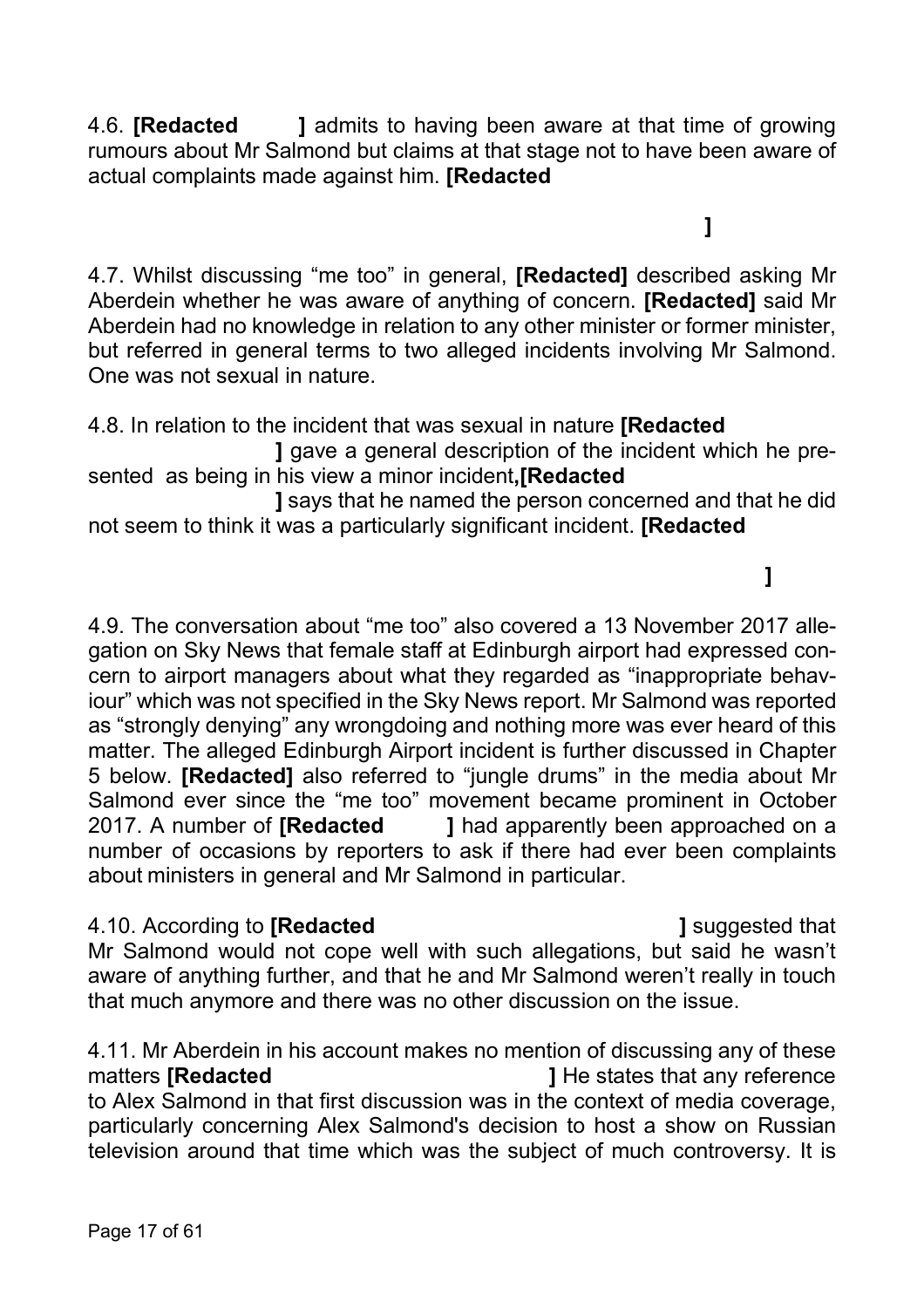agreed by both participants that this subject was indeed discussed at this meeting.

4.12. Mr Aberdein, however, believes that the main purpose of **[Redacted** 

**]**

# 4.13. **[Redacted**

**]**

# 4.14. **[Redacted**

**]** says that this resulted from **[Redacted]** increasing concerns that whether or not there was currently any investigation into Mr Salmond, it was possible there could be an investigation in the future as it was clear there could be something to investigate. **[Redacted**

 **]** 

4.15. **[Redacted ]** claims that in order to **[Redacted ]** indicated that **[Redacted]** had a reason to be-<br>be a complaint and it could lieve there might be a complaint and it could be about Mr Salmond. **[Redacted]** says that this was an overstatement **[Redacted** 

**]** says that Mr Aber-

dein took this to mean that someone within government had given **[Redacted**] information about a complaint and began to name individuals who might have done so. He suggested that he would phone some contacts who had previously worked with him who would tell him if there was a complaint. **[Redacted]** then denied knowing if there was a complaint and advised against making such calls as it seemed highly improper. If this is indeed what happened it would be hardly surprising that Mr Aberdein misunderstood what **[Redacted]** was saying.

4.16. Mr Aberdein has a very different recollection of this meeting. He states that it is his clear recollection that **[Redacted]** informed him that the Scottish Government had received official complaints about Mr Salmond. He says that **[Redacted]** denied knowing the full details of the complaints but did tell him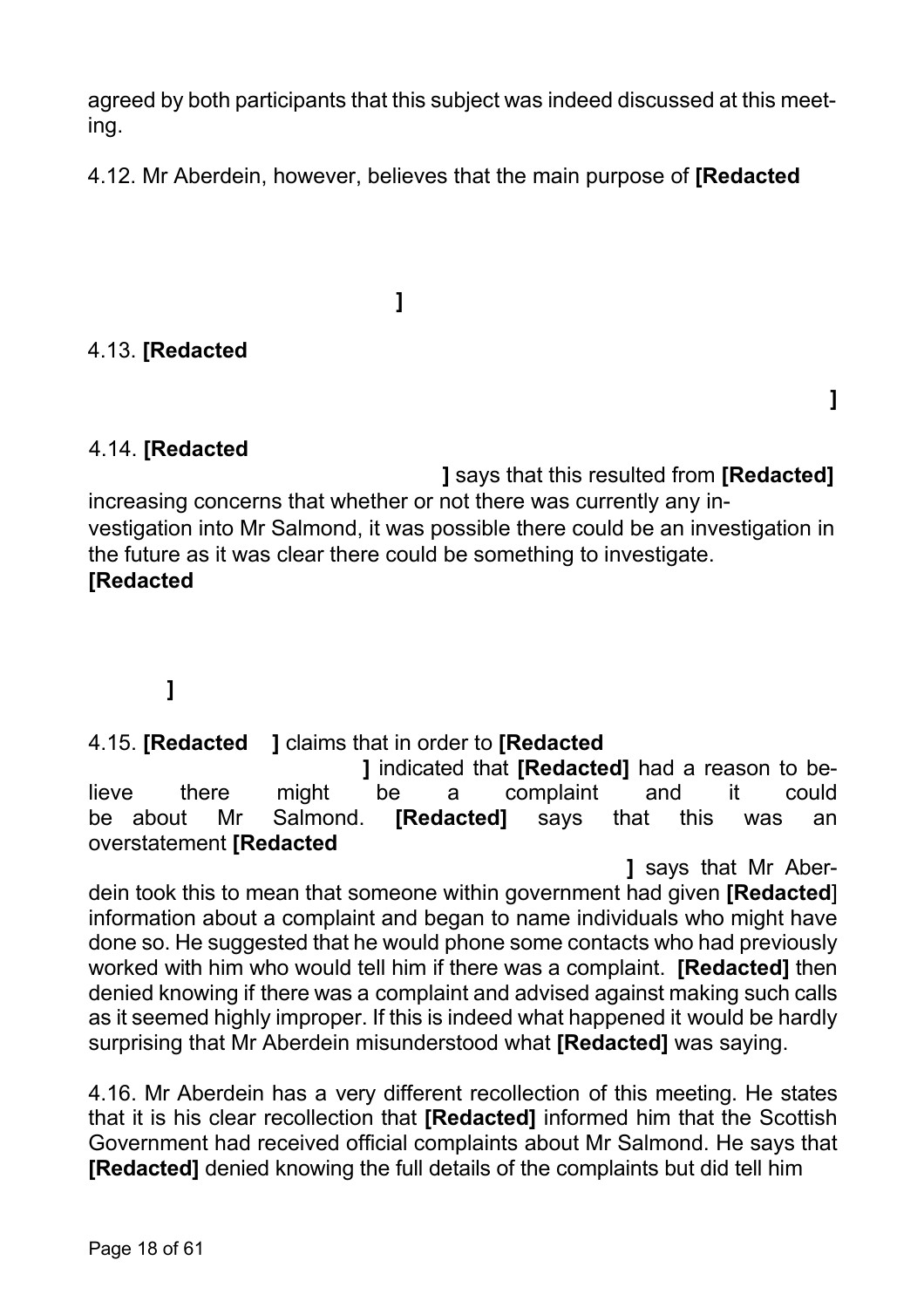there were two individual complainers and named one of **them.[Redacted** 

**]** 

4.17. If it were a simple matter of comparing the two accounts it would not be possible to be completely certain whose account is correct, although Mr Aberdein's account is more straightforward than the rather complicated account given by **[Redacted].** It is difficult to see how there can have been a misunder-standing as to what was actually said despite **[Redacted]** elaborate explana-tion of how Mr Aberdein could have misunderstood what **[Redacted]**  said.

4.18. However, whether it is the case that **[Redacted** 

] There is no evidence to suggest that the First Minister was aware of Mr Aberdein's version of events before the end of March. If Mr Aberdein's account is correct I think it quite likely in any event that **[Redacted** 

**]** 

#### 4. 19. **[Redacted**

] would undoubtedly have been well aware that under the Procedure harassment complaints were required to be treated in confidence and the First Minister was required not to be involved in any way in dealing with such complaints. It seems to me unlikely that the First Minister would have welcomed being potentially compromised by having rumour or gossip about such a complaint **[Redacted**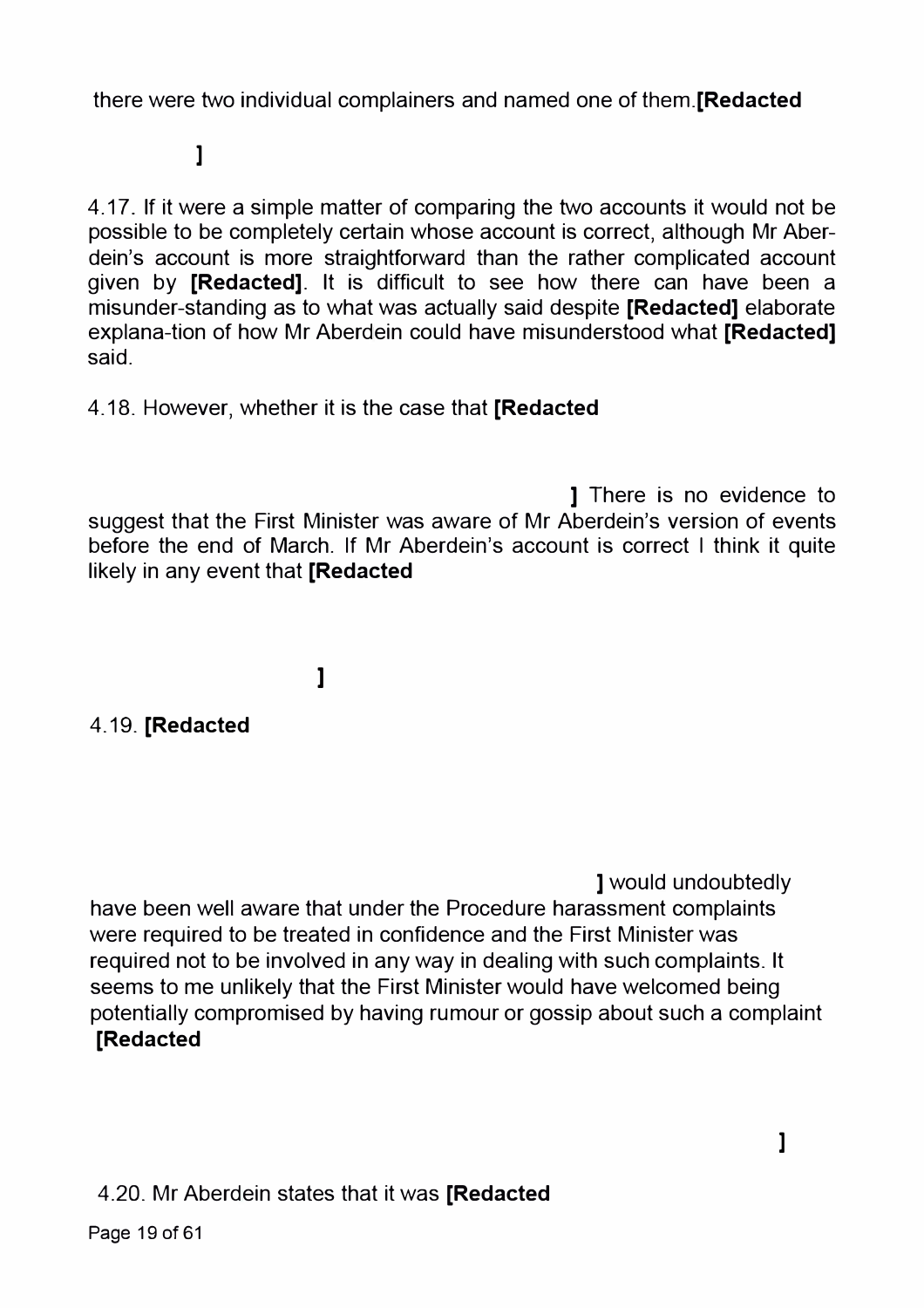#### 1 Furthermore, the information which Mr Aberdein later gave Mr Salmond turned out in fact to be correct.

4.21. The same day Mr Aberdein met with a former civil servant with whom he was friendly to tell her what had happened. She has made a statement con-firming this. Later that day Mr Aberdein contacted Mr Kevin Pringle and Mr Duncan Hamilton by telephone to inform them of what he had been told about the complaints and to seek their advice about what he should do. They advised him to tell Mr Salmond. Mr confirmed this account Pringle has **of** what hap-pened. Mr Hamilton initially declined to make a statement to me in view of his professional relationship with Mr Salmond but subsequently made <sub>a</sub> statement confirming Mr Aberdein's statement when released from his obligation of con-fidentiality by Mr Salmond. On 9 March and again on informed Mr Salmond by telephone of what 11 March Mr Aberdein **[Redacted]** had told him. In view of the fact that Mr Aberdein informed these four individuals of the conversation promptly I believe that Mr Aberdein's account of what was said by [Redacted] the existence of complaints and the identity of a complainer is credible.

4.22. In the absence of any evidence that **[Redacted**] 1 the First Minister about either the existence or the contents of the complaints, then the dis-cussions between Mr Aberdein and **[Redacted]** do not my opinion constitute any breach of the Ministerial Code by in the First Minister. [Redacted

It remains the fact that the name which Mr Aberdein says was given to him was in fact the name of one of the complainers against Mr Salmond. **[Redacted** 

ı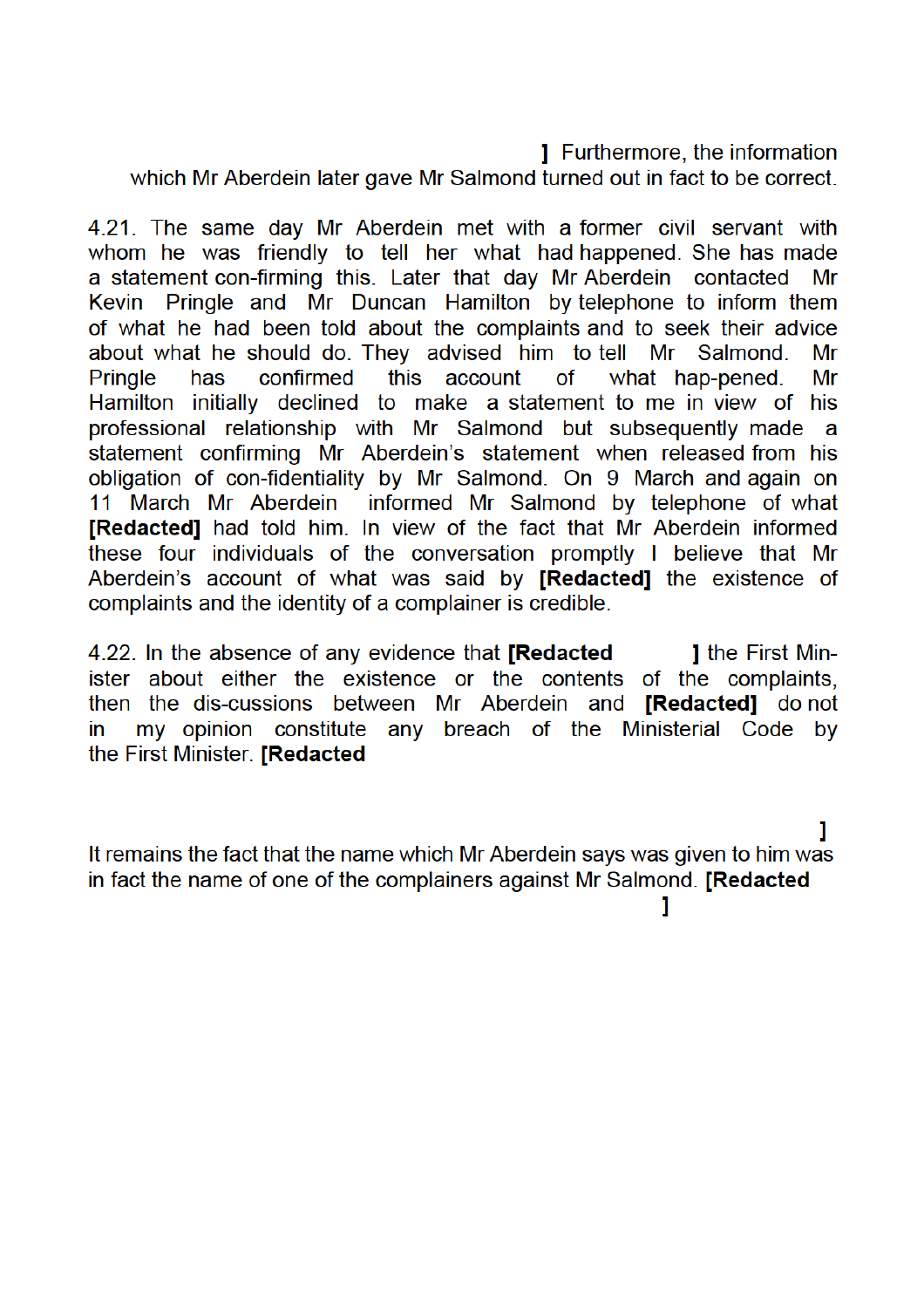#### **5**. **When did the First Minister become aware that there were allegations against Mr Salmond?**

5.1. The First Minister had been aware of the report on Sky News on 13 November 2017 referred to in paragraph 4.9 above. The report led to her having a "lingering concern" about Mr Salmond. She described it in an interview with me in the following terms:

Round about the beginning of November 2017, just to put you in the picture, as you will recall this was at the time the whole world really was talking about the "me too" allegations, and, you know, organisations, governments, parliaments everywhere were trying to make sure they had the right processes in place. And this was around about the time we got a query from Sky News. By "we" I mean the SNP, not the Scottish Government, and that was about allegations that had been made by people at Edinburgh airport about conduct on the part of Alex Salmond.

At that point I spoke to Mr Salmond about it. You know as far as I was aware at that point we were about to see a story appear on Sky News. I spoke to him the morning after we got the press query. He seemed pretty shaken by it at that point and said he had to get to the bottom of what it was. I spoke to him again later that day when he appeared much more bullish. But the following day the Permanent Secretary had indicated to me that he had been, or his lawyers, or a bit of both, I'm not sure, had been contacting people in the Scottish Government effectively asking people that he had worked with or that might have been with him going through Edinburgh Airport to back him up and that that has caused a bit of, some disquiet on the part of those people who had been contacted. And she asked me to ask him to stop that, which I did, and he said he already had all the information he needed. So I suppose the two things that just left me with a lingering concern was the fact that- and I struggle really to go beyond what I'm about to say to youthat his contacting people in the Scottish Government had appeared to almost stir something, a hornet's nest had been stirred kind of thing. That was the impression I got. And then he said something to me about, you know, you can't have stories like this running because you get one and the flood gates will open kind of thing, which he immediately qualified and said "oh no, that's not to say that I think there is anything there". But it was just the combination of things left me with a "is there something that is about to come forward about Mr Salmond's behaviour?" It wasn't something I thought about every day, or worried me everyday, but it was there in the back of my mind, and that I suppose is the back drop to what unfolded at a later stage.

5.2. Nothing more seems to have been reported about the Edinburgh Airport incident subsequently. As already discussed the First Minister says she first became aware of the fact that complaints against Mr Salmond under the Procedure had been made at the meeting on 2 April discussed below. Mr Aberdein believes he told the First Minister of the existence of complaints on 29 March; he did not have details of these complaints at that time. (See paragraph 6.10 below).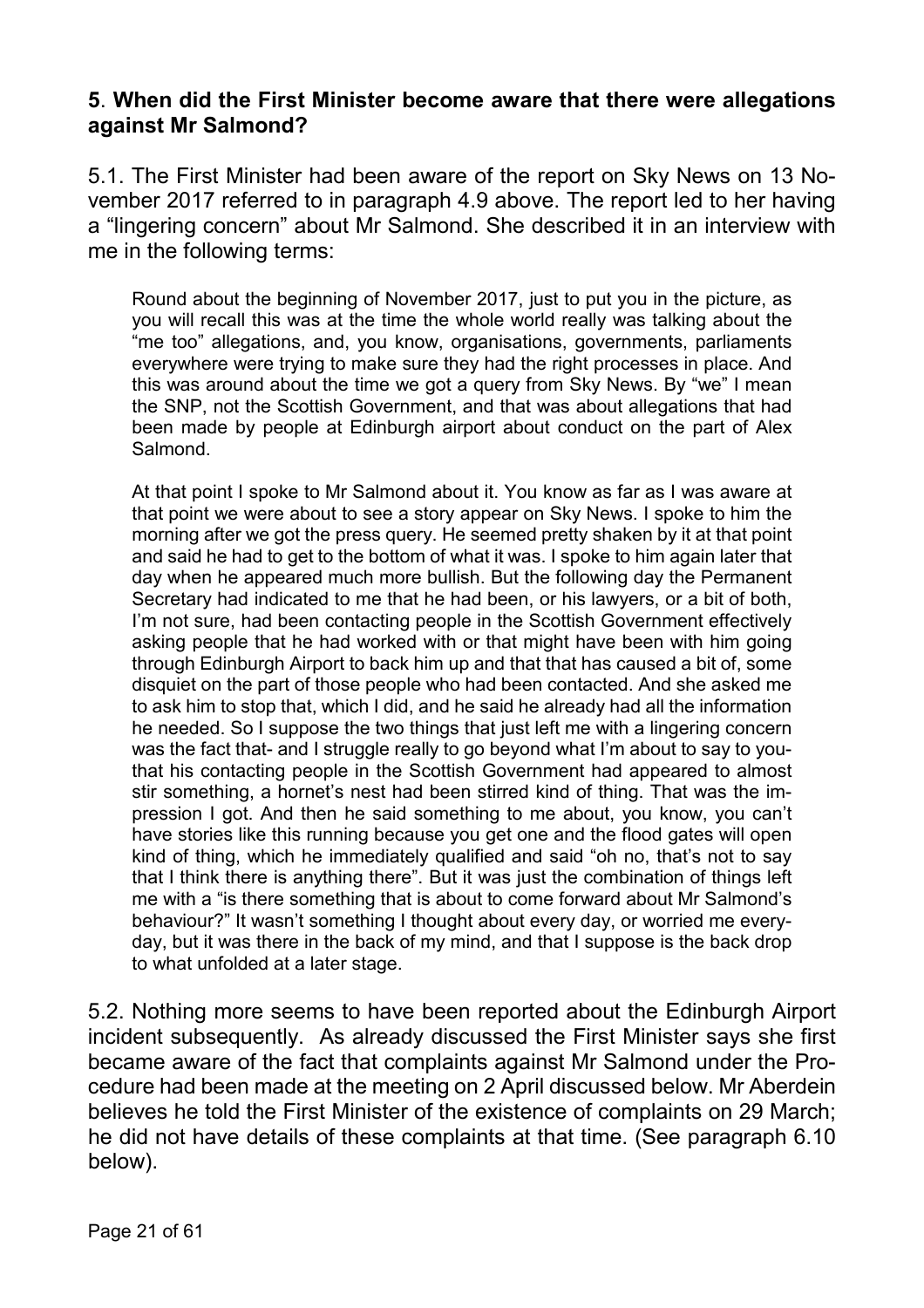#### **6. The meeting on 29 March 2018**

6.1. Sometime following a call to Mr Salmond early in March Mr Salmond intimated to Mr Aberdein that he would like to have a meeting with the First Minister in person to set out his concerns about the Scottish Government's handling of the complaints. Mr Aberdein cannot be precisely certain when and how this was arranged but believes he **[Redacted ]** through a phone call.

6.2. Thereafter, he believes he may **[Redacted** 

6.3. Mr Salmond's account of how the first meeting came about is that he was contacted by phone on or around 9 March 2018 and again the following week by his former Chief of Staff. The purpose of the contact was to tell Mr Salmond **[Redacted** 

**]** 

# **]**

6.4. Mr Aberdein said that at **[Redacted ]** had informed him of two complaints concerning Mr Salmond under a new com-plaints process introduced to include former Ministers and named one of the complainers to him. At that stage **[Redacted** 

**]**

6.5. On receipt of the letter from the Permanent Secretary first informing Mr Salmond of complaints on 7 March 2018 he had secured Levy and McRae as his solicitors and Duncan Hamilton, Advocate and Ronnie Clancy QC as his counsel.

6.6. Mr Salmond and his legal advisers then identified what they considered to be a range of serious deficiencies in the Procedure. There was no public or parliamentary record of it ever having been adopted. In addition they believed that it contained many elements of procedural unfairness and substantive ille-gality. In their opinion there was an obvious and immediate question over the extent to which the Scottish Government even had jurisdiction to consider the complaints. In relation to former Ministers (in contrast to current Ministers) the Procedure offered no opportunity for mediation. The previous complaints pro-cedure with which Mr Salmond had been familiar ('Fairness at Work') was based on the legislative foundation of the Ministerial Code in which the First Minister was the final decision maker. He wished to bring all of these matters to the attention of the First Minister. He did not know at that stage the degree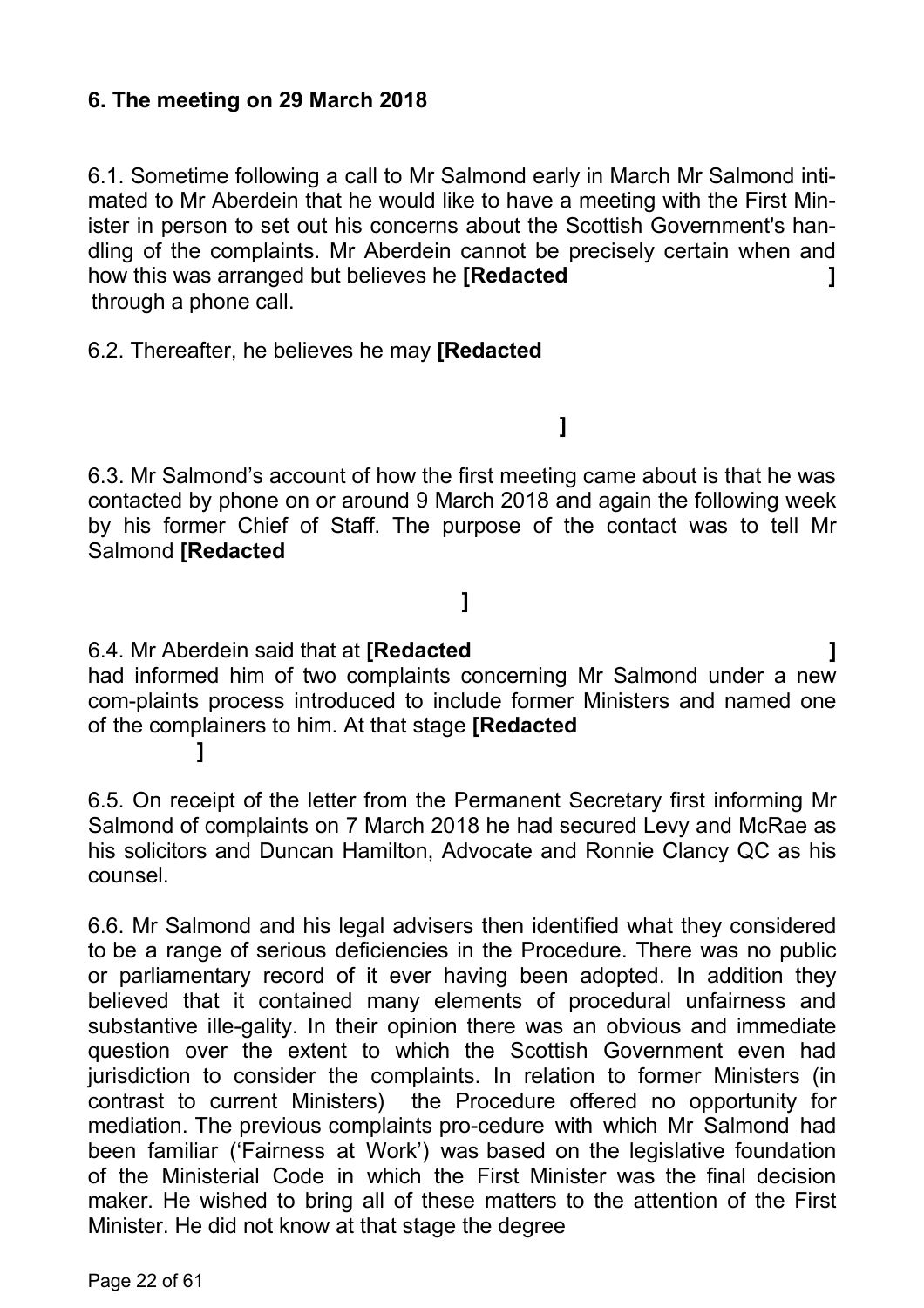of knowledge and involvement in the policy on the part of **[Redacted]** the First Minister **[Redacted ]** 

#### 6.7. **[Redacted**

# **]**

6.8. On 29 March 2018 there was a meeting between the First Minister and Geoff Aberdein, former Chief of Staff to Mr Salmond, which took place in the First Minister's office in the Scottish Parliament. **[Redacted**

**]**

6.9 The First Minister described in an interview the circumstances in which the meeting was held. **[Redacted**

 **]** Mr Aberdein

had recently made contact to ask if the First Minister would agree to see Mr Salmond because there was an issue he wanted to talk to her about and he was in a state of great distress. **[Redacted]** said Mr Aberdein might be in the Parliament on 29 March. The First Minister appears to have been told that a civil servant colleague, somebody that Mr Aberdein had worked closely with was having a birthday celebration in the office and Mr Aberdein might be attending and if so he might try to grab a word with her. In fact Mr Aberdein did attend the Parliament that day.

JH: and then was he brought into your office? Was this just a discussion in the corridor so to speak?

FM: No no, we had been outside, just I don't expect you to visualise my office in Parliament but there is you know outside my office is where civil servants, special advisors work, so the member of staff whose birthday it was, civil servant, incidentally, we were outside there doing the birthday cake, singing happy birthday and Geoff had asked for a word and we went in to my office. Again, just to be clear, that would not have been the first time since Geoff had left as Chief of Staff, after I became First Minister that he had been in the office for something and had stepped in to my room for a chat. We were friends, you know, we are friends. And so he stepped into my room. From memory, I don't think was a particularly long conversation but it took place in my office.

JH: And did he give you any details at that stage about what it was about?

FM: Not, and this is where, so a combination of what I remember about this meeting and then what actually happened at my house on 2 April which we will come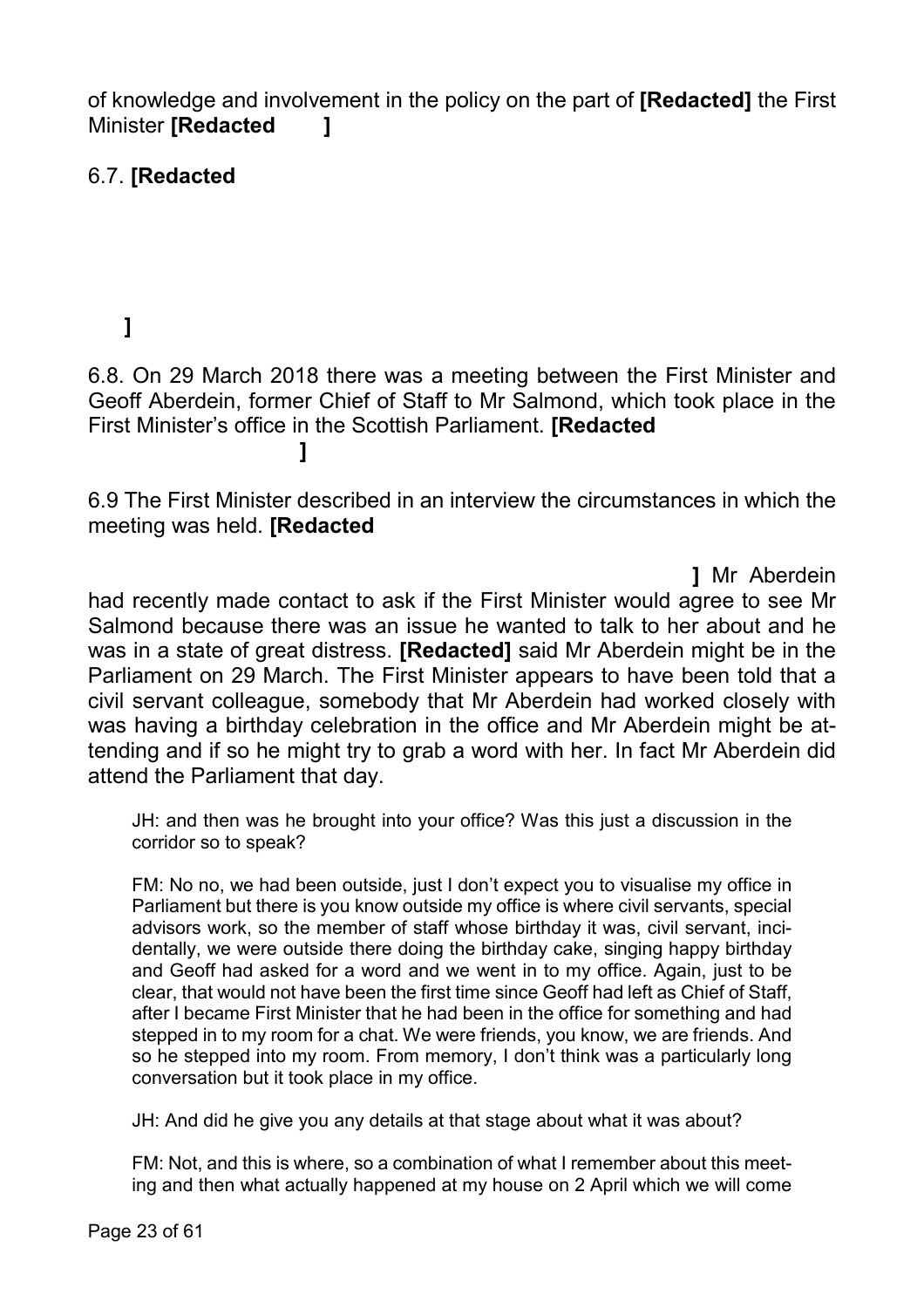on to, make me very firm to the best of my recollection. Remember, this 29 March meeting had never been a significant event in my mind. To the best of my recollection no he did not give me details, it was very much he wanted to get me to agree to see to see Alec. Alec and I were very close but we hadn't been speaking as much as normal, you know I was First Minister, he was off doing other things, he had lost his seat. He wanted me to see Alec and agree to a meeting. He was telling me that he was very worried about Alec, a lot of the discussion was about Alec's state of mind. You know he seemed to be indicating that he had never heard Alec be quite so upset about anything previously, that he was very distressed, that he thought he might be about to resign his SNP membership because of the nature of the issue he was upset about. I do believe that I, partly down to what he was telling me, partly down to the Sky lingering concerns, that it was in the realms of a potential concern or complaint about sexual misconduct. But, you know in my mind, and this was not unusual; Alec and I have worked incredibly closely for a long time, if I was being told he wanted to tell me something, in my mind I would have had to see him and hear what he wanted to tell me. That's basically, I had a general sense that it was something serious, something in the realms of a sexual complaint potentially, and he was very upset about it but I agreed, we didn't set the date of the meeting with Alec at that point, that was [arranged] over the weekend. But I was very clear, I was agreeing to see Alec as a friend, I was being told he was in a state of considerable distress, but also as the leader of the SNP, I was being led to believe he was on verge of resigning his membership of the party.

6.10. Mr Aberdein agrees that the initiative for this meeting came from his making an approach on behalf of Mr Salmond. However, he is quite clear that he came to the Parliament on 29 March for the purpose of meeting the First Minister. He says he had not come in for the purpose of attending the birthday party of which he had been unaware in advance of his arrival in the Parliament. However, he did join the celebrations. The First Minister also briefly joined the party and they stepped into her office to discuss Mr Aberdein's concerns. The First Minister says that during the conversation he raised an incident allegedly involving Mr Salmond. It appears that this may have been the incident discussed by **[Redacted ]** and Mr Aberdein **[Redacted ]** , concerning which it is disputed who said what to whom. The First Minister says that he spent most of the meeting seeking to persuade her to meet Mr Salmond. She does not believe the discussion took longer than ten minutes, though Mr Aberdein was in parliament for a longer period, socialising with former colleagues. Mr Aberdein says that he gave a brief account of the complaints against Mr Salmond to the First Minister. Contrary to what Mr Salmond told the Parliamentary Committee he did not give details of the conduct alleged to have been engaged in by Mr Salmond as he did not in fact know the details. He agrees the meeting was a short one lasting ten or fifteen minutes. The meeting on 2 April resulted from that short conversation.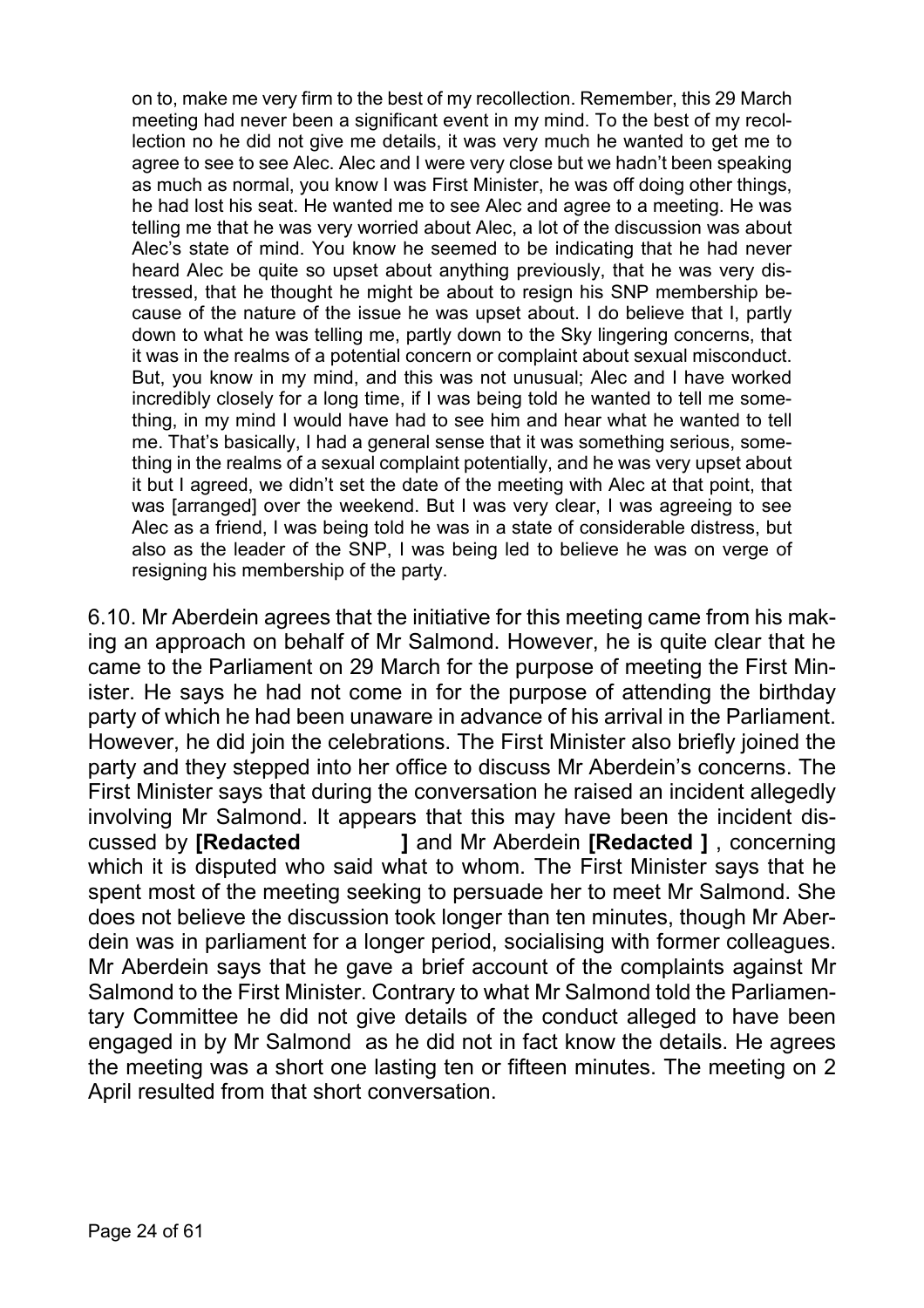6.11. I find it very hard to know what to make of this story about the birthday party. Mr Aberdein's account to me was very convincing. Equally the First Min-ister seemed both convinced by and convincing in her account. It may be that **[Redacted**

 **]** It may simply

#### have been **[Redacted**

 **]** However, this is speculation and it would probably not be right to place too much significance on the matter.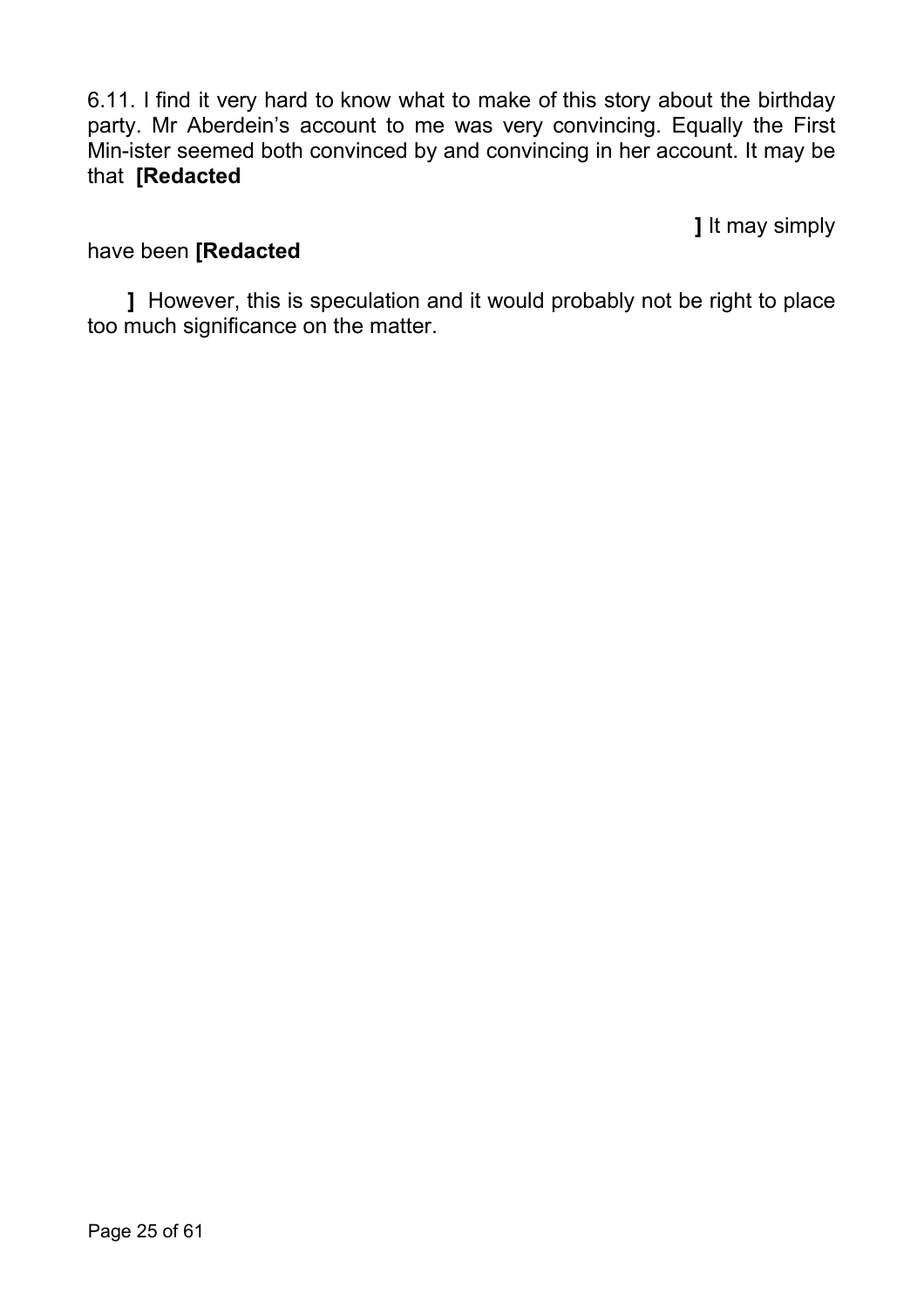#### **7. The First Minister's failure to refer to the meeting of 29 March in her statement to the Scottish Parliament on 8 January 2019**

7.1. On 8 January 2019 the First Minister made a statement to the Scottish Parliament concerning the Procedure for Handling Complaints Involving Current or Former Ministers following the conclusion of Mr Salmond's judicial review proceedings which the Scottish Government had withdrawn their opposition to<sup>9</sup>.

7.2. In the course of that statement she disclosed for the first time the series of meetings and telephone calls in which she had held discussions with Mr Salmond as follows:-

In the past, questions have also been raised about meetings that I had with Alex Salmond during the investigation, so I want to address that issue now. I met him on three occasions: on 2 April 2018 at my home in Glasgow; on 7 June 2018 in Aberdeen, ahead of the Scottish National Party conference; and on 14 July 2018, at my home. I also spoke to him on the telephone on 23 April and 18 July 2018. I have not spoken to Alex Salmond since 18 July. On 2 April, he informed me about the complaints against him, which—of course—in line with the procedure, the permanent secretary had not done. He set out his various concerns about the process. In the other contacts, he reiterated his concerns about the process and told me about proposals that he was making to the Scottish Government for mediation and arbitration. However, I was always clear that I had no role in the process. I did not seek to intervene in it at any stage—nor, indeed, did I feel under any pressure to do so.

7.3. The first and most obvious point to note is that this is technically an accurate list by the First Minister of the discussions she actually held with Mr Salmond. What has been suggested, however, is that the omission to refer to the meeting with Mr Aberdein on 29 March during her statement to the Scottish Parliament created an incomplete and therefore misleading account.

7.4. It is agreed by all concerned in the meeting of 29 March that Mr Aberdein's purpose was to persuade the First Minister that she should meet Mr Salmond and to agree the necessary arrangements if she decided to do so. Clearly Mr Aberdein was simply a go-between and any information which he could convey was at second hand and would be superseded by whatever Mr Salmond could say at first hand if a meeting took place. The 29 March meeting, according to all participants, took no more than 10 or 15 minutes.

she understood that **[Redacted ]** the possibility of allegations

<sup>7.5.</sup> The First Minister recalls that **[Redacted]** the meeting of 29 March **[Redacted ]** and

<sup>9</sup> Official Report 8 Jan 2019 (parliament.scot)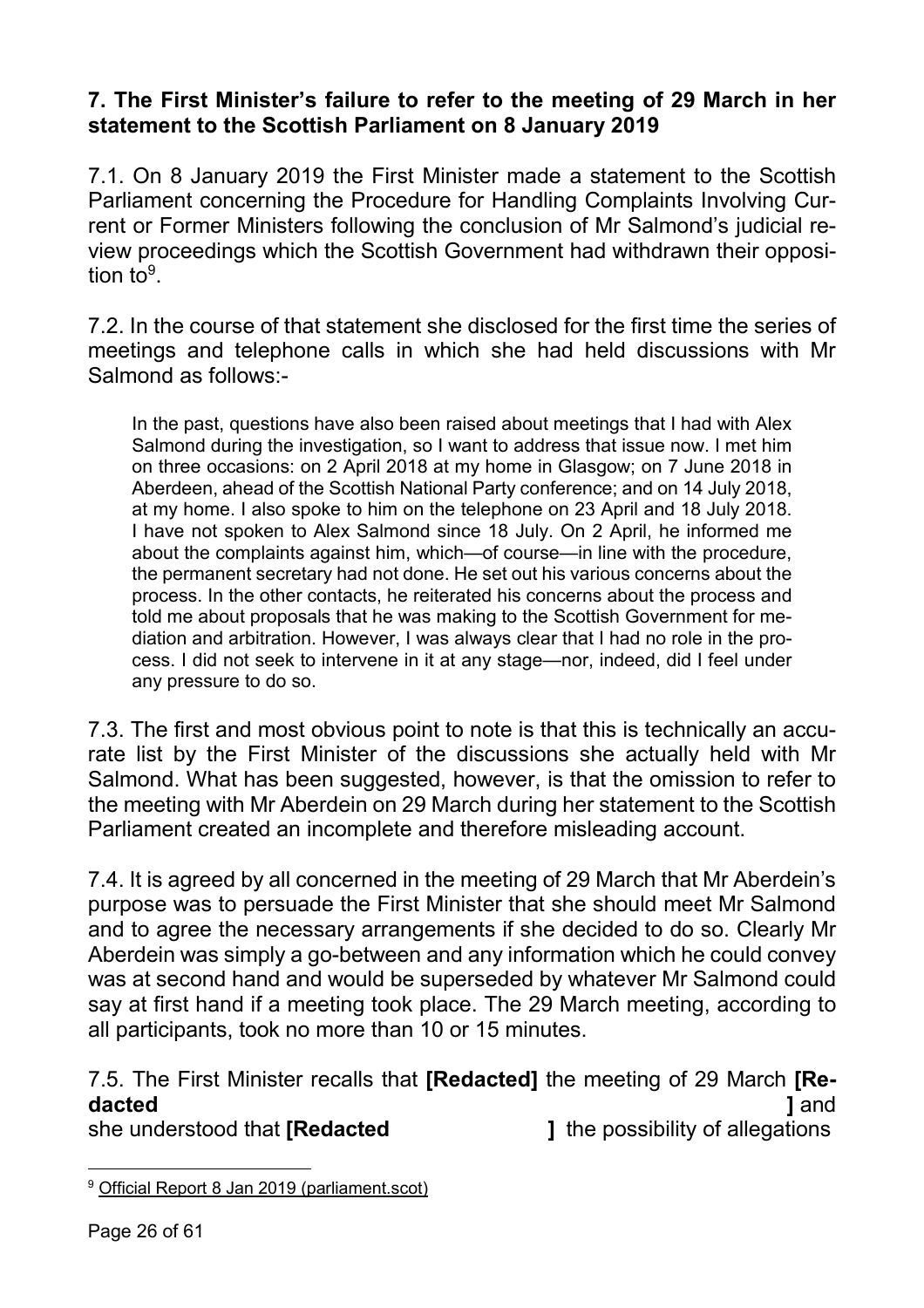emerging against Mr Salmond (see paragraph 6.9 above). This was around the same time that a former Scottish Government minister had resigned from the SNP over allegations against him, so such matters were topical. The First Minister understood that **[Redacted ]** Mr Aberdein **[Redacted ]**to see if the First Minister would meet Mr Salmond, as there was a specific matter that he wanted to discuss with her. Mr Aberdein was said to have indicated **[Redacted ]** that Mr Salmond was in a state of distress and considering standing down from the SNP. **[Redacted**

7.6. According to the First Minister's recollection at the 29 March meeting Mr Aberdein was primarily seeking to persuade her to meet Mr Salmond. Her account of the meeting is set out at paragraph 6.9 above. She recalls that the discussion covered the fact that Alex Salmond wanted to see her urgently about a serious matter, and she thinks it did cover the suggestion that that matter might relate to allegations of a sexual nature. The impression she had at this time was that Mr Salmond was in a state of considerable distress, and that he might be considering resigning his party membership. However, while she suspected the nature of what he wanted to tell her, it was Alex Salmond himself who told her on 2 April that he was being investigated under the Procedure and also gave the detail of the complaints against him. Mr Aberdein agrees that the meeting was a very brief one, lasting no longer than fifteen minutes. Mr Aberdein says that he relayed to the First Minister a broad summary of the complaints as described to him by Mr Salmond. In describing what Mr Salmond had previously told him he refers to him in the course of a telephone call having "relayed to me, in very high level, a summary of the complaints." By "in high level" Mr Aberdein meant "not in detail"- indeed he made it clear to me in discussion that he was not aware of the detail. It is clear that the information given by Mr Salmond to the First Minister on 2 April was much more detailed than that relayed by Mr Aberdein on 29 March.

7.7. The First Minister says due to the nature of the information shared with her at the meeting of 2 April it was that meeting rather than the 29 March meeting with Mr Aberdein that has always been significant in her mind. She thinks that the assumption in her mind at the time of the 29 March discussion was that any issues of alleged sexual conduct against Mr Salmond would be related to the alleged incident at Edinburgh Airport which had been raised by Sky News in the query made to the SNP in early November 2017 and which concerned allegations of misconduct on the part of Alex Salmond and are discussed at paragraphs 4.9 and 5.1 above. She spoke to Mr Salmond about the allegations at the time. He denied them and, as it happened, Sky did not subsequently run a story about it. Since the identity of the individuals making the allegations was not made known to the SNP and they did not approach the SNP directly, there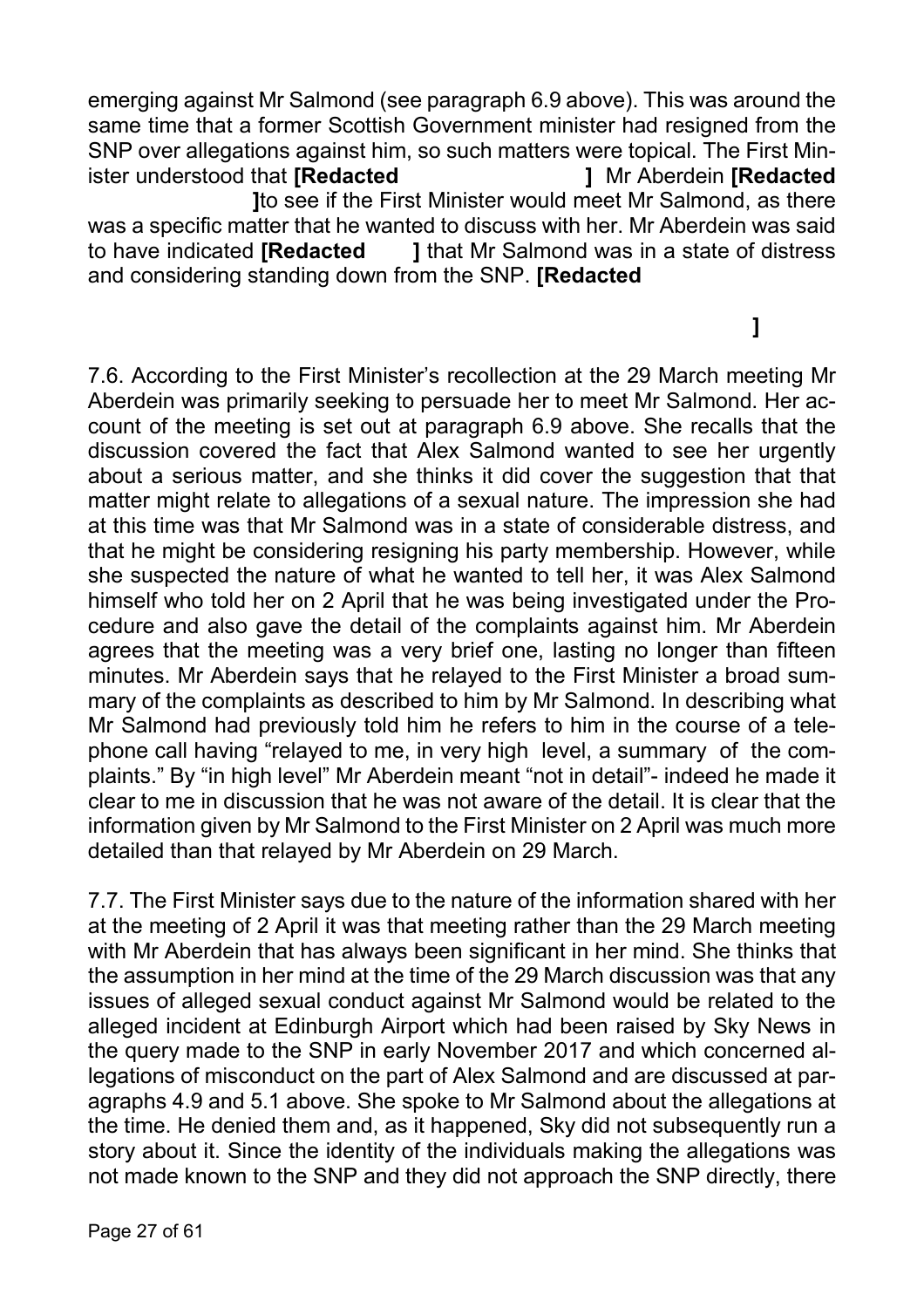was no further action that it would have been possible for the SNP to take. However, even though Mr Salmond assured her to the contrary, all of the circumstances surrounding this episode left the First Minister with a lingering concern that allegations about Mr Salmond could materialise at some stage.

7.8. **[Redacted ]** recalled a reference by Mr Aberdein to an incident Mr Salmond had apologised for some time previously. However, this would have meant nothing to the First Minister as she had not been aware of any such incident at the time. That reference, however, later made sense to the First Minister in the light of what Mr Salmond subsequently told her on 2 April.

7.9. Regarding her failure to recall the 29 March meeting when addressing the Scottish Parliament on 8 January 2019 the First Minister says that it is obviously not possible for anyone to be certain of the reasons for forgetting an event. She thinks the reason this meeting was not engraved in her mind (beyond the fact that it was an unscheduled meeting in the middle of a busy day) are as set out in paragraphs 7.4, 7.5, 7.6 and 7.7 above. She has expanded upon these comments as follows. Firstly, by the time she met with Mr Aberdein, she already had what she described as a 'lingering concern' that allegations might emerge about Mr Salmond. This was as a result of the Sky media query in November 2017. In other words, the meeting was not the first time possible allegations about Mr Salmond had been raised with her. Had it been, her memory might have been more vivid. But the second, and in her opinion perhaps more relevant factor is that her meeting with Mr Salmond himself a few days later on 2 April was so significant. It was then that he told her the details of the actual complaints against him and his response to them. She thinks it is because this was such a shock to her that the earlier meeting was overwritten in her mind.

7.10. It is regrettable that the First Minister's statement on 8 January 2019 did not include a reference to the meeting with Mr Aberdein on 29 March. In my opinion, however her explanation for why she did not recall this meeting when giving her account to Parliament, while inevitably likely to be greeted with suspicion, even scepticism by some, is not impossible. What tilts the balance towards accepting the First Minister's account for me is that I find it difficult to think of any convincing reason why if she had in fact recalled the meeting she would have deliberately concealed it while disclosing all the conversations she had had with Mr Salmond. Furthermore, given that the meeting was with Mr Aberdein who was expected to report it back to Mr Salmond it would have been naive to think that the meeting would remain secret given the First Minister's poor relationship with Mr Salmond at that point.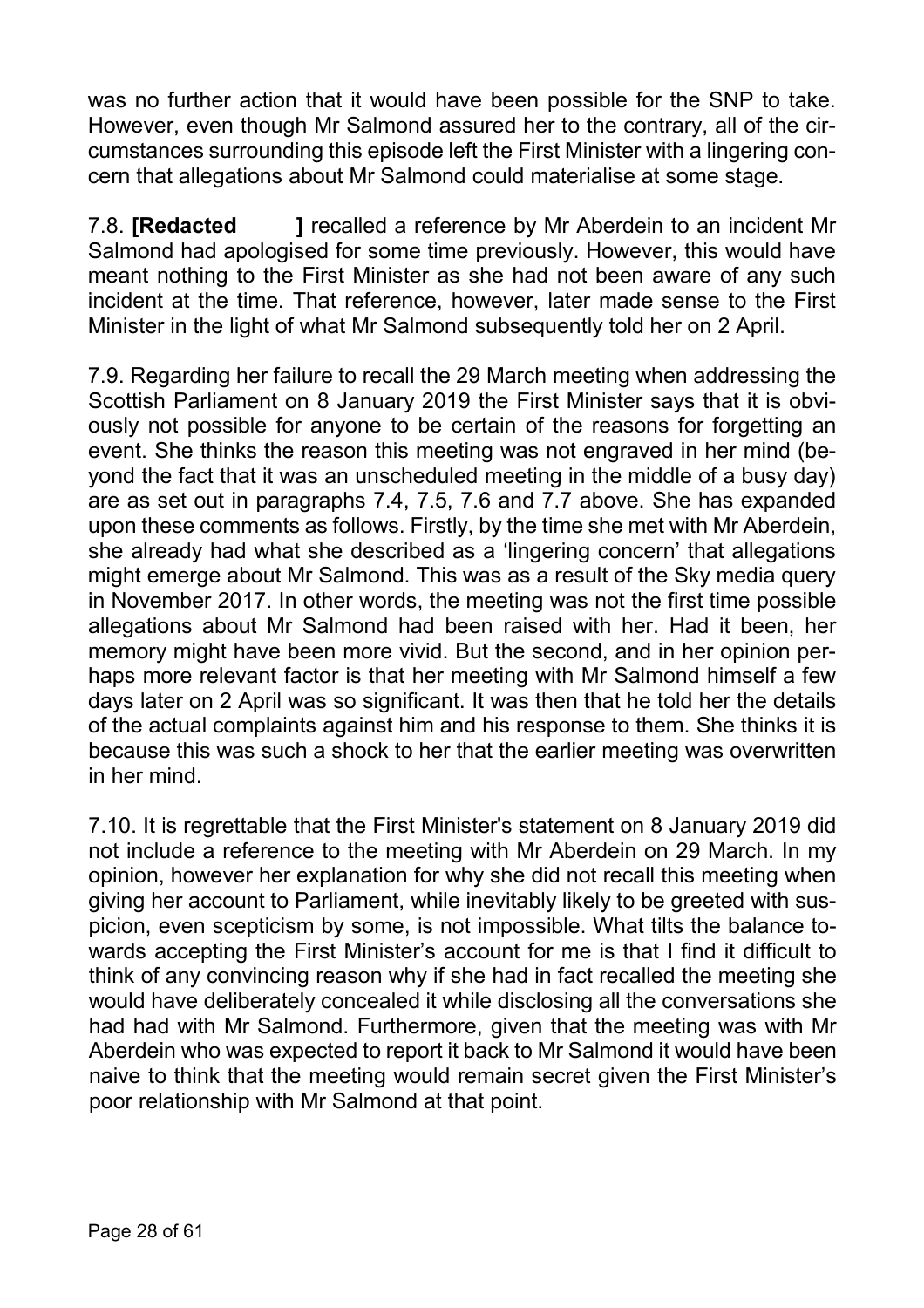7.11. Mr Salmond strongly disputes the First Minister's contention that she forgot the meeting<sup>10</sup>. He argues that:-

In her written submission to the Committee, the First Minister has subsequently admitted to that meeting on 29 March 2018, claiming to have previously 'forgotten' about it. That is, with respect, untenable. The pre-arranged meeting in the Scottish Parliament of 29 March 2018 was "forgotten" about because acknowledging it would have rendered ridiculous the claim made by the First Minister in Parliament that it had been believed that the meeting on 2 April was on SNP Party business (Official Report 8 & 10 January 2019) and thus held at her private residence. In reality all participants in that meeting were fully aware of what the meeting was about and why it had been arranged. The meeting took place with a shared understanding of the issues for discussion - the complaints made and the Scottish Government procedure which had been launched. The First Minister's claim that it was ever thought to be about anything other than the complaints made against me is wholly false.

The failure to account for the meeting on 29 March 2018 when making a statement to Parliament, and thereafter failing to correct that false representation is a further breach of the Ministerial Code. Further, the repeated representation to the Parliament of the meeting on 2 April 2018 as being a 'party' meeting because it proceeded in ignorance of the complaints is false and manifestly untrue. The meeting on 2 April 2018 was arranged as a direct consequence of the prior meeting about the complaints held in the Scottish Parliament on 29 March 2018.

34. The First Minister additionally informed Parliament (Official Report 10 January 2018) that 'I did not know how the Scottish Government was dealing with the complaint, I did not know how the Scottish Government intended to deal with the complaint and I did not make any effort to find out how the Scottish Government was dealing with the complaint or to intervene in how the Scottish Government was dealing with the complaint.'

I would contrast that position with the factual position at paragraphs 20 and 27 above. The First Minister's position on this is simply untrue. She did initially offer to intervene, in the presence of all those at the First Ministers house on 2 April 2018. Moreover, she did engage in following the process of the complaint and indeed reported the status of that process to me personally.

7.11. It is for the Scottish Parliament to decide whether they were in fact misled. Mr Salmond overstates the case when he refers to "the repeated representation to the Parliament of the meeting on 2 April 2018 as being a 'party' meeting". The Official Reports of the Scottish Parliament for 8, 10 and 17 January 2019 contain no such claim by the First Minister. She did deny that the meetings were Government meetings which she explained on the basis that she had no responsibility for operating the Government's harassment complaints procedure and indeed no knowledge of the complaints except for what Mr Salmond

<sup>10</sup> Alex Salmond (5) (further redactions 23.02.2021).pdf (parliament.scot)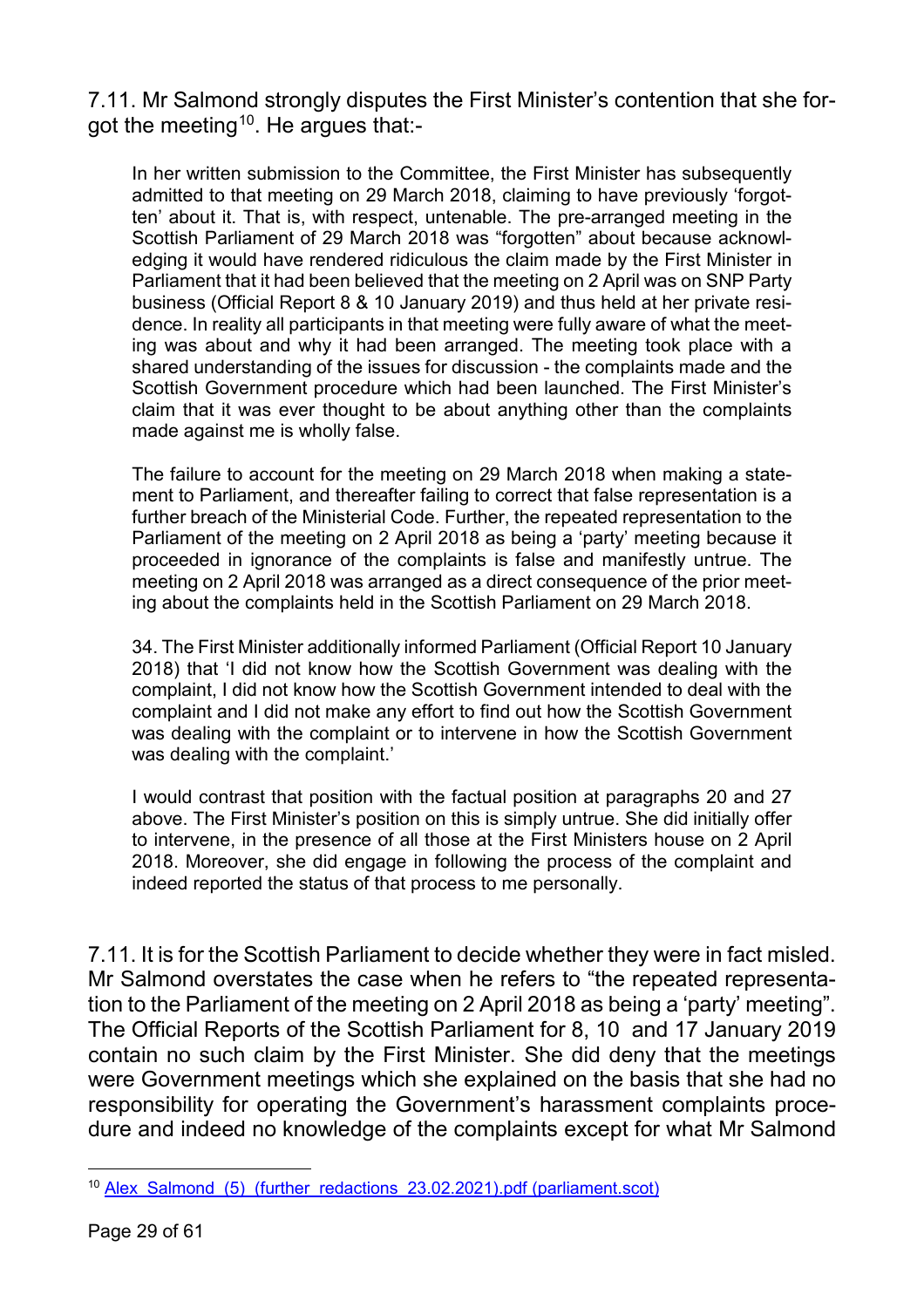told her. She claims that she confined her role in these meetings to explaining that she could not and would not become involved in the matter. Mr Salmond claims that she agreed to intervene. The fact is that she did not intervene. Mr Salmond has also claimed that her failure to intervene to prevent what he saw as an illegal procedure was also a breach of the Ministerial Code.

7.12. The failure to disclose the meeting of 29 March with Mr Aberdein to the Scottish Parliament on 8 January 2019, although the First Minister's statement was technically a correct statement of the occasions on which the she had met Mr Salmond nonetheless resulted in an incomplete narrative of events. For the reasons stated above I accept that this omission was the result of a genuine failure of recollection and was not deliberate. That failure did not therefore in my opinion amount to a breach of the Ministerial Code.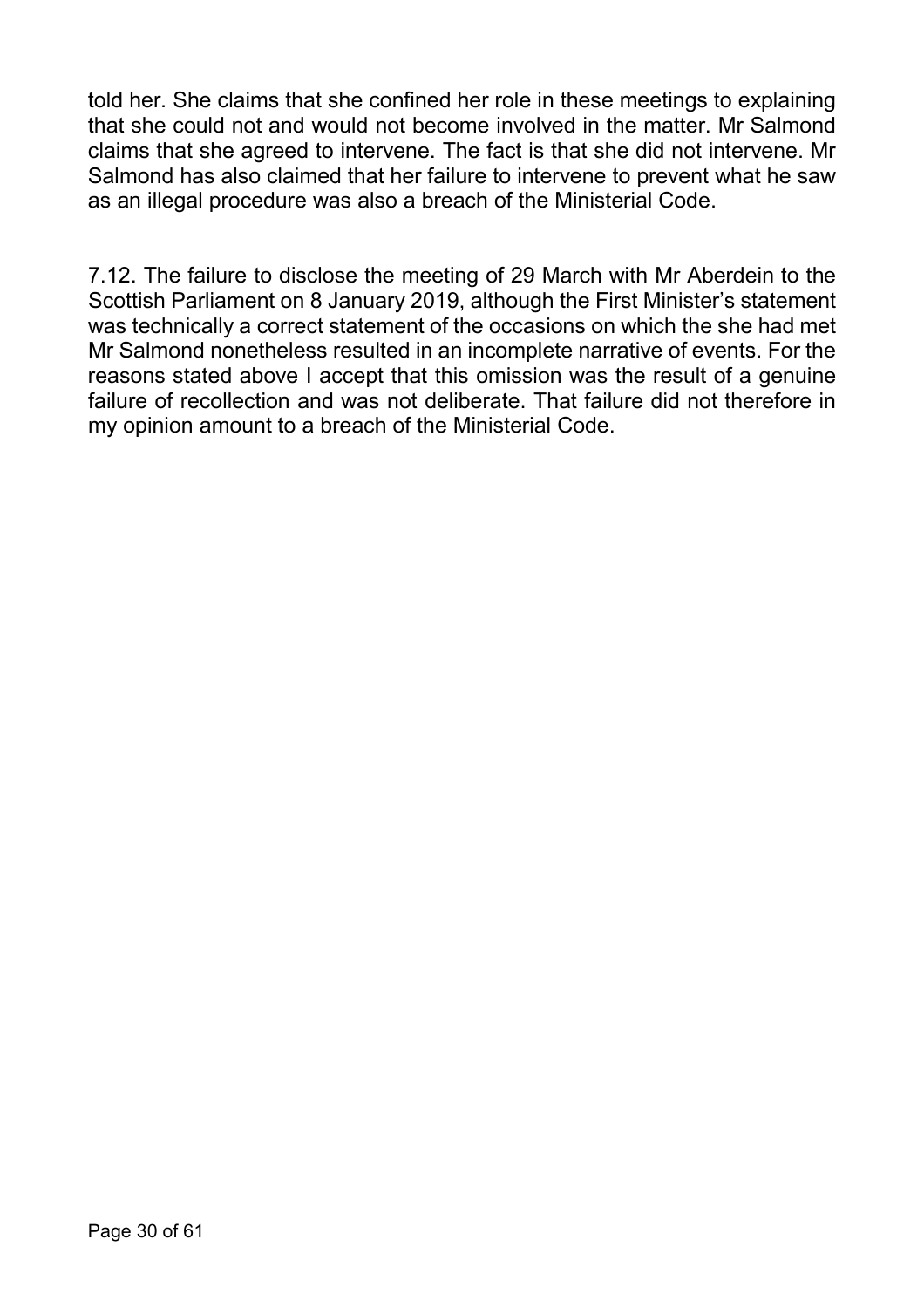# **8. The meeting of 2 April 2018**

8.1. The following facts concerning the meeting of 2 April are not in dispute: the meeting took place in Ms Sturgeon's home in Glasgow. The meeting took place at Mr Salmond's request and with the First Minister's agreement. Present in the house were the First Minister**,** her Chief of Staff, Ms Lloyd, Mr Salmond, and Mr Aberdein. Mr Duncan Hamilton, an advocate retained on behalf of Mr Salmond, was also present; his attendance had not been notified to the First Minister in advance. Mr Peter Murrell, the husband of the First Minister and Chief Executive Officer of the SNP arrived home while the meeting was still taking place but took no part in it.

8.2. The meeting was in two parts, a discussion between the First Minister and Mr Salmond on their own followed by a meeting at which all five persons were present. The first part of the meeting was in private because Mr Salmond initially asked to see the First Minister privately. No permanent civil servant was present at any part of the meeting. The meeting was a lengthy one; the First Minister estimates between one and two hours; Mr Aberdein describes the first part of the meeting at which only the First Minister and Mr Salmond were present as lengthy.

8.3. The First Minister has stated that at the meeting Mr Salmond told her that complaints against him were being investigated under the Procedure. At that meeting, he showed her a copy of the letter he had received informing him of the complaints. He shared the details of the complaints made against him under the Procedure with her and gave her his response to them.

8.4. Notwithstanding the suspicions she had harboured going into this meeting, the First Minister describes herself as shocked and upset by the reality of what she read. Mr Salmond gave her his reaction to the complaints. In the main he denied them, though in relation to one matter he said that he had previously apologised and considered it out of order for it to be raised again, and said that it was his intention to seek a process of mediation between himself and the complainers. It was also clear, contrary to what the First Minister had anticipated, that he did not intend to resign his party membership or do anything to make the matter public at that stage.

8.5. The First Minister states that as it was clear to her then that these were complaints under the Scottish Government's Procedure, she knew that she had no role in the matter and would not be made aware of it by the Permanent Secretary until any investigation concluded. She states that she was clear to Mr Salmond that she would not intervene.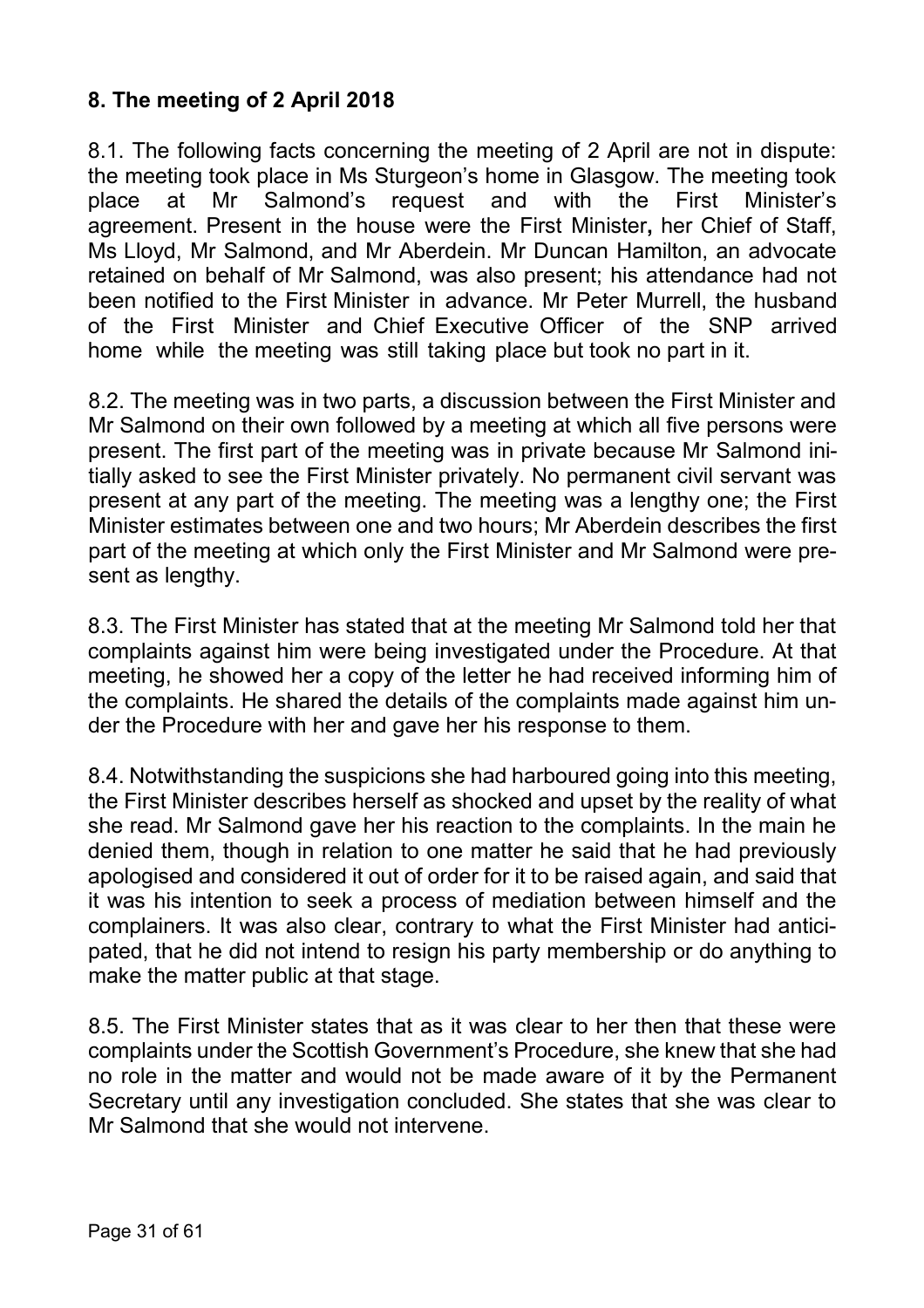8.6. The First Minister states that she suspected the reason Alex Salmond wanted to see her on April 2 was that he was facing an allegation of sexual misconduct. The principal reason for this was the "lingering suspicion" she had formed following the alleged incident reported by Sky News on 13 November 2017 and referred to in paragraph 9.1. above. She says that her discussion with Mr Aberdein on 29 March 2018 may have contributed to her suspicion.

8.7. In answer to the question why, if she suspected the nature of what Mr Salmond wanted to speak to her about on 2 April, she nevertheless agreed to the meeting, she states that the reasons were both personal and political. She thought Mr Salmond might be about to resign from the SNP and that, as a result of this or other aspects of how he intended to handle the matter he was dealing with, the party could have been facing a public/media issue that the SNP would require to respond to. As Party Leader, she considered it important that she knew if this was in fact the case in order that she could prepare the party to deal with what would have been a significant issue. As to the personal aspect Mr Salmond has been closer to her than probably any other person outside her family for the previous 30 years, and she was being told he was very upset and wanted to see her personally.

8.8. Although I accept the First Minister's statement that her motivation for agreeing to the meeting was personal and political, and she may have sought to underscore this by hosting it in her private home with no permanent civil servant present and no expenditure of public money, it could not in my opinion be characterised as a party meeting. Members of political parties do not ordinarily attend party meetings accompanied by their lawyers, and when the First Minister's husband, who is chairman of the SNP, arrived home, he did not join the meeting. In fairness the First Minister did not seek to make any case to me that this was a party meeting.

8.9. The First Minister says that she took no action as a result of the meeting. Indeed this appears to be confirmed by Mr Salmond one of whose complaints is precisely that the First Minister failed to take the action he requested. In effect his request was to alter or to override the Government policy and procedure in respect of handling harassment cases which had been agreed in late 2017. It is difficult not to conclude, therefore, that an aspect of the meeting concerned this Government procedure, although of course this was a Government procedure from which the First Minister was excluded by its express terms as a result of the policy adopted in 2017 and she claims that her involvement was only to explain why she could not and would not become involved..

8.10. However, in his submission Mr Salmond strongly argues that the First Minister did in fact agree to intervene in the process to secure a mediation process to resolve the complaints. He claims that she gave an assurance to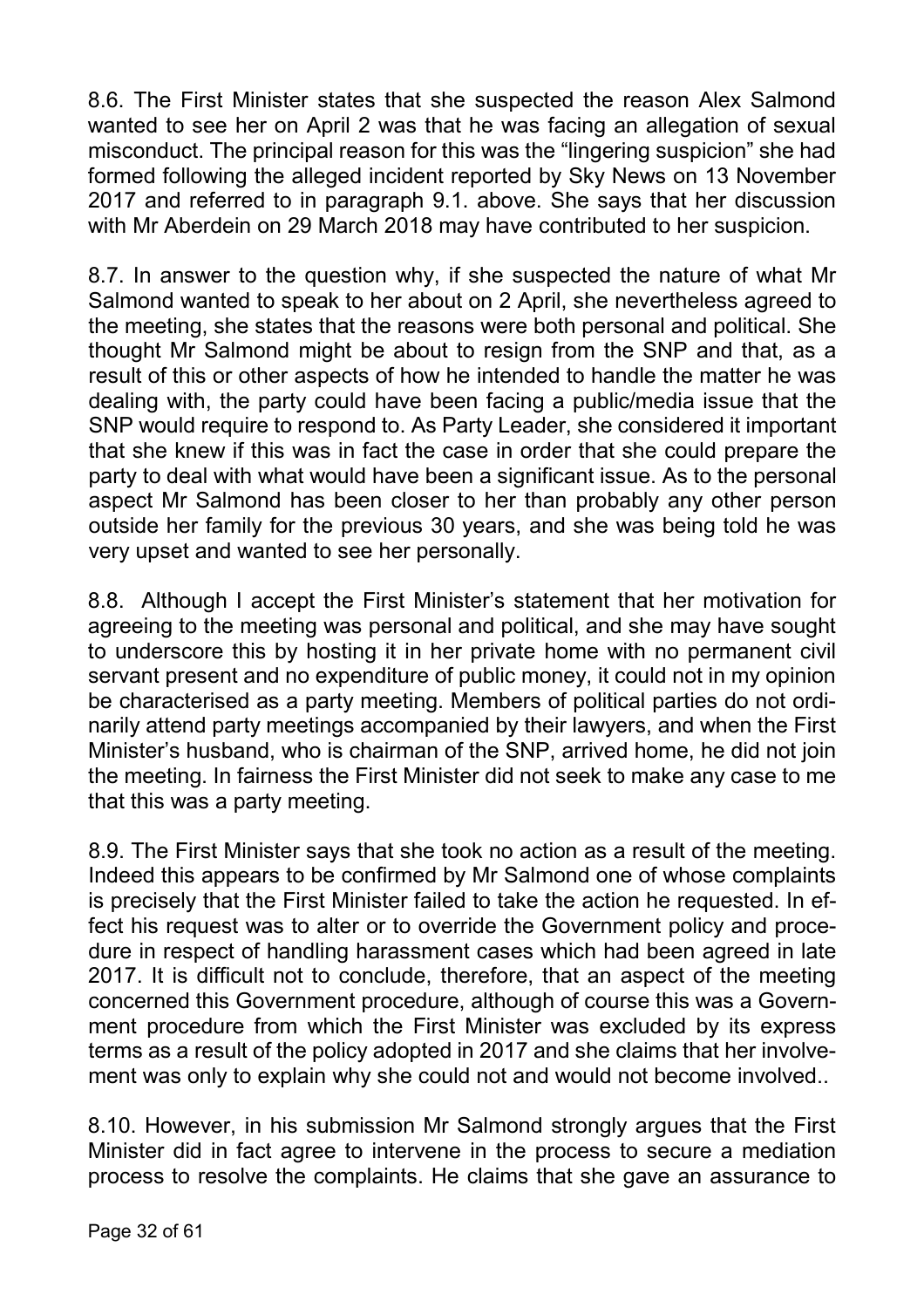that effect on 2 April. His account is supported by his advocate, Mr Duncan Hamilton, who states that he has a clear recollection that the First Minister said that "If it comes to it I will intervene". Mr Aberdein did not hear this statement made but he had absented himself from the room at one point and he points out that it could have been said in his absence.

8.11. The First Minister, in her written statement, says that she was clear to Mr Salmond that she would not intervene. When appearing before the enquiry in the Scottish Parliament in reply to a question from Mr Stuart McMillan as to why she said to Mr Salmond "I want to assist", which he took to mean that she would intervene to advocate for mediation in the first instance, she replied:-

I want to paint a picture—or rather, give people the context. I was sitting in my house. We are talking about 2 April, which was Easter Monday. The man whom I had worked with, been friends with and in my earlier years had looked up to so much had just told me something pretty shocking. My head was spinning and I was dealing with complicated emotions. When you are sitting with a friend who is saying, "I'm facing this terrible situation," it is entirely possible that you say things like, "I'd love to help if I could"—people say that kind of thing. This was a human situation. We are talking about it now as a political scrutiny situation, which is absolutely proper, but in the moment, it was a human situation between two people who knew each other really well.

As I think that I have described to Andy Wightman, from the minute I saw the letter, I knew that it would not be appropriate for me to intervene. I was probably trying to soften that for him. From his accounts, maybe I softened that too much. In real time, I was also thinking, "Is there anything I have to do? Do I have to report this to anybody?" All of that was going through my head as we were having that discussion. However, I did not intervene because, for the reasons that I set out very vehemently to Margaret Mitchell, I did not think that that would have been appropriate for me to do<sup>11</sup>.

In reply to a question from Mr Alex Cole-Hamilton the First Minister did not deny that she had made the statement attributed to her by Duncan Hamilton:-

I made clear to him [i.e. Mr Salmond] that I had no role in the process. He could see that himself, because, I think, he had a copy of the process. I think that I made it clear that I would not intervene. Given what he has said and what Duncan Hamilton has said, there is a question about whether, in discussing with him what he thought should happen, I made that clear enough. If Duncan Hamilton says that I said something like that, there is, in a sense, disputed evidence. However, when I look at the things that I am being accused of saying, they do not strike me as being, "Yeah, yeah, I'm going to intervene." Rather, they are things like, "Well, I'll help if it is appropriate or if it comes to it"—if it comes to what? I do not know. The permanent secretary has got to tell me. Under the procedure, the permanent secretary would not tell me until the end. It sounds as if I was not actually thinking

<sup>11</sup> Official Report (parliament.scot)- page 120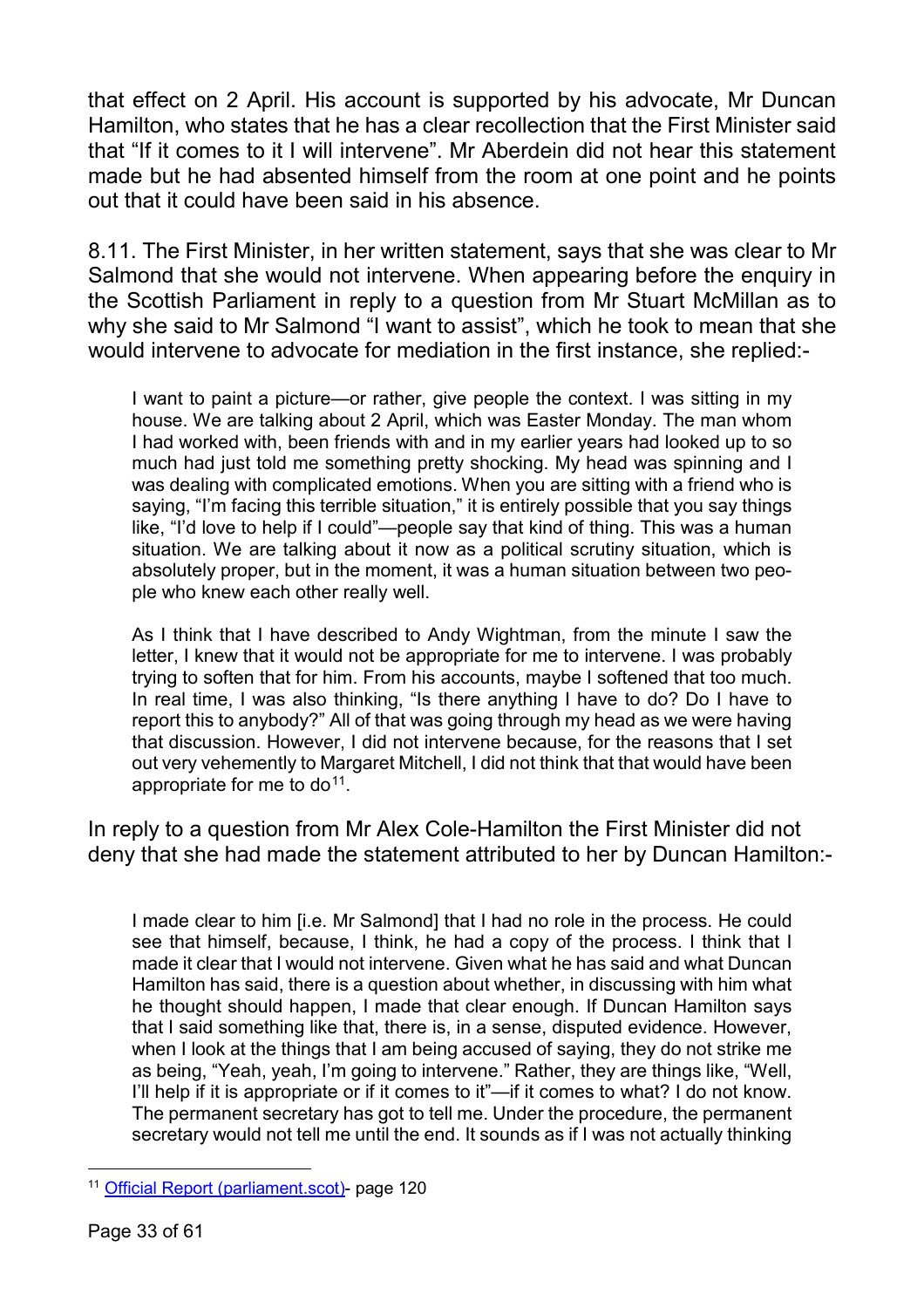of intervening. However, if Alex left there with the impression that I was, all that I can say is that that, clearly, was not the impression that I wanted to give him.

A crucial part in this is that I did not intervene. It has been put to me today that I should have intervened, but I did not. Whatever way I expressed myself and whatever discussions I took part in, I did not intervene in the process<sup>12</sup>.

As the First Minister has repeatedly, and correctly, stated, she did not intervene. Indeed, her failure to intervene has been a constant source of complaint from Mr Salmond who has even suggested that her failure to do so may itself have been unlawful as contrary to the Scotland Act (see his text message of 3 June referred to in paragraph 10.2 below). If Mr Salmond was entirely confident that he had in fact secured an unequivocal commitment from the First Minister to intervene one might have expected him to follow it up and to press home his advantage. In fact, however, the next communication between the First Minister and Mr Salmond did not occur until three weeks later.

<sup>12</sup> Official Report (parliament.scot)- page 120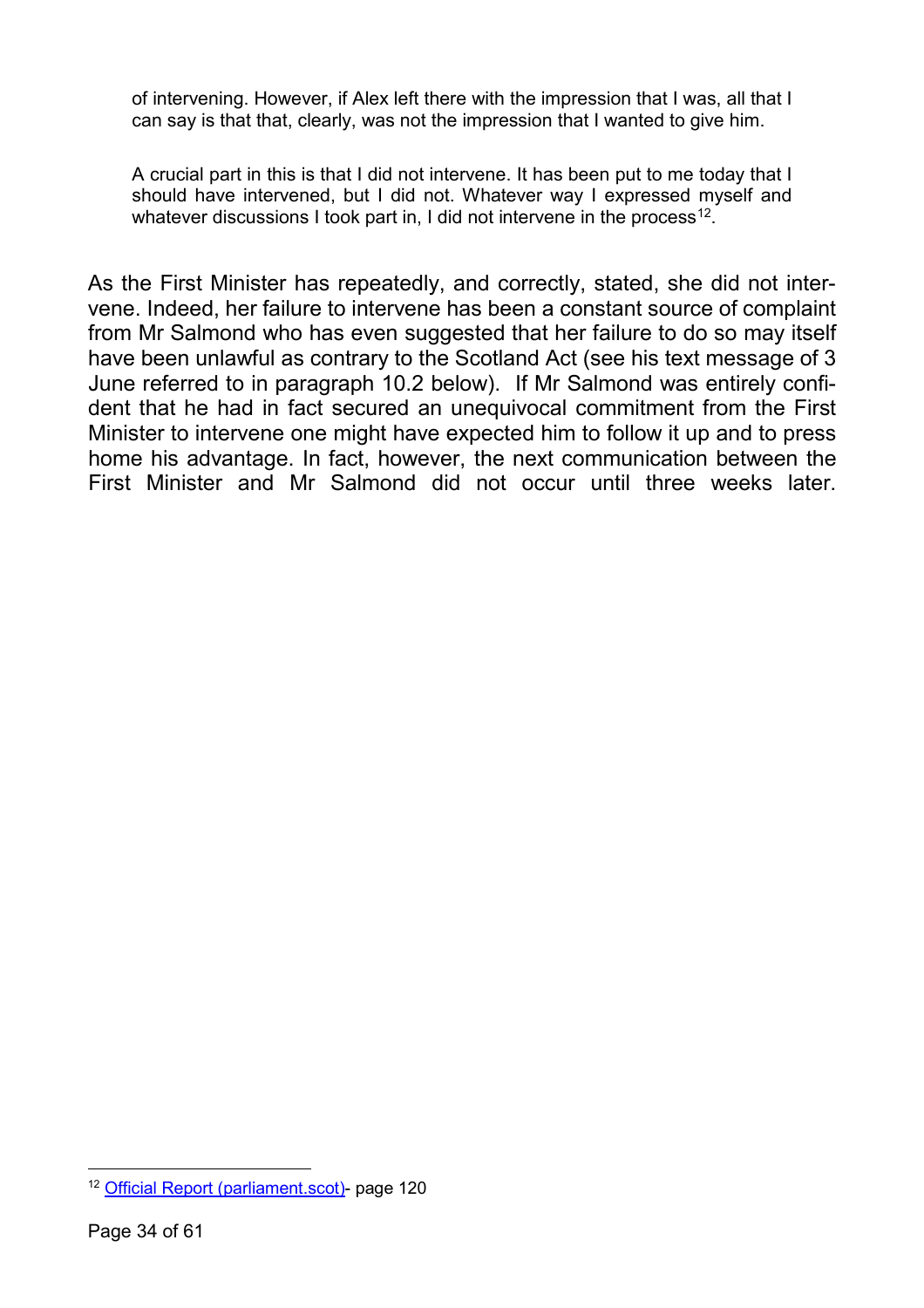#### **9. The telephone call of 23 April**

9.1. The First Minister has stated that after the meeting of 2 April it was not her intention to meet with or speak to Mr Salmond about the matter again. Mr Salmond sent her a message on 22 April with a request to speak to her by telephone. When he did so she again thought it possible that he was intending to respond in a way that would make the matter public. She explains that in her opinion it would have been very much in character for him to have made a bold public declaration about the complaints made against him in order to, as he would see it, 'take control of the story'. This could have been along the lines of 'I'm standing down from the SNP while I fight to clear my name' or even a partial *mea culpa* 'I've made mistakes, but I'm not guilty of what I am accused of'. Back then, this is what she assumed he would eventually do. As Party Leader, she was keen not to be blindsided by such a development, and she explains that is why she agreed to the call.

9.2. The First Minister spoke to Mr Salmond by telephone on 23 April (the substantive call took place early in the evening after a call in the morning had to be aborted due to a poor signal). Her Chief of Staff was in the room with her during this call but not on the line. The First Minister thinks the call lasted around 10 to 15 minutes in total. During the call Mr Salmond asked her to advise the Permanent Secretary that she knew of the investigation and to persuade the Permanent Secretary to accede to Mr Salmond's request for mediation. She says she told him emphatically that she would not do so. Mr Salmond says that he phoned the First Minister by arrangement on WhatsApp to say that a formal offer of mediation was being made via his solicitor to the Permanent Secretary that day.

9.3. Mr Salmond seems during the course of his discussions with the First Minister to have referred to mediation and arbitration in two distinct contexts. Initially he referred to possible mediation between himself and the complainers. At a later stage he was referring primarily to a possible process of arbitration concerning the issues which finally gave rise to his legal proceedings against the Scottish Government. However, the absence of a provision in the Procedure for mediation between the complainers and a former Minister accused of harassment was always a subject of complaint from him. The First Minister states that she was in any event clear that she would not become involved in making representations so from her point of view that distinction does not seem to have assumed any particular importance.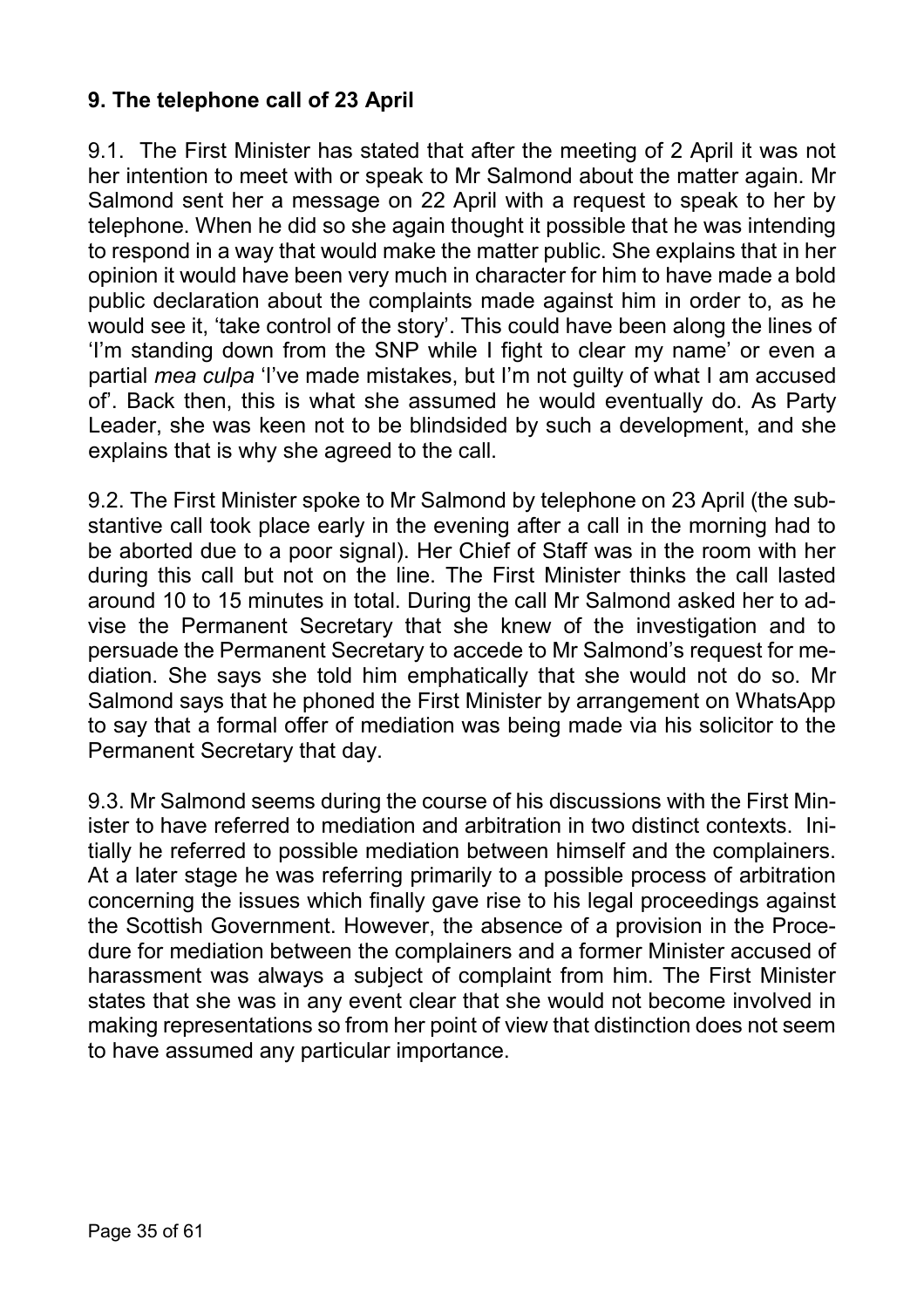#### **10. The decision to inform the Permanent Secretary**

10.1. Mr Salmond sent a further message to the First Minister on 31 May seeking a further meeting. The First Minister states that she initially resisted this request. She says that she still thought it possible that Mr Salmond might 'go public', but the content of their telephone conversation on 23 April and the tenor of his text messages to her on 31 May and 1 June made her think this was unlikely at that stage. Therefore, her intention was to decline this meeting request. The text messages between them show him wishing to provide her with "material" and that she, without outrightly declining to meet, was finding reasons why a meeting was not convenient, which reasons may well have been perfectly genuine. In a text message on 1 June the First Minister wrote "I'm not at home at weekend and in Aberdeen on Monday. In any event, I'd prefer a quick chat first to understand the purpose of giving me material. We've already spoken about why I think me intervening is not right thing to do. Happy to talk on what's app at some point over weekend." Mr Salmond describes this as the opposite of the assurance she gave on 2 April.

10.2. On 3 June Mr Salmond sent the following message:-

My recollection of our Monday 2 April meeting was rather different. You wanted to assist but then decided against an intervention to help resolve the position amicably. Now is different. I was intending to give you sight of the petition for JR drafted by senior counsel. You are a lawyer and can judge for yourself the prospects of success which I am advised are excellent. This will follow ANY adverse finding against me by the PS in a process which is unlawful. You are perfectly entitled to intervene if it is brought to your attention that there is a risk of your Government acting unlawfully in a process of which you had no knowledge. Indeed it could be argued that is your obligation under the Scotland Act is to ensure that all government actions are consistent with Convention undertakings

The JR will be rough for me since the hearing will almost certainly be made public but at least I will have the opportunity to clear my name and good prospects of doing so - but for the Government? One further thing to consider. Thus far we have been able to confine evidence offered to the general (and mostly ridiculous) matters. This has had the benefit of keeping everything well clear of current administration. When we go to Court we will have to produce evidence to demonstrate prior process (which incidentally the PS has admitted!). If you want to discuss privately then I can come to you in the North East on Mon-

10.3. The First Minister states that the tone and content of this message changed her view of the matter. She explains that the tone of it seemed almost to her intimidatory and the content made clear he was considering legal action.

day.]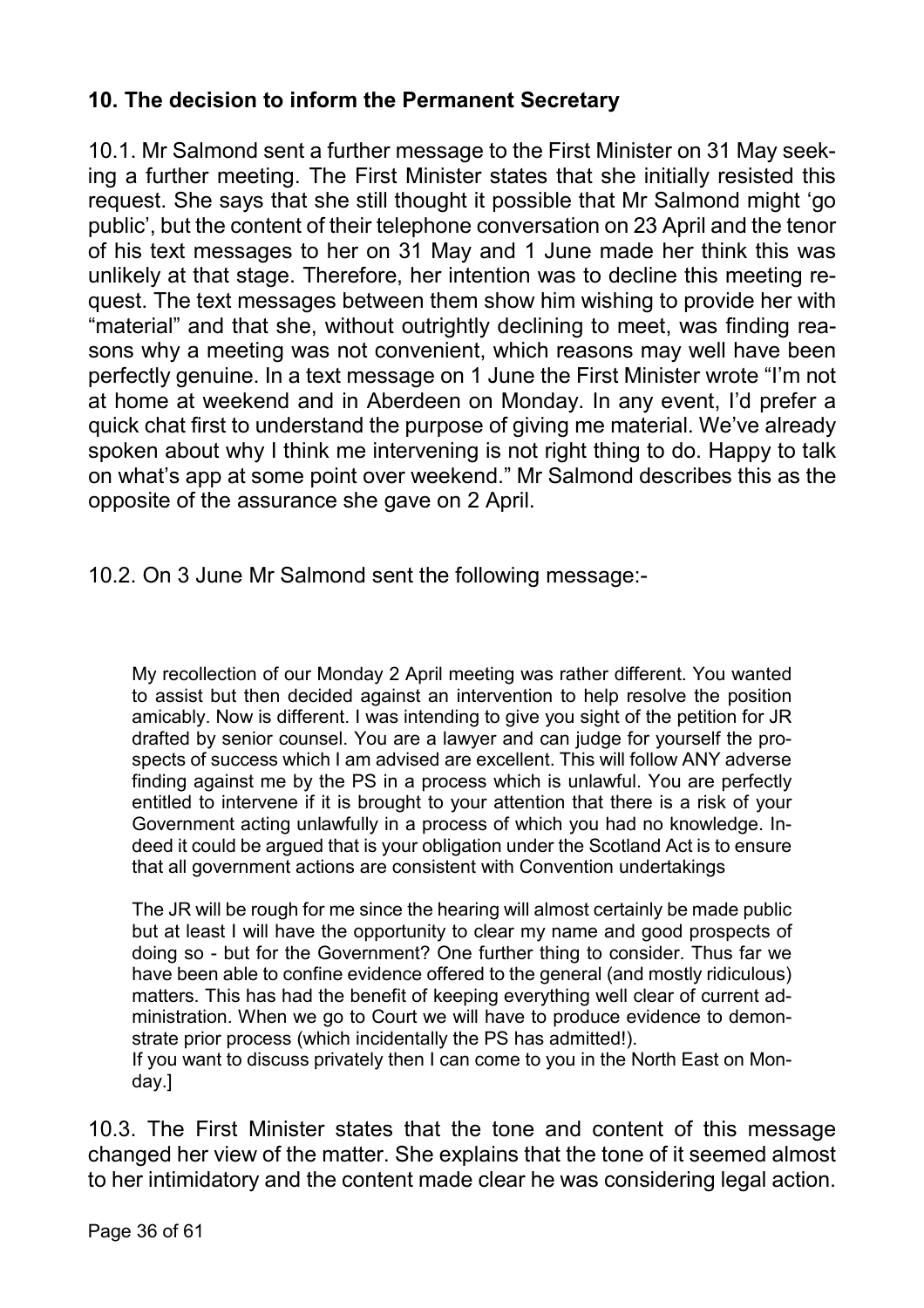As a result, she decided to inform the Permanent Secretary. The permanent Secretary confirms that she did so on 5 June following up with a letter on 6 June which is set out below.

10.4. The First Minister agreed to meet Mr Salmond and did so on 7 June. There is nothing in the tone of the messages arranging the meeting to indicate her change of opinion, but on the other hand, there was no reason why she would have disclosed this to Mr Salmond in advance of the meeting.

10.5. The First Minister states that her decision to inform the Permanent Secretary was not one she took lightly. Her earlier decision not to inform the Permanent Secretary of her knowledge, which she says had also not been taken lightly, had been intended to protect the integrity and confidentiality of the process.

10.6. The First Minister decided to make it known to Mr Salmond that she had informed the Permanent Secretary, and to make clear again that she would not intervene as he wanted her to. She indicated to the Permanent Secretary in her letter to her that she intended to have such a conversation with him. She states that she felt it important to do this, firstly, because in her opinion Mr Salmond can be persistent and will often interpret conversations or messages in a way that best suit his interests. She wanted to leave no room for misinterpretation. Also, she believed it highly likely that their paths would cross towards the end of that week at the SNP Conference. As it turned out, she thinks he did not attend. She considered that speaking to him in a planned way was better than having him try to 'corner' her in the course of the Conference.

10.7. The text of the First Minister's letter to the Permanent Secretary was as follows:-

Letter from FM to Permanent Secretary

STRICTLY PRIVATE & CONFIDENTIAL

6 June 2018

#### **For the attention of the Permanent Secretary**

On Monday 2 April I was informed by Alex Salmond that you were investigating a complaint from within the civil service about his conduct while First Minister and that the complaint relates to alleged conduct of a sexual nature.

It was clear, from what he told me, that the complaint was being investigated under the guidance put in place towards the end of last year as part of the Scottish Government's response to the public discussion around sexual harassment cases, and which contained provisions for the handling of any complaints against former Ministers. I recalled and explained that as First Minister I had no role in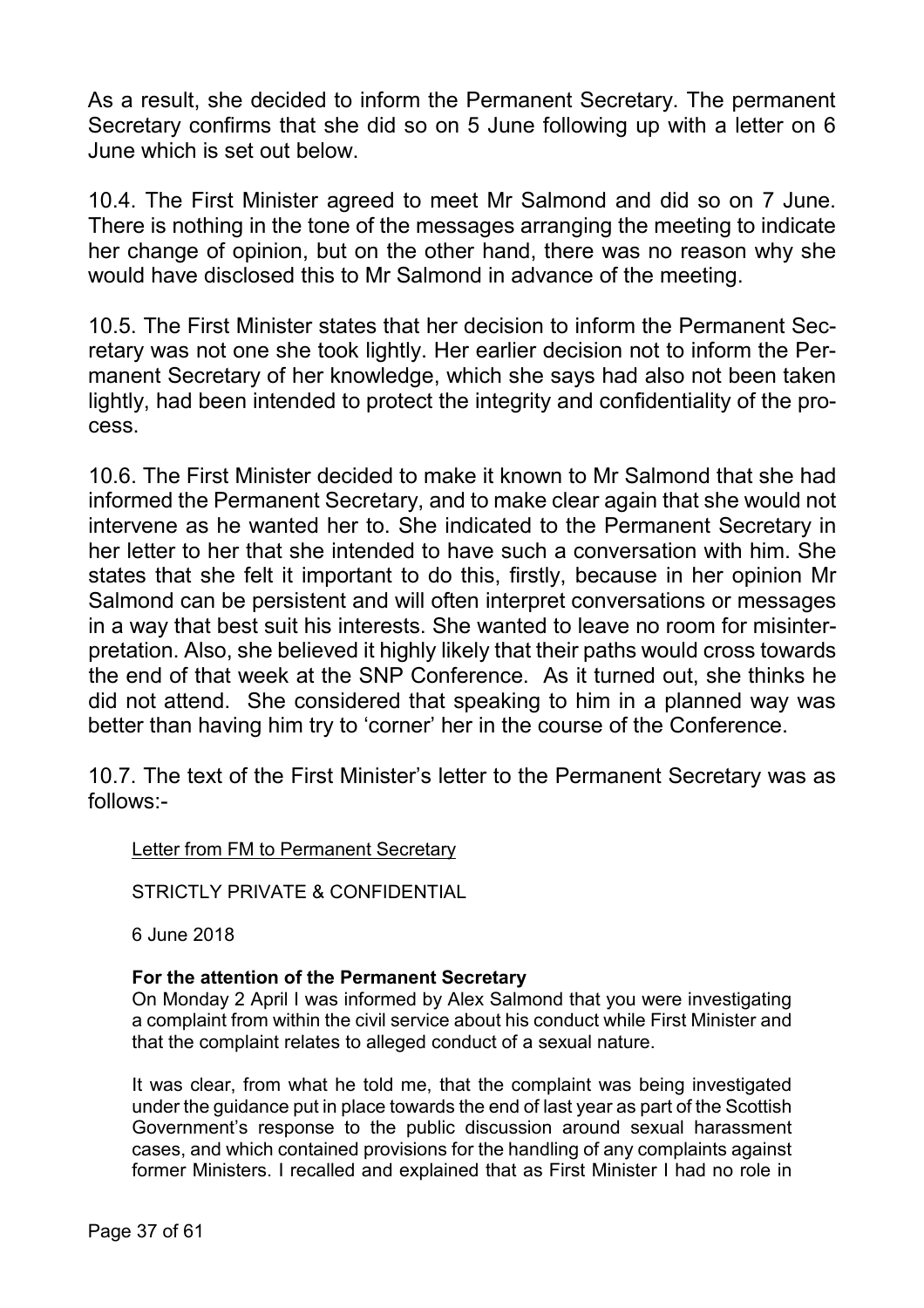this process, and that I would be advised of a complaint against a former Minister only when you have concluded your investigation.

The former First Minister (FFM) contacted me again on Monday 23 April to say that he intended to propose mediation.

I told the FFM on both occasions that it would not be appropriate for me to seek to intervene in the process in any way and I did not do so.

#### [Redacted]

After careful consideration, I decided not to inform you of these approaches as I did not want there to be any suggestion that I was seeking to intervene in the process.

However, I have now had a further approach from the FFM and, given its nature and that it represents a potential challenge to the process, I have decided that I should make you aware of it.

The FFM has told me that he considers the process being followed by the Scottish Government to be unlawful, that he has legal advice to the effect that he would be successful in an application for Judicial Review of the process, and that if any finding is made against him, it is his intention to lodge an application for Judicial Review to seek to have the process declared unlawful.

I want to be very clear that my purpose sending this note is not to ask you to cease the investigation or to influence its course in any way – it is to be transparent with you about my knowledge of a potential challenge to the process. You and I have discussed on many occasions the importance of a zero tolerance approach to sexual harassment within the Scottish Government and the importance to building confidence in such an approach of taking such complaints seriously and ensuring proper investigation. I am clear that the seniority, political affiliation or relationship to me or my government of any person subject to a complaint should have no bearing on how it's handled. To that end, you have my support in taking whatever steps you consider necessary and appropriate to investigate any complaint about inappropriate conduct within the Scottish Government.

It remains my view that it would be inappropriate for us to discuss the substance of the investigation prior to its conclusion.

I intend to inform the FFM that I have told you about his approach to me and to advise him again that it would not be appropriate for me to intervene in the process.

Finally, I am also mindful of the public interest considerations that arise when allegations of this nature are made. At this stage, however, it is my view that the interest of ensuring that the conduct of the investigation is fair to all parties and respects the confidentiality of the complainant(s) is the priority.

#### **NICOLA STURGEON**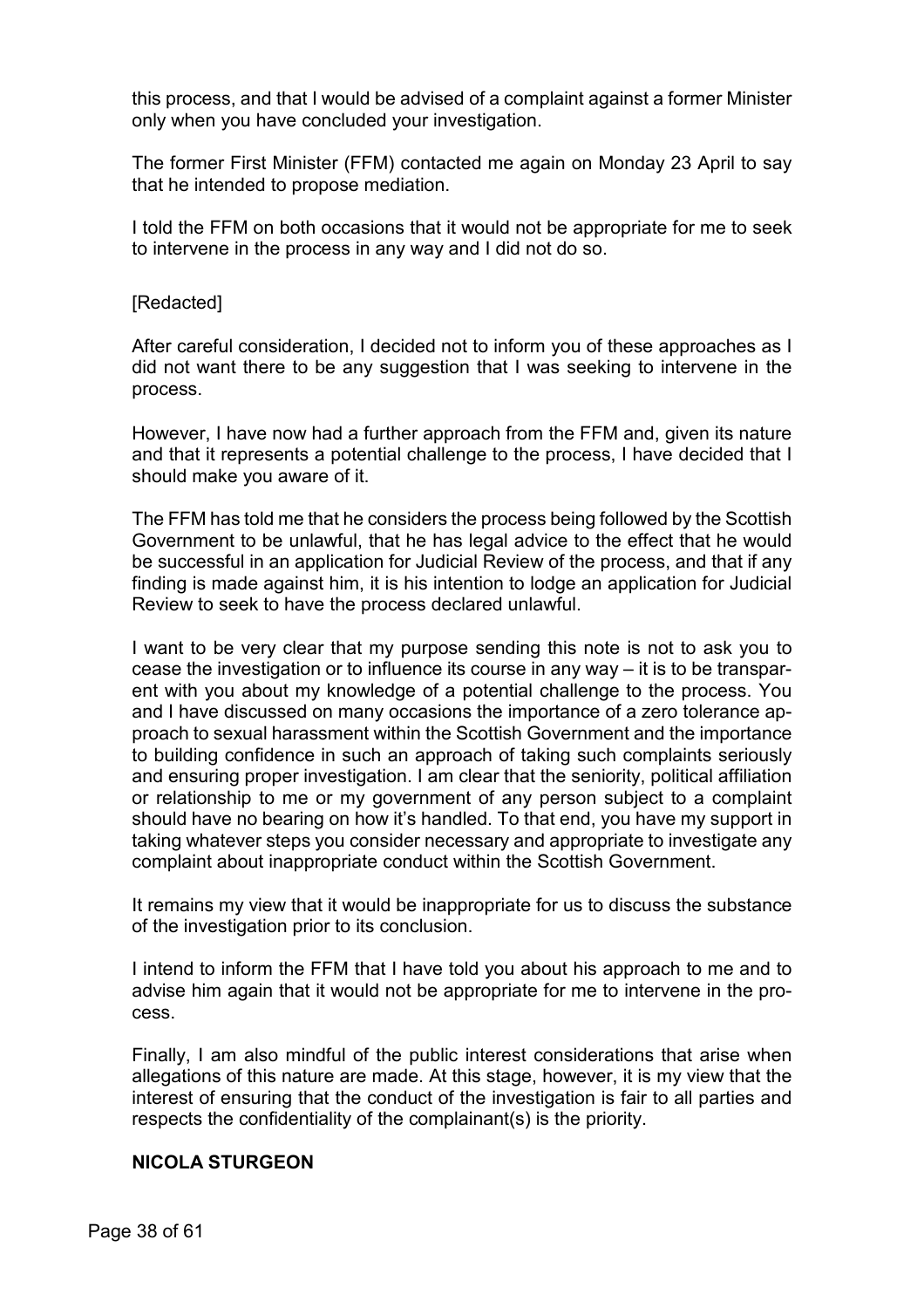10.8. I enquired of the Permanent Secretary, Ms Leslie Evans, concerning her actions and involvement in the matters covered by my remit. Her reply includes the following statements:-

You asked for a statement of my actions and involvement in the matters covered by your remit. In providing such a statement, I should make clear from the outset that, as a civil servant, all my actions – including those taken in relation to this matter – are undertaken on behalf of Ministers and in keeping with the Civil Service Code.

I was not aware at the time – nor have I been made aware since - of any attempt by the First Minister to bring any influence to bear on the Scottish Government's investigation of complaints against Mr Salmond under the Procedure for Handling Harassment Complaints against Current or Former Ministers. At all times, my engagement with the First Minister was in keeping with the respective roles set out for the First Minister and Permanent Secretary in the Procedure. Accordingly, I did not inform the First Minister that formal complaints had been made about Mr Salmond when they were received in January 2018. In line with the Procedure, I did inform the First Minister of the outcome of the investigation at a meeting on 22 August 2018 in her capacity as both First Minister and as Leader of the Party which the former Minister in question, Mr Salmond, had represented.

As I have set out in my response to your specific questions below, the First Minister wrote to me on 6 June 2018, following a discussion on 5 June 2018, informing me of contact that she had had with Mr Salmond. I replied to the First Minister on 7 June 2018 to acknowledge receipt of her letter and to note the information it contained. In addition, I also wrote to the First Minister towards the end of the investigation on 17 August 2018 to inform her I was seeking legal advice on next steps. In addition to these exchanges, the only other communication I recall with the First Minister on this matter was a telephone call sometime in mid-July in which she told me that she had met with Mr Salmond on 14 July 2018 and that he had raised the issue of arbitration with her. She made it clear to me again that she had no role in this matter and that I must reach whatever decision I thought appropriate. Accordingly, my communication with the First Minister on this issue was very limited during the period in which the investigation was in progress.

In line with the Procedure, Mr Salmond had a number of opportunities to contribute to the investigation. I address this further in my answers to your specific questions below.

The intentions that lay behind my actions at all times throughout this period were the need to follow the process set out in the Scottish Government's Procedure for Handling Harassment Complaints against Current or Former Ministers, in line with the Civil Service values of integrity, honesty, objectivity and impartiality. This was especially true in carrying out the responsibilities as Deciding Officer assigned to the Permanent Secretary under the Procedure. At no time did I experience any attempt whatsoever by the First Minister – or anyone acting on behalf of the First Minister – to influence how I undertook that role, or the decisions I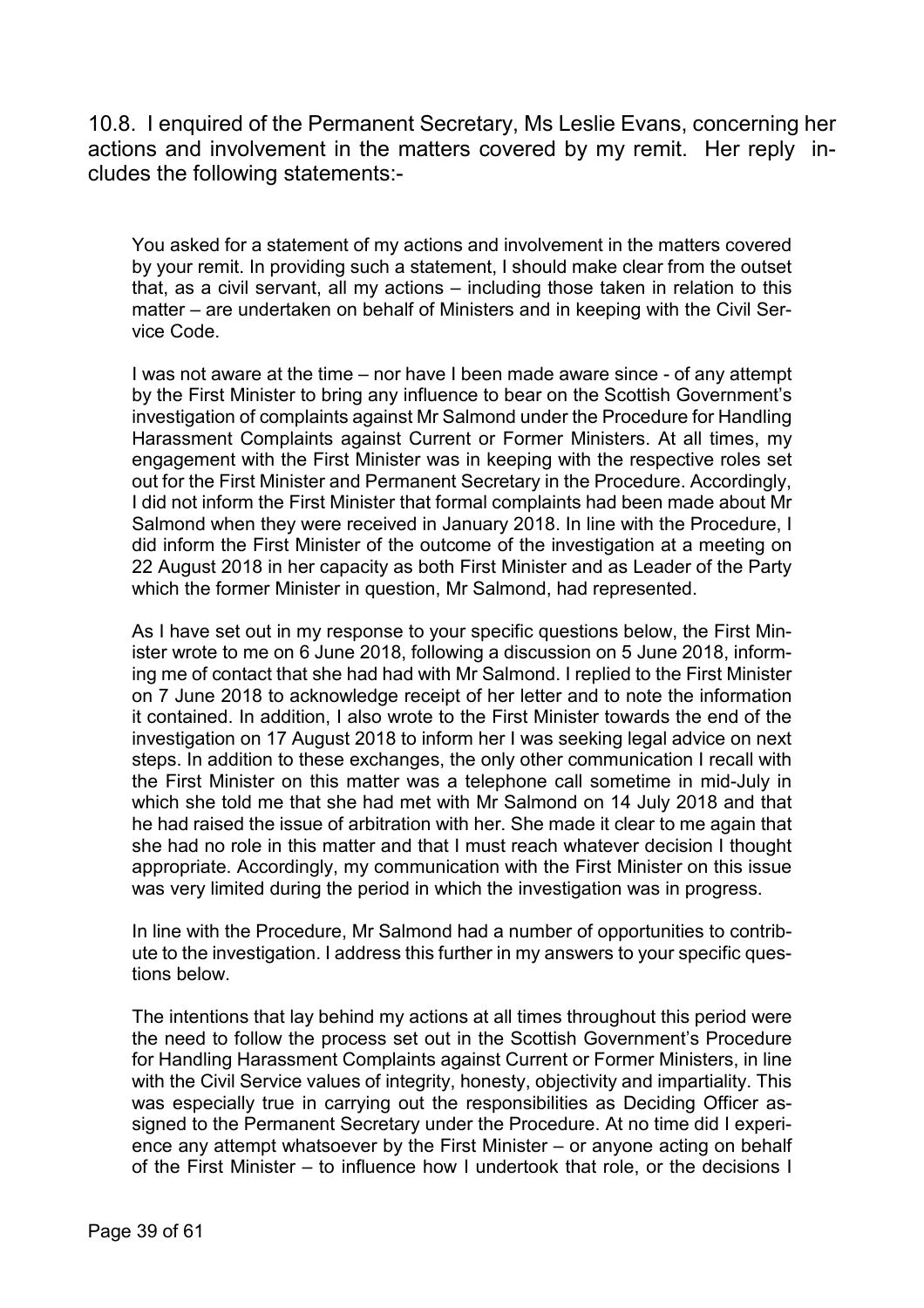came to, either in terms of the process followed or the substance of the matter. Indeed, this point is made explicit in the First Minister's letter to me of 6 June 2018: (Here the Permanent Secretary quoted from the First Minister's letter set out above).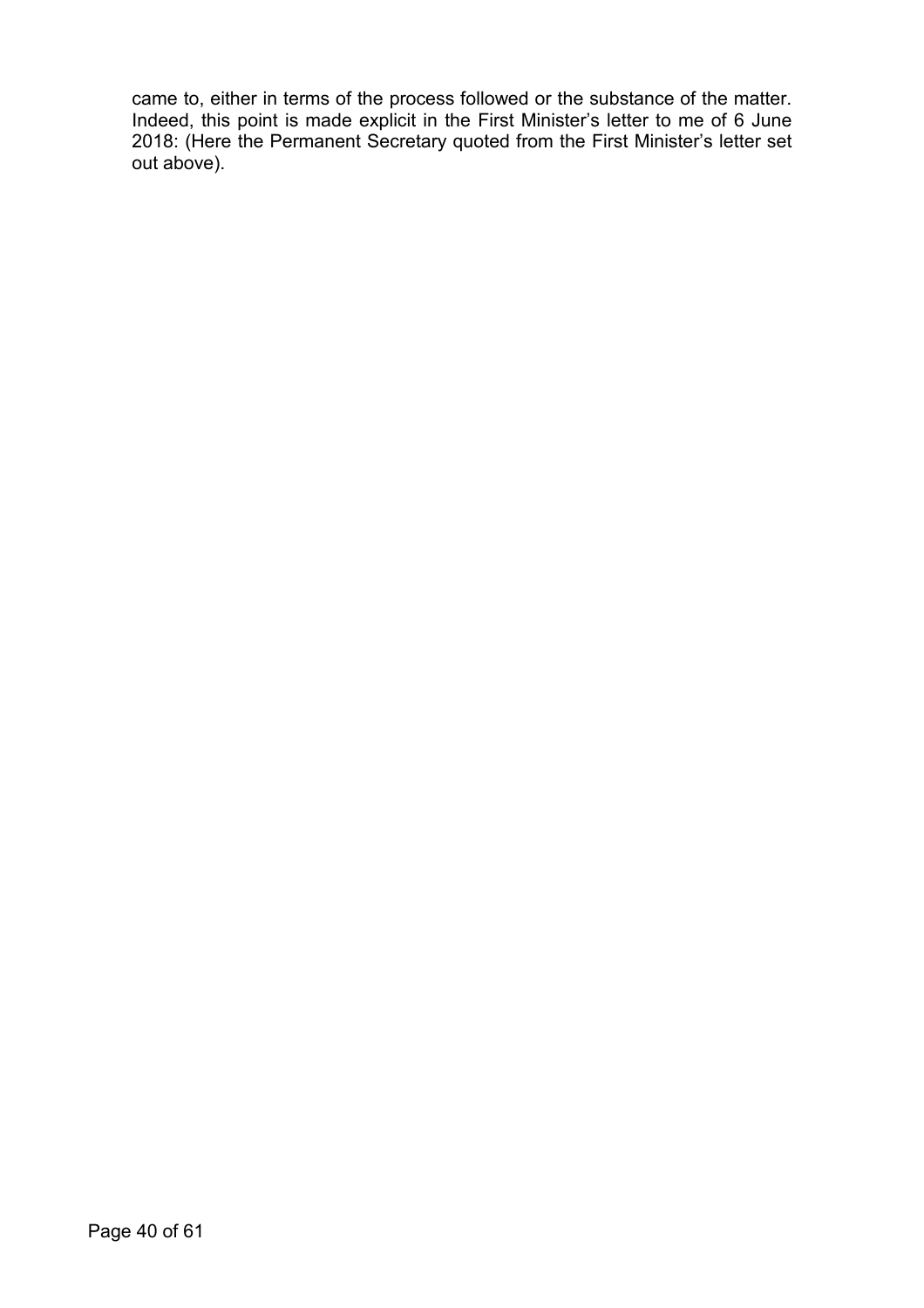#### **11. The meeting on 7 June**

11.1. This meeting took place in Aberdeen on 7 June 2018. The First Minister says that her Chief of Staff was aware of the meeting but not present though she did interrupt to bring it to an end as the First Minister had other matters to attend to. At the meeting on 7 June, the First Minister says she advised Mr Salmond of the action she had taken and made clear again that she was not prepared to intervene in the process. He wanted to give her a document to take away which she believes was a legal opinion he had obtained. She declined to do so. He stated his intention to take legal action if necessary. She expressed it as her opinion that given the seriousness of the complaints against him he should consider addressing the substance of them. Mr Salmond's description of the meeting does not differ in substance from the First Minister's.

11.2. The First Minister later told the Permanent Secretary of this meeting, but says that they did not have any detailed discussion about it.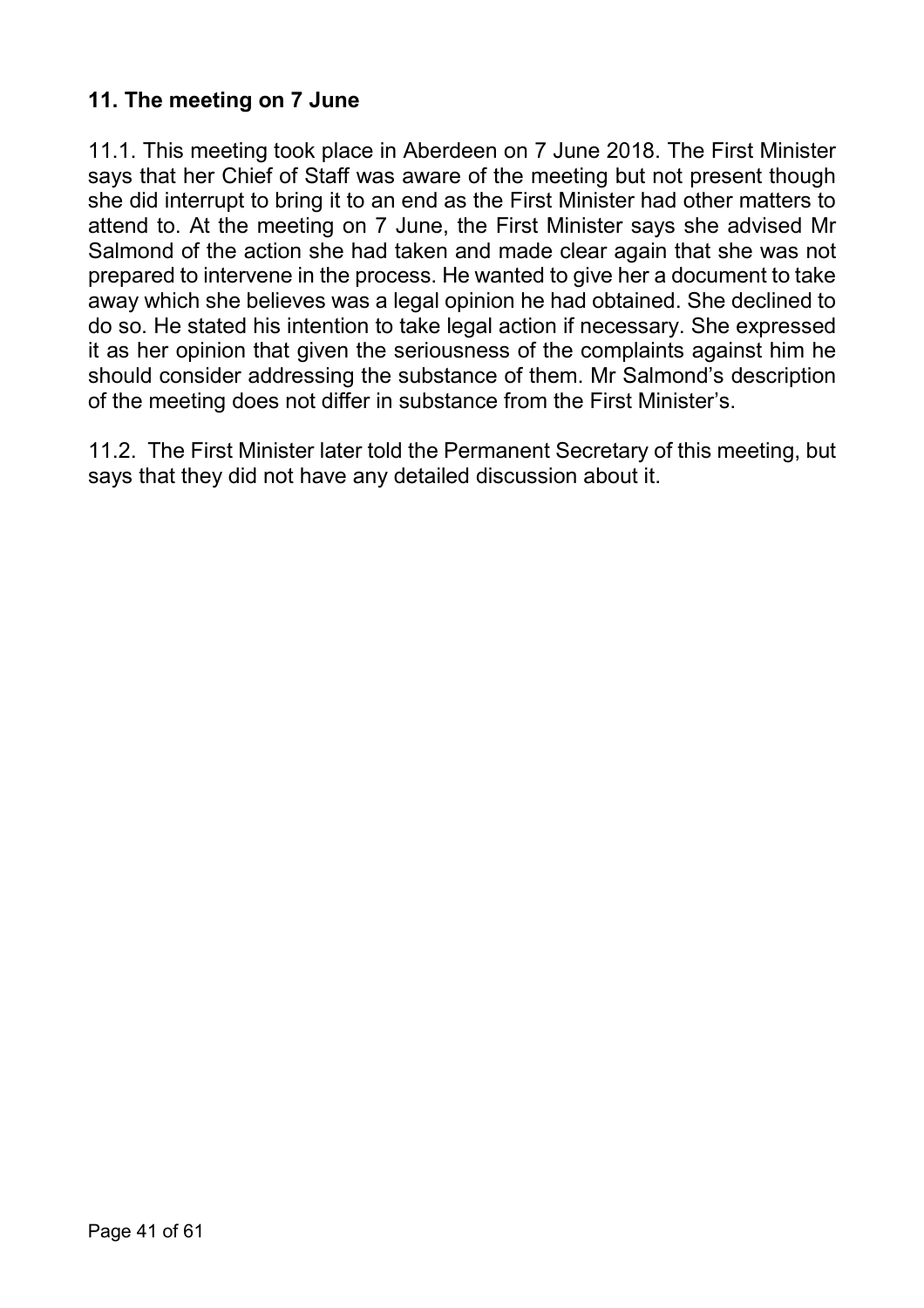#### **12. The meeting on 14 July and telephone conversation of 18 July**

12.1. Mr Salmond sent the First Minister a further message on 5 July 2018. She did not respond to this message. The message is interesting in explaining Mr Salmond's view of arbitration and how he sought to persuade the First Minister of what he saw as its advantages for the Scottish Government. I quote the relevant part of the message:-

Nicola. I have slept on the content of the latest letter from the PS rejecting arbitration. Two points I want to make to you privately. Firstly, the explanation given in the letter is that arbitration is rejected because the SG is confident in the legality of the process. With respect, that entirely misses the point. The SG may well believe it is lawful. My Senior Counsel believes it is unlawful. That's the whole point of the arbitration.

The legality will have to be resolved either in private (in a confidential and binding arbitration) or in public at the Court of Session. The SG, and you, have everything to gain from arbitration. If my legal advice is wrong, I will accept that and the current process proceeds. If the SG legal advice is wrong, you discover that without losing in a public court. Adopting an arbitration process also guarantees confidentiality for the complainers, regardless of what happens.

12.2. The next contact between Mr Salmond and the First Minister was on 13 July 2018, as a result of a message sent to Mr Salmond on WhatsApp saying the First Minister wanted to meet him, which led to their third and final meeting being arranged for 14 July at her home. The First Minister states that by the time of the meeting on 14 July, she was again concerned that the matter might become public. She says that she always thought it possible, even likely, that this was the course Mr Salmond would ultimately take. Were he to take legal action, which she now knew he was considering, this could also put matters into the public domain. She was again anxious - as Party Leader and from the perspective of preparing the SNP for any potential public issue - to know whether his handling of the matter meant it was likely to become public in the near future.

12.3. At that meeting, he told the First Minister he was asking the Scottish Government to agree a process of arbitration. For reasons that she says she did not understand then, and does not understand now, he believed she was blocking this. She told him that was not so as she had no involvement in the complaint process. She says that she suggested again that he should address the substance of the complaints rather than simply focusing on procedure. Although he indicated he would reflect on this, the First Minister believed that he was focused on his request for arbitration and seemed unwilling to accept that she would not put pressure on the Permanent Secretary to accede to it. However, she did tell the Permanent Secretary on 16 July that in relation to arbitration she (the Permanent Secretary) should "reach whatever decision [she]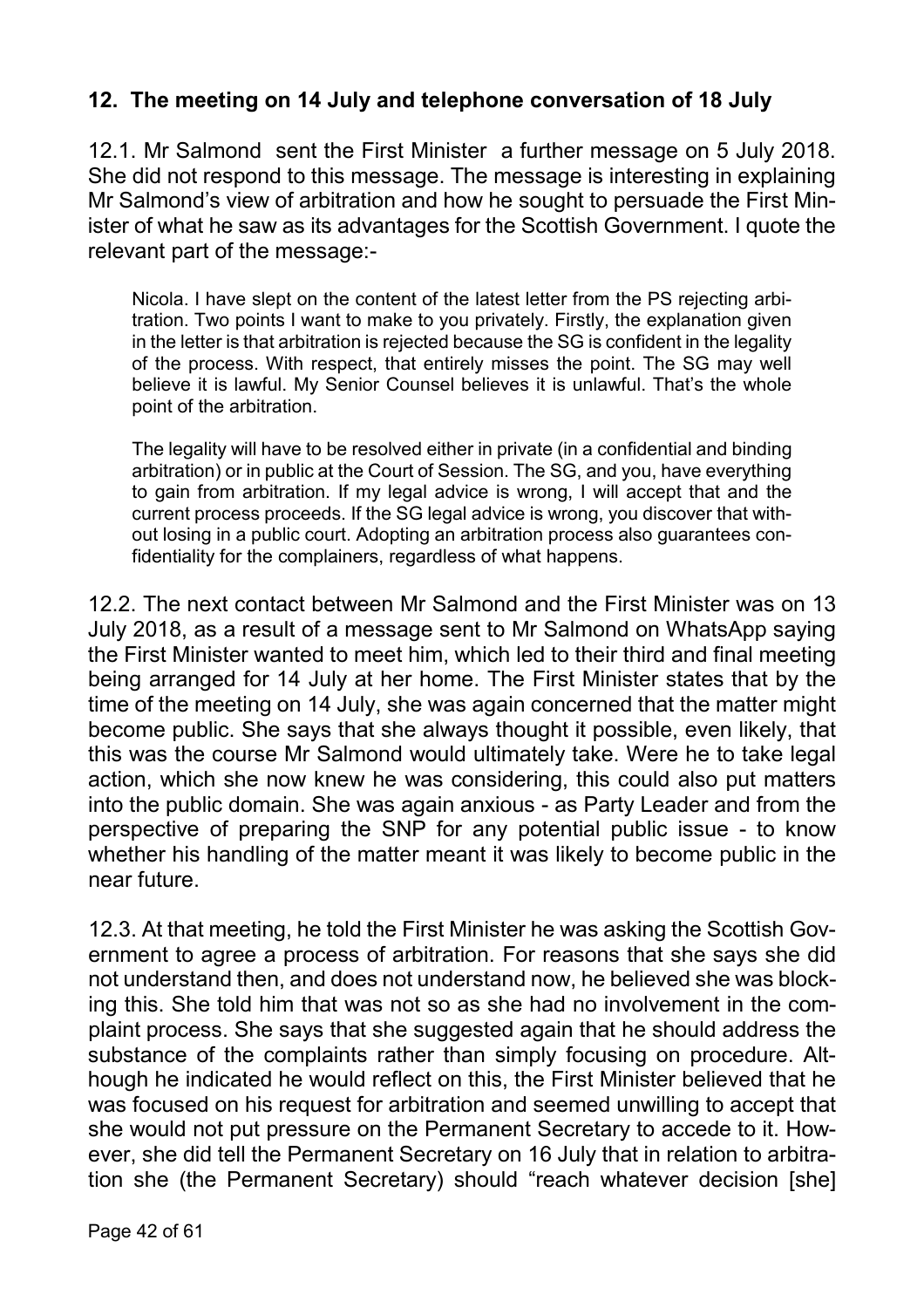thought appropriate" (see paragraph 10.8 above and Paragraph 12.6 below). In this respect the First Minister indicated her neutrality on the issue, contrary to Mr Salmond's belief that she expressed her opposition to arbitration.

12.4. Mr Salmond sent the First Minister further messages on 15 and 16 July 2018. The First Minister states that the message of 15 July is Mr Salmond's interpretation of her saying that she was not involved in the decision. I quote:-

Many thanks for making the time yesterday. I am grateful that you will correct the impression being given that you are against arbitration or that it is somehow against your interests. I know that you need to reflect further on how to progress things beyond that and am not blind to the difficulty of legal advice being suspicious of arbitration. I am genuinely at a loss as to what the downside is for anyone, complainers, SG or me or you. The reasons given to date have been meaningless or more recently just a misrepresentation of your position. If there are good legal reasons then surely they can be set out for you/us. I will wait to hear how you are able to proceed. I am also giving much thought to your advice and thinking deeply about how arbitration on process might open up the space and opportunity to address and resolve the underlying matters, as far as is possible, to everyone's satisfaction.

12.5. By this time, it was clear to the First Minister that her relationship with Mr Salmond was breaking down. In her opinion he was clearly upset and angry that she was not assisting him to achieve the outcome he wanted. The First Minister states that she was also upset with him. She says that the nature of the complaints against him and the account he had given her of one of them had badly shaken her faith in him. She states, however, that in spite of that she did not want their relationship to break down completely. He had been her friend and colleague for 30 years.

12.6. The First Minister advised the Permanent Secretary on 16 July of her meeting with Mr Salmond on 14 July and made the Permanent Secretary aware of his belief that she was blocking arbitration. The First Minister made clear to the Permanent Secretary again that she had no view on the matter and the decision was for the Permanent Secretary alone. Given the risk of legal action, she says she did not want any suggestion that an opinion attributed to her, which she had not expressed, was influencing decisions she had no part in. She reiterated to the Permanent Secretary that she must reach whatever decisions she considered appropriate and that she, the First Minister, did not seek to influence her in any way. The First Minister also told her - she thinks it was on the First Minister's return from annual leave - that she had spoken to Mr Salmond on the phone on 18 July, but she says that did not discuss the details of that conversation.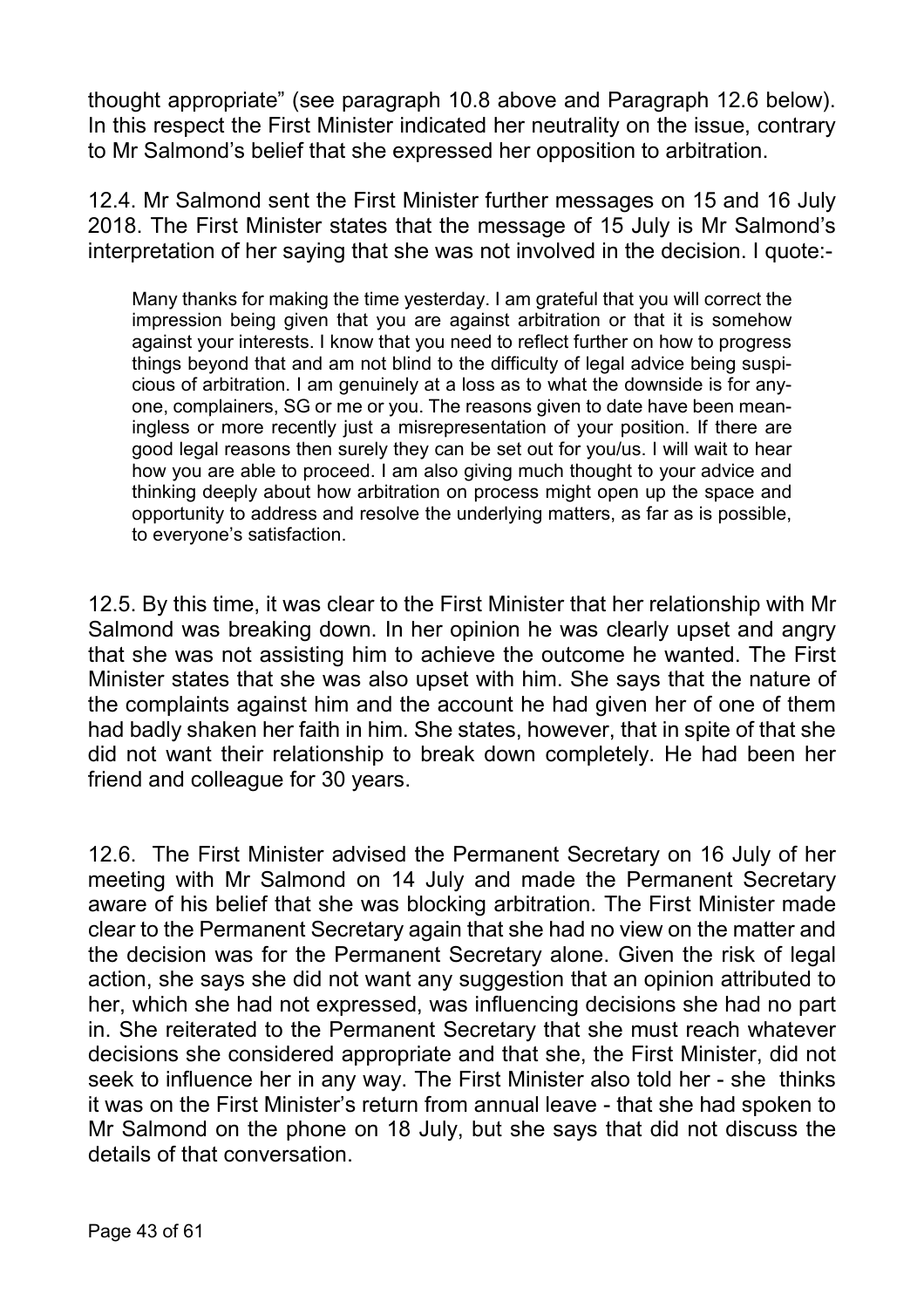12.7. The First Minister says that it was her wish to avoid her relationship with Mr Salmond from breaking down completely that prompted her telephone call to him on 18 July. She wanted to draw a line under their contact about the matter. She was also about to take a two day summer break and she did not want it interrupted by contact from him. However, she thinks she was also hoping to make him understand and accept why she could not and would not intervene.

12.8. Mr Salmond's account of this 18 July telephone call is that the First Minister phoned him at 13.05 to say that arbitration had been rejected and suggested that this was on the advice of the Law Officers. She urged him to submit a substantive rebuttal of the specific complaints against him, suggested that the general complaints already answered were of little consequence and would be dismissed, and then assured him that his submission would be judged fairly. She told him he would receive a letter from the Permanent Secretary offering him further time to submit such a rebuttal which duly arrived later that day. Mr Salmond says that as it turned out the rebuttal once submitted was given only cursory examination by the Investigating Officer in the course of a single day and that she had already submitted her final report to the Permanent Secretary. Mr Salmond's view is now that it was believed that his submission of a rebuttal would weaken the case for Judicial Review (his involvement in rebutting the substance of the complaints being seen to cure the procedural unfairness) and that the First Ministers phone call of 18 July 2018 and the Permanent Secretary's letter of the same date suggesting that it was in his "interests" to submit a substantive response was designed to achieve that.

12.9. Later on 18 July, Mr Salmond sent the First Minister a copy of a letter he had received from the Scottish Government. She did not respond to this message. He sent her a further message on 20 July 2018. Again, she did not respond. She has had no contact with Mr Salmond since.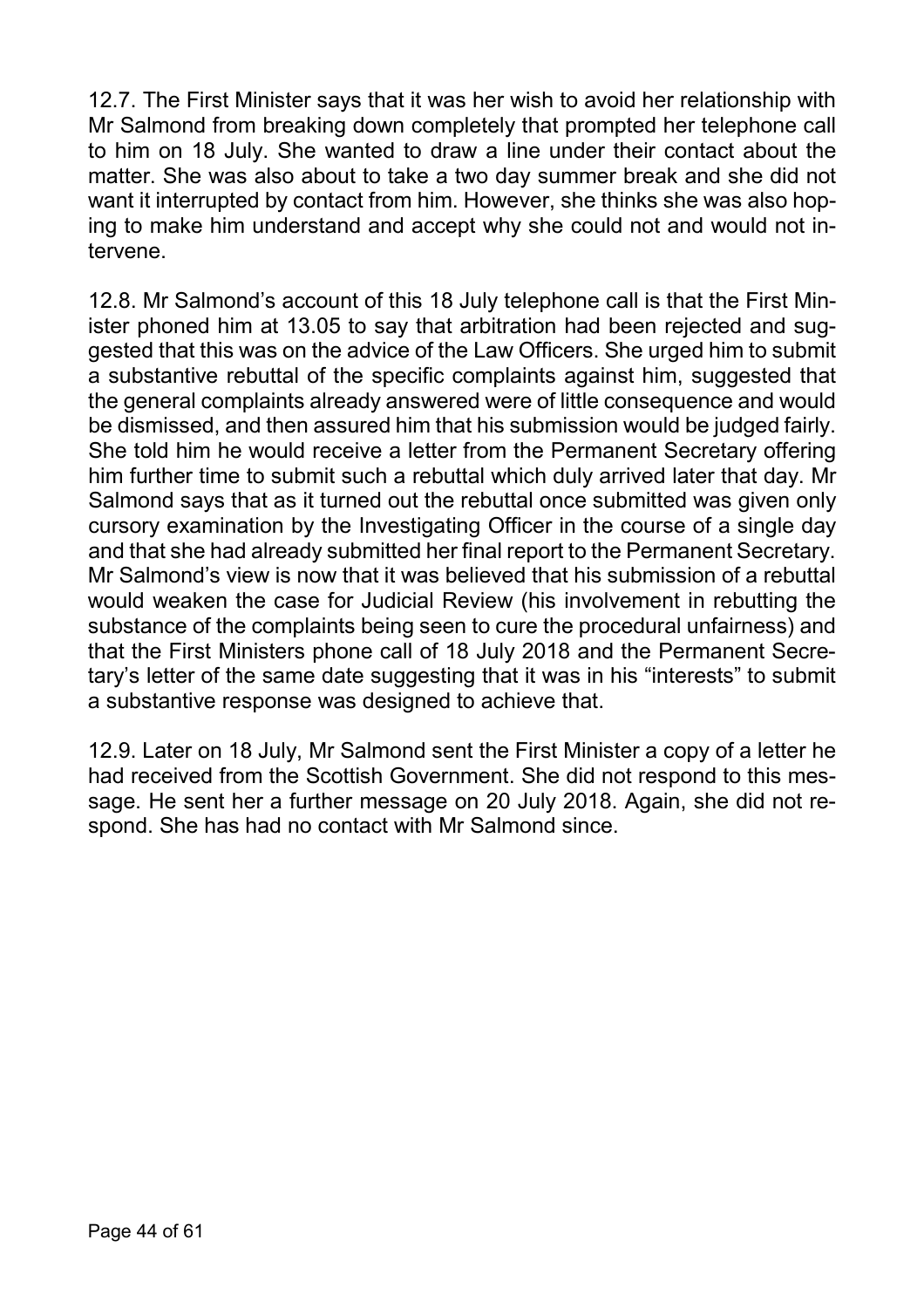#### **13. The Procedure for handling complaints against Ministers and former Ministers and Mr Salmond's objections to it**

13.1. As already mentioned in Chapter 2 above, in December 2017 the Scottish Government adopted the Procedure. Its full and formal title is "Handling of harassment complaints involving current or former ministers" and it is described as an "internal procedure agreed in December 2017 and published in February 2018 on the Scottish Government intranet". Since 23 August 2018 it is also published on the Scottish Government's website at https://www.gov.scot/publications/handling-of-harassment-complaints-involving-current-or-former-ministers/. The manner in which the Procedure is intended to operate are set out in Chapter 3 above.

13.2. As pointed out in Chapter 3 the Procedure not only does not envisage the notification of complaints made against former Ministers to the First Minister prior to the completion of the investigation but is designed to preclude her from having any role in the process. The purpose of this provision is clearly to avoid either the reality or the appearance of political interference with the process of an investigation and to ensure the impartiality of investigations. In my opinion this is a legitimate objective of the scheme.

13.3. So far as concerns the limitations on the First Minister's involvement in the Procedure in my opinion the principle of excluding any role for politicians in the resolution of complaints of harassment of public servants is not only a legitimate one but there is a strong case for maintaining it. It is appreciated that Mr Salmond and no doubt others do not share this view. Mr Salmond made a forceful case to the effect that the First Minister may intervene in the Procedure in his submission to me which I discuss below at paragraph 13.7.

13.4. In the event the Government accepted that the process of investigation in the case of the complaints made against Mr Salmond was flawed because of contact between the person who was appointed as investigating officer and the complainants both before and at the time their complaints were formally made. It is not part of my remit to examine how or why that happened or whether matters might have been handled differently except insofar as it is alleged that certain aspects of the conduct of the Government's defence to Mr Salmond's legal proceedings in themselves constituted a breach of the Ministerial Code. This aspect of the matter is dealt with in Chapter 14 below. I have, however, been asked in the remit "to consider and offer views on whether the Ministerial Code might need revision to reflect the terms of the Procedure and the strict limitations it places on the involvement of the First Minister in cases which fall to be considered under the Procedure." I am not asked in my remit to comment on whether the Procedure itself may require revision in the light of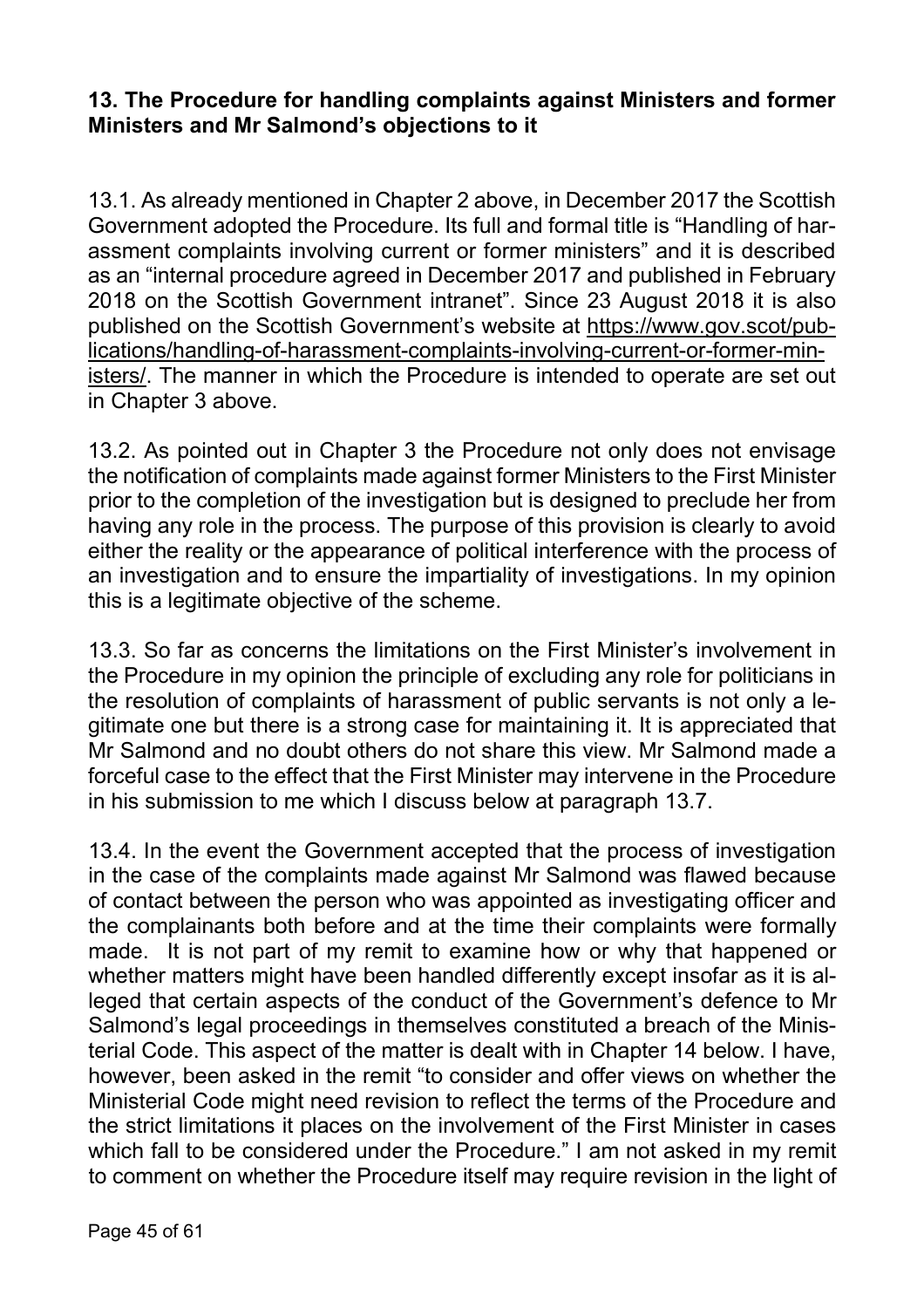experience and it is not part of the function of the independent advisers on the Ministerial Code.

13.5. It is of course important to learn what lessons there are from the experience gained in dealing with the complaint against Mr Salmond. In his judicial review proceedings he raised a substantial number of complaints about the procedures applied in his case apart from the issue conceded by the Government. In his submission to me he has repeated his view that there are serious deficiencies in the Procedure and has identified a number of them, including the absence of a mediation procedure in the case of complaints against former Ministers as well as the more fundamental question of how a non-statutory and non-contractual scheme could bind a former Minister who had already left office when the Procedure was introduced. It seems to me that a report on the question whether there have been breaches of the Ministerial Code is not the place to provide that answer. Since Mr Salmond's judicial review proceedings were conceded by the Scottish Government on one of the grounds argued there is no court decision on the merits of the various other legal grounds advanced in Mr Salmond's proceedings. It may be necessary, therefore, to examine each and every one of these issues with a view to deciding what, if any, amendments to the Procedure may be required in the light of this experience. In particular in my opinion the question of whether a relatively informal resolution procedure is appropriate at all and offers proper guarantees for the rights of all parties where the facts alleged in a complaint may also, if proved, amount to serious criminal conduct, is a matter which should receive further consideration.

13.6. A process of review of the Procedure by Ms Laura Dunlop QC was completed on 16 March 2021. Ultimately the question of whether there are legal deficiencies in the Procedure which need to be addressed is one for the Scottish Law Officers.

13.7. Mr Salmond in his submission to me, having expressed his concern about the terms of the remit of this enquiry, among other matters stated the following:

4. …The reason for my concern is that the remit drawn up for Mr Hamilton focuses on whether the First Minister intervened in a civil service process. As I have pointed out to Mr Hamilton, I know of no provisions in the Ministerial Code which makes it improper for a First Minister to so intervene.

5. To the contrary, intervention by the First Minister in an apparently unlawful process (subsequently confirmed by the Court of Session) would not constitute a breach precisely because the First Minister is under a duty in clause 2.30 of the Ministerial Code to avoid such illegality on the part of the Government she leads.

6. Further, to suggest intervention was a breach would be to ignore and contradict the express reliance of the procedure on the position of the First Minister as the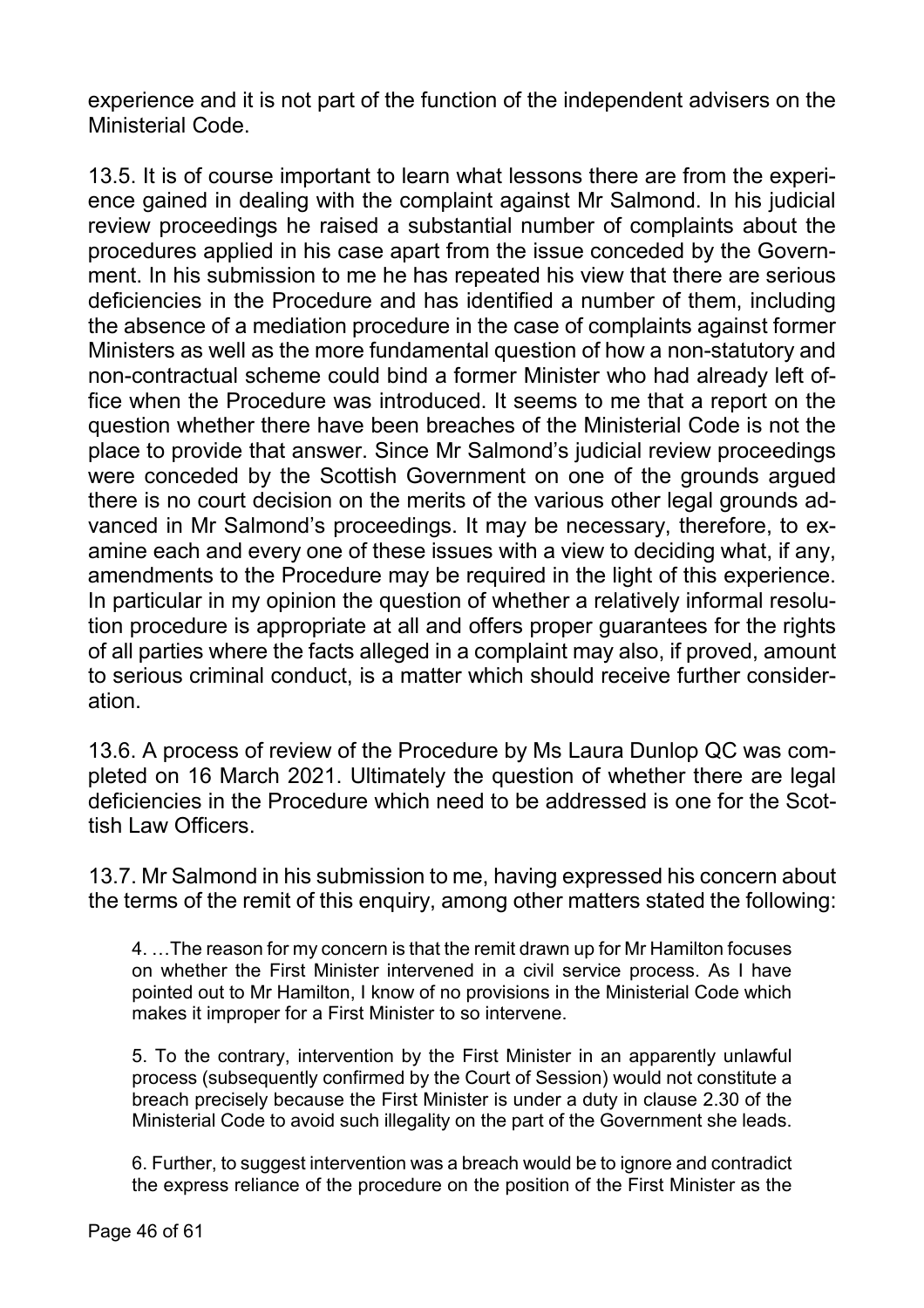leader of the party to which the former minister was a member in order to administer some unspecified sanction.

13.8. It is certainly correct that there is nothing in the Ministerial Code which expressly prevents the First Minister from involving herself in any process of government. However, the procedures to be followed in an internal Scottish Government enquiry into allegations of harassment were set out in the Procedure which had been adopted and agreed by the Scottish Government including the First Minister as recently as a few months before. While that Procedure had not been enacted into law, and it might therefore be argued that the Scottish Government could have revoked or overridden it, it could hardly be argued that the First Minister would have had any power unilaterally to do so. The Ministerial Code lays a major emphasis on the principle of collective cabinet responsibility which is as binding on the First Minister as on her ministerial colleagues.

13.9. Even had such a unilateral move by the First Minister been possible it would undoubtedly have been seen as a partisan and political interference in a process which was then underway, and as an interference of a nature which the Procedure was expressly designed to prevent. What is more the complainants had undoubtedly acted in the expectation that their complaints would be dealt with in accordance with the terms of the Procedure. What answer could have been made if these complainants in their turn had sought a judicial review of an attempt to overturn a process which was already underway? Such a Uturn would certainly have been both legally and politically impossible even had the First Minister wished to make it, which clearly she did not. One can only imagine the political reaction had the First Minister attempted to override a system expressly designed to deal with harassment complaints against former Ministers on the first occasion when it was used for this purpose. To have adopted a harassment Procedure after extensive consultation, and then to have altered it following a confidential arbitration process, as Mr Salmond was proposing, at a time when significant complaints against a former First Minister were actually under investigation, would undoubtedly have undermined public confidence in the processes of government to a much greater extent than in fact eventually happened as a result of Mr Salmond's successful judicial review.

13.10. Furthermore, to suggest that the First Minister not only could but should have intervened unilaterally to protect legality is to ignore the role of the Law Officers both under the Scotland Act and in the terms of the Ministerial Code. Paragraph 2.30 of the Code, having stated the overarching duty on Ministers to comply with the law goes on to state that it is part of the role of the Law Officers to ensure that the Government acts lawfully at all times.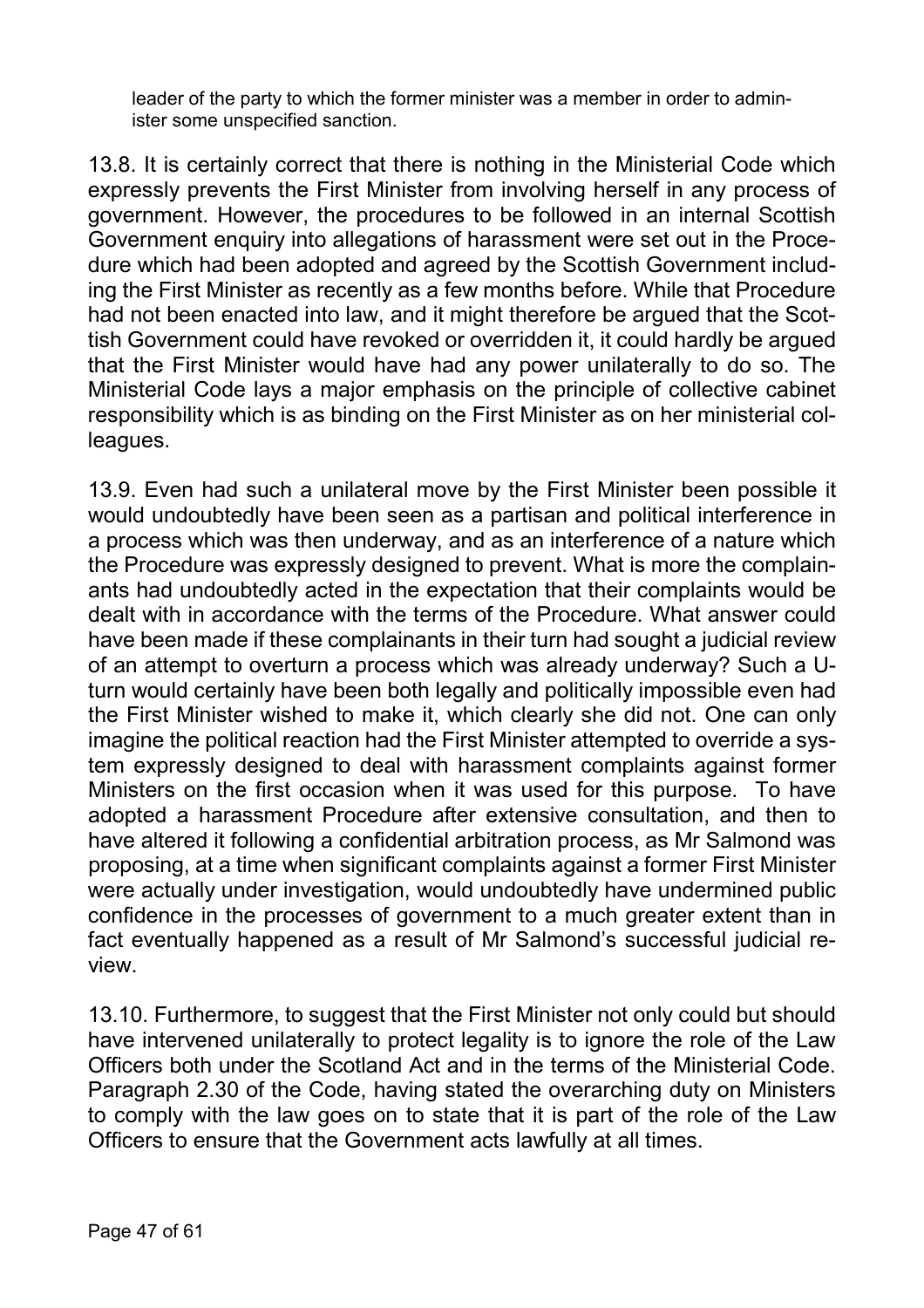13.11. It might be argued that a distinction could be drawn between an involvement in the Procedure to override the Permanent Secretary's decision as distinct from a possible involvement to insist on settling the litigation intended and subsequently in fact brought by Mr Salmond by agreeing to his demands for arbitration. In my opinion such a distinction would be wholly artificial. The First Minister acted in accordance with the spirit as well as the letter of the Procedure in declining to involve herself in questions concerning Mr Salmond's intended or actual litigation. The Procedure was one which the legal advisers to Scottish Government had been involved in drawing up. The services of the Scottish Law Officers, who under the Scotland Act 1998 are responsible for the provision of legal advice to Scottish Government, were at all times available to the First Minister and Scottish Government when the Procedure was being devised and to the Permanent Secretary when Mr Salmond's judicial review was being defended. Even on the assumption that the Law Officers got it wrong it does not follow that the First Minister was in breach of the Ministerial Code in failing to take Mr Salmond's advice.

13.12. I do not, therefore, accept that the First Minister's decision to follow the terms of the Procedure and not to seek to avoid or amend it during the course of an ongoing investigation amounted to a breach of the Ministerial Code. In my opinion for the reasons stated in the preceding paragraphs Mr Salmond's submissions in this regard are misconceived.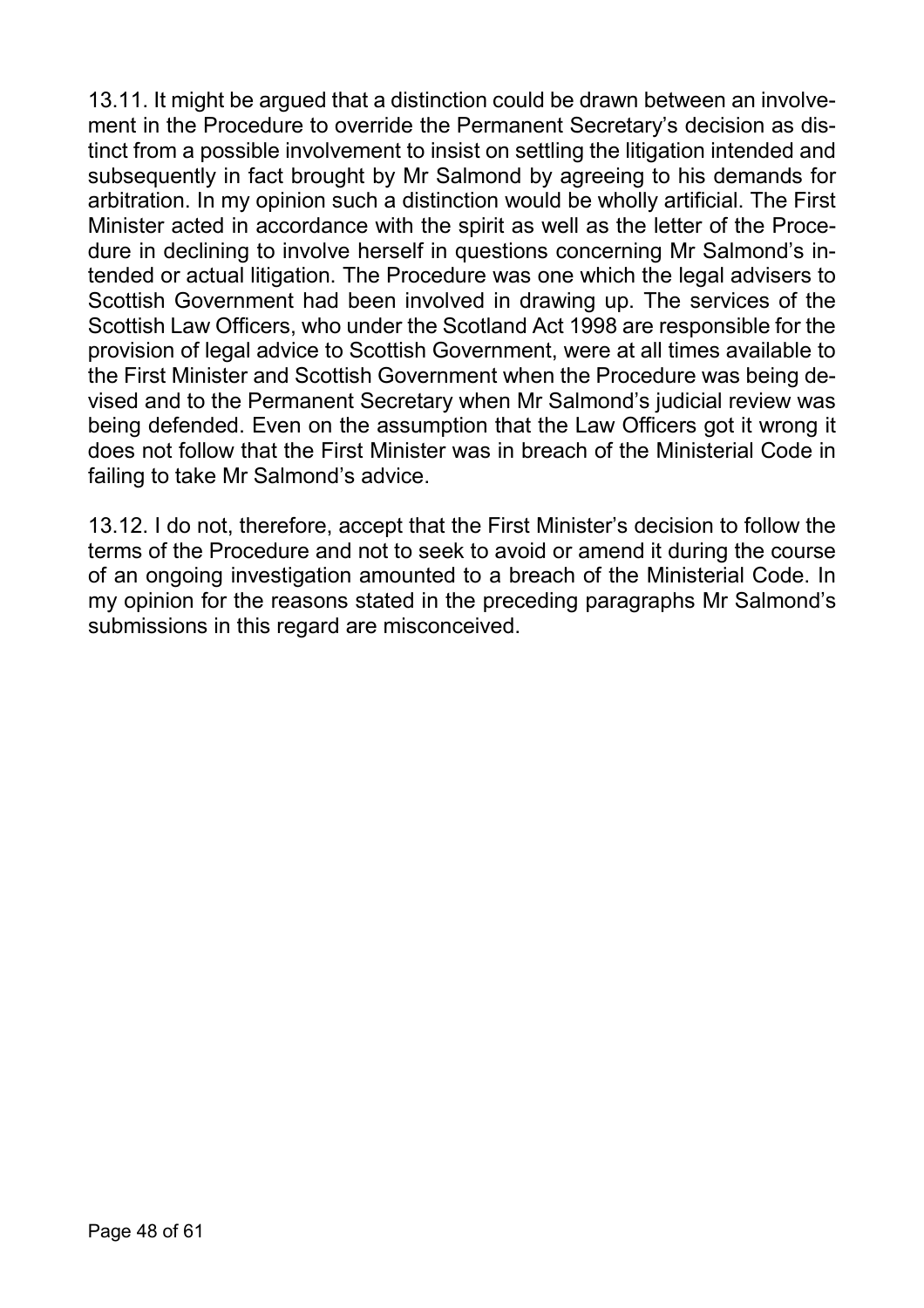#### **14. The Handling of Mr Salmond's Judicial Review Proceedings and the Ministerial Code**

14.1. Mr Salmond has raised a further matter which he says constitutes a breach of the Ministerial Code. He refers to the manner in which the Scottish Government attempted to defend his petition for judicial review in which he challenged the legality of the Procedure and its application in his case.

14.2. As is now well known the Scottish Government's defence of the petition was a saga of failures to disclose relevant evidence. The key documents relevant to the Government's defence have been, rather belatedly, published by the Scottish Government on its website<sup>13</sup>.

14.3. I do not propose to set out here a full chronology of what happened. The key problem was that the Investigating Officer in charge of investigating the complaints against Mr Salmond had had prior contact with the complainers before the complaints were formally made. However, the Procedure Stated that the IO "will have had no prior involvement with any aspect of the matter being raised." Unfortunately the full extent of the prior involvement was not revealed all at once and the details of that involvement emerged in instalments. The impact of this can be gauged from counsel's response at different stages- "a very real problem indeed" and "extremely concerning" on 31 October, the Petition "more likely than not to succeed" on 6 December. On that date counsel advised

29 The question that will justifiably now be asked is where this takes us. There are only two options.

30 One is to concede the Petition and, if so advised, return to square one. We have no doubt whatsoever that this is not an attractive option: it would require the conceding of (doubtless substantial) expenses, and would be trumpeted everywhere by the petitioner.

31 The other is simply to press on regardless. That is, in many ways, even less attractive: the expenses will be far higher, and the trumpeting far louder, if the case proceeds to a written judgment. Moreover, and potentially of more concern, is the real prospect of damaging criticism from Lord Pentland. He is not a judge known to pull his punches, and we are both concerned at the possibility of criticism, both from the bench in the course of the hearing and in any written judgment, which would not reflect well on the respondents.

32 Ultimately, our own view is that the "least worst" option would be to concede the Petition. We understand how unpalatable that advice will be, and we do not

<sup>13</sup> https://www.gov.scot/publications/legal-advice-related-to-the-parliamentary-inquiry-into-the-scottish-governments-handling-of-harassment-complaints-sghhc/.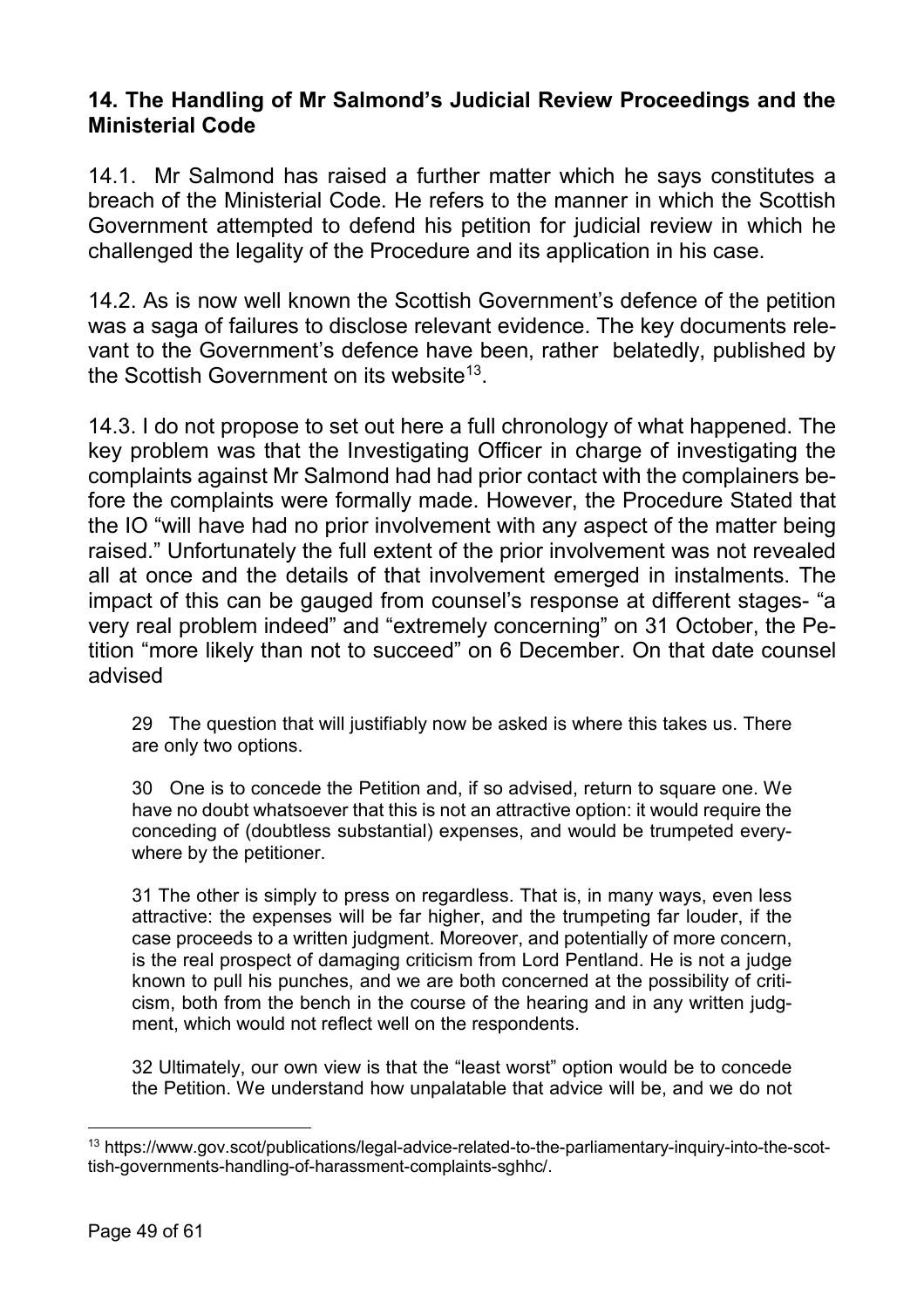tender it lightly. But we cannot let the respondents sail forth into January's hearing without the now very real risks of doing so being crystal clear to all concerned<sup>14</sup>.

14.4. In an email of 11 December from an unknown Government source it is stated that the Lord Advocate "was indeed clear about no question of conceding, with a stress on the benefit that would accrue from a judicial finding (a) that it was right to have a procedure in such circumstances and (b) it was right to have this procedure, even if there is a risk - which we all know and understand - that he may be forced to hold that there were faults in the way it was applied in the particular case". In another email of the same date from an unknown Government source it is stated that the Lord Advocate and the Solicitor General were "very clear that no question or need to drop the case. LA clear that even if prospects are not certain it is important that our case is heard. Senior Counsel made clear that his note was not intended to convey that he didn't think we had a stateable case…15"

14.5. On 17 December Counsel's pessimism had deepened. A joint advice of Senior and Junior Counsel of that date includes the following passages:-

1 We have drafted this note for the eyes of the Lord Advocate and Paul Cackette only.

2 It has been prepared in response to a series of events in the week of 10 December 2018 which led us to consider very seriously whether we were bound to withdraw from acting for the respondents in this matter. Having given the question anxious consideration we concluded that we would be entitled to so withdraw but at this stage are not bound to do so.

3 We introduce matters in this way to convey the seriousness of matters from our perspective.

31. It has become increasingly clear that the approach of the petitioner in this matter is one which may appropriately be described as a "scorched earth" one. It is clear that there is no concern on his part as to who might be criticised, or harmed, as a result of these proceedings. We understand that this is well understood by those "in the crosshairs" – most obviously the Permanent Secretary and the First Minister. If instructions are to proceed notwithstanding then so be it – we are not in a position where we are professionally unable to mount a defence (because, for example, there is no statable defence). We are, however, perilously close to such a situation. We are firmly of the view that at least one of the challenges mounted by the petitioner will be successful. We are told that there are other aspects to the case which justify the running of the defence and that, accordingly, there is no prospect of the petition being conceded. That decision is

 $\overline{a}$ <sup>14</sup> OCT-+LA05+-LPP-+5-+FINAL-+Committee+copy.pdf (www.gov.scot)

<sup>15</sup> OCT-+LA06+-LPP-+5-+FINAL-+Committee+copy.pdf (www.gov.scot)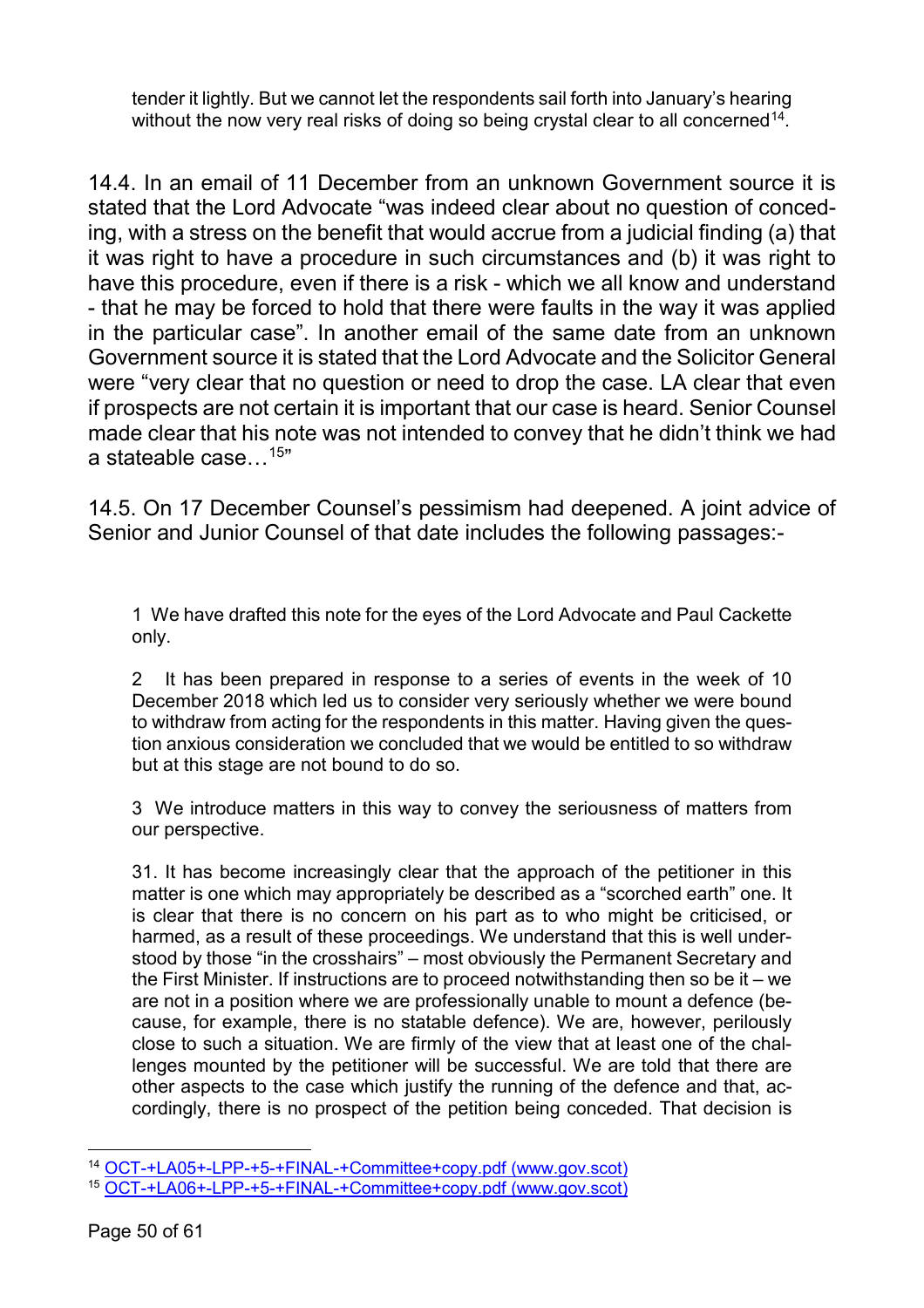not for us to take and as long as informed consent is given the decision to proceed is one which we must obey. We are, however, entirely unconvinced as to what benefit that might arise from the hearing in January that might outweigh the potentially disastrous repercussions thereof. Leaving aside the large expenses bill that would inevitably arise, the personal and political fallout of an adverse decision – especially if, as may be the case, it is attended by judicial criticism – seems to us to be something which eclipses by some way the possibility of helpful judicial comments. That being so, and recognising as we do that the wider political picture is something that others are far better than are we to comment upon, we cannot let pass uncritically the suggestion that the petition cannot be conceded. It would be possible simply to accept (as is our genuine advice as a matter of law) that the appointment of JM as Investigating Officer was, whilst made in bona fide, on reflection indefensible. That would render nugatory all of the other, potentially more harmful, aspects to the challenge. Accepting that a technical error was made could not sensibly be criticised. This would protect those that might otherwise be harmed by the vigorous nature of the challenge that is to be mounted. It would stem the substantial expenses bill that we have no doubt is presently being incurred. Given that we genuinely cannot see the defence prevailing in any event, that seems to us to be the only sensible approach.

32 We are acutely aware that much of this has already been said, and discounted. The decision to proceed has been taken by very experienced legal and political minds, who are entitled to proceed as they wish. However, we are – independently but also mutually – unable to see that the benefits in proceeding come close to meeting the potential detriments in so doing. Given the potential for harm we simply wish all concerned – and we include the First Minister in this – to be absolutely certain that they wish us to plough on regardless notwithstanding the concerns which we have outlined  $16$ 

14.6. On 19 December matters had deteriorated further. The following is from a joint note from counsel:

1 We write further to recent events. With regret, our dismay at this case deepens yet further.

2 We will not rehearse the regrettable way in which document disclosure has unfolded. Suffice to say that we have each experienced extreme professional embarrassment as a result of assurances which we have given, both to our opponents and to the court, which assurances have been given on instructions, turning out to be false as a result of the revelation of further documents, highly relevant yet undisclosed. We, of course, required to consult at 9.15pm last night to discuss the ramifications thereof.

3 This morning, the first part of the commission began. The inevitable result of the last minute disclosure of the additional documents was that the commission required to be adjourned. The havers now cited for Friday can expect a torrid time

<sup>16</sup> OCT-+LA24+-+LPP+-+5+-+FINAL+-+Committee+copy.pdf (www.gov.scot)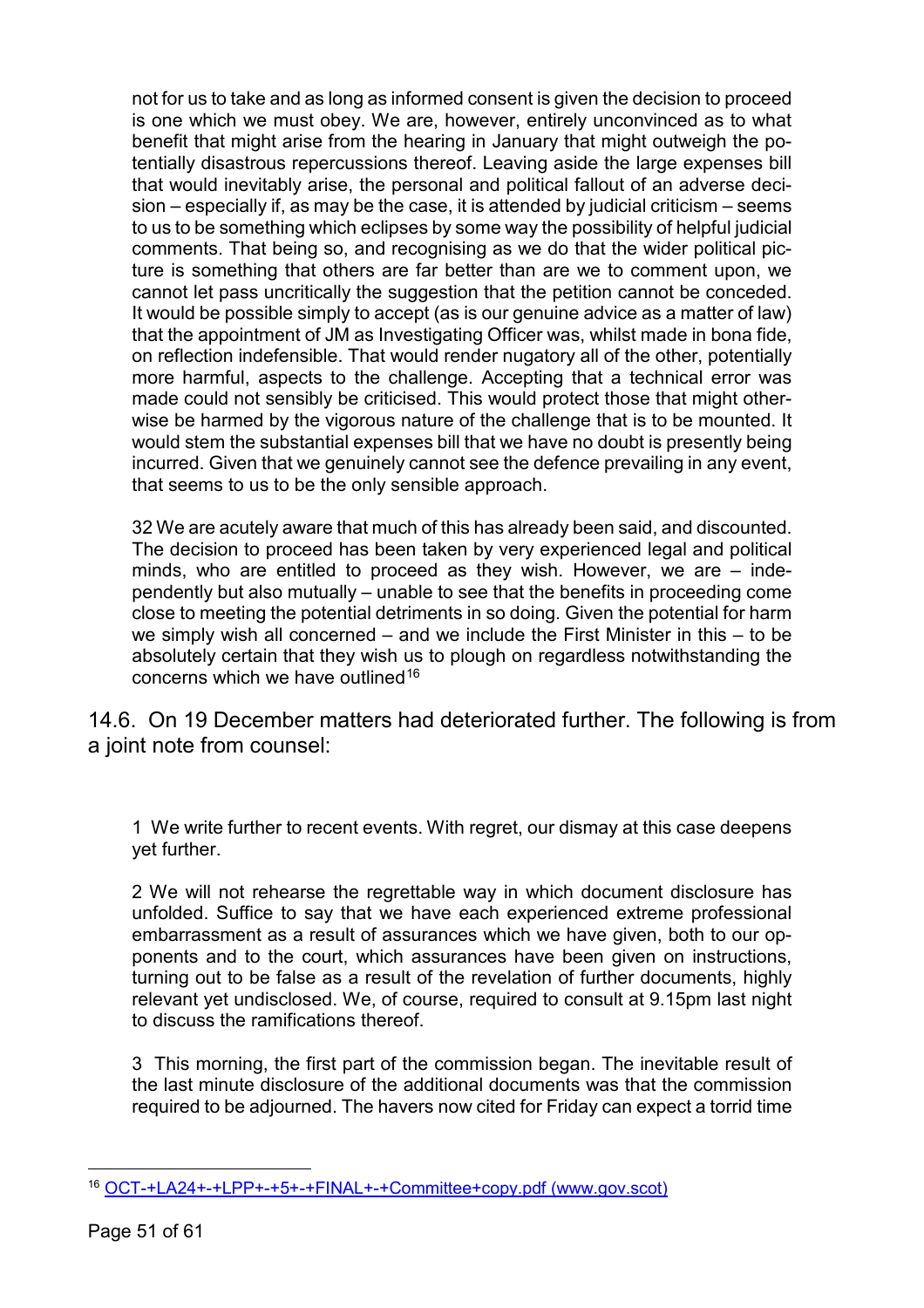in the witness box given the late disclosures. That comment applies in particular to the IO, for the reasons which follow.

4 All of that is bad enough. However, it pales beside the revelation in the course of this morning of two further documents. These give rise to the same two concerns discussed in the consultation last night: (i) the late nature of their revelation; and (ii) their content. Each document comes from the IO.

5 As to the late nature of the revelation, this is unexplained, and frankly inexplicable. Given the nature of the searches described by [redacted] as having been undertaken, we regret that we simply cannot understand why these documents have been made available only now<sup>17</sup>

14.7. There followed what was described as a "watershed moment" on 21 December<sup>18</sup>. The Investigating Officer in the case gave evidence on oath in the commission that in relation to a meeting between her and a complainer immediately before the complaint was made she could not remember that meeting. As counsel pointed out, this meant that the Government could not aver, much less prove, what happened at the meeting, and thus unable to rebut the rather obvious inferences that might be drawn from the fact that the meeting happened. Following this the Scottish Government decided to throw in the towel.

14.8. There is undoubtedly scope for political criticism of the manner in which Scottish Government handled Mr Salmond's proceedings. That is not a matter for me to express any view upon. However, Mr Salmond argues that the manner in which the case was handled amounts to a breach of "the overarching duty on Ministers to comply with the law" stated in paragraph 2.30 of the Ministerial Code.

14.9. There are undoubtedly ways in which the handling of court proceedings could involve illegality. Perjury is a serious offence, and the tendering of evidence known or believed to be perjured would be a grave matter, as would the use of forged documents in legal proceedings. Malicious prosecution is both a tort and a crime. Conspiracy to pervert the course of justice is also a serious offence. It is also essential that judges can trust counsel and solicitors who appear before them and therefore very high standards are expected in respect of their duty of candour and not to mislead the court. Instructions to act in breach of these duties would therefore be a serious matter.

14.10. I cannot see that any of these issues arose in this case. On several occasions counsel made clear their disagreement with decisions that were

 $\overline{a}$ <sup>17</sup> Legal advice related to the Parliamentary Inquiry into the Scottish Government's Handling of Harassment Complaints (SGHHC) - gov.scot (www.gov.scot)

<sup>18</sup> OCT+-+LA17+-+LPP+-+5+-+FINAL+-+Committee+copy.pdf (www.gov.scot)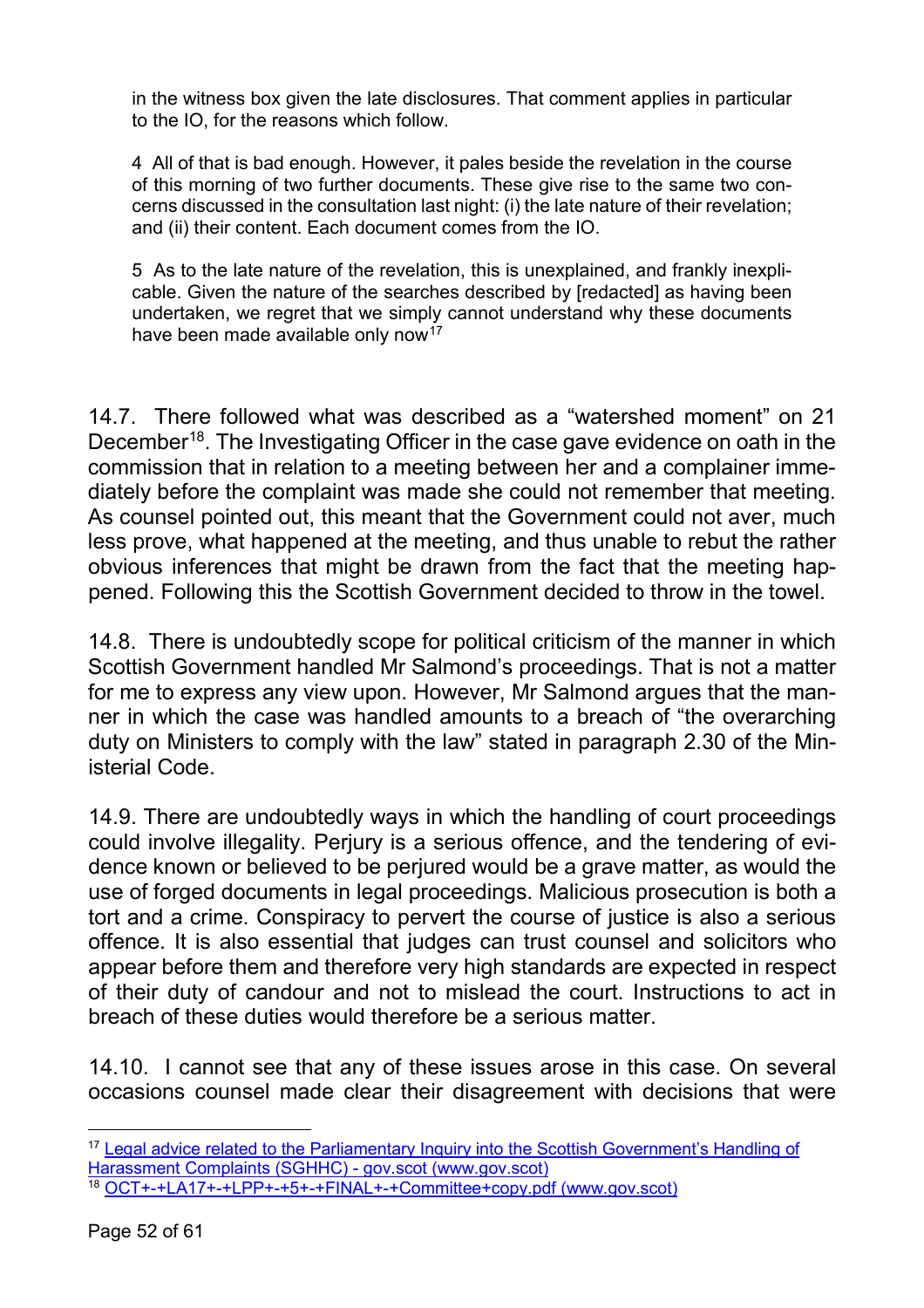made but in each case accepted that the final say rested with the Law Officers. There is no doubt from the whole manner and tone of counsel's advices that they would, quite properly, have declined to accept any instructions which were improper.

14.11. Mr Salmond appears to be under the misapprehension that the Government is under a duty to withdraw a case if advised that there is less than an evens chance of winning. There is no such rule and the prediction of the outcome of cases is not an exact science.

14.12. There is in my opinion no evidence whatsoever that the First Minister acted improperly or in breach of the Ministerial Code with respect to Mr Salmond's petition. The evidence suggests that the key legal decisions were taken by the Law Officers. Having regard to the duty of the Law Officers to ensure that the Government acts lawfully at all times, and having regard to the position of the Lord Advocate under the Scotland Act (he cannot be removed from his position by the First Minister without the consent of the Sottish Parliament) I think the First Minister was fully entitled to rely on his legal advice.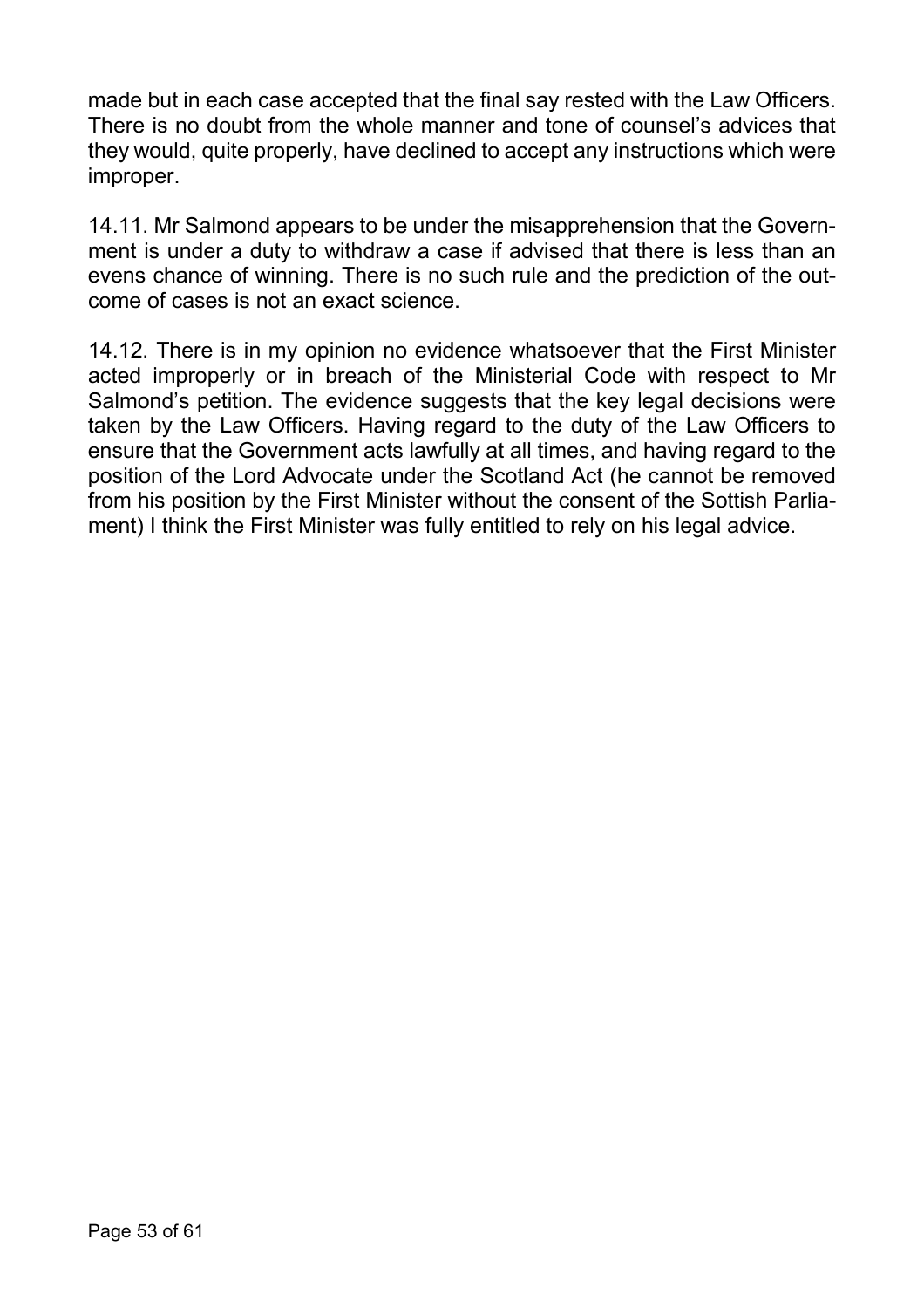#### **15. The Ministerial Code: Contacts with External Individuals and Organisations, including Outside Interest Groups and Lobbyists**

15.1. Sections 4.22 and 4.23 of the Ministerial Code provide as follows:-

4.22 Ministers meet many people and organisations and consider a wide range of views as part of the formulation of Government policy. Meetings on official business should normally be arranged through Private Offices. A private secretary or official should be present for all discussions relating to Government business. Private Offices should arrange for the basic facts of formal meetings between Ministers and outside interest groups to be recorded, setting out the reasons for the meeting, the names of those attending and the interests represented. A monthly list of engagements carried out by all Ministers is published three months in arrears.

4.23 If Ministers meet external organisations or individuals and find themselves discussing official business without an official present – for example at a party conference, social occasion or on holiday – any significant content (such as substantive issues relating to Government decisions or contracts) should be passed back to their Private Offices as soon as possible after the event, who should arrange for the basic facts of such meetings to be recorded in accordance with paragraph 4.22 above.

15.2. It seems to have been generally assumed, even in the terms of the remit itself, that section 4.22 of the Ministerial Code applied to the meetings between the First Minister and Mr Salmond. I begin by saying that I do not accept that these meetings can be considered as SNP party meetings for the reasons stated in paragraph 9.8 of this report in which I discuss the character of the meeting of 2 April. The First Minister has accepted that before that first meeting with Mr Salmond she suspected the reason Alex Salmond wanted to see her on April 2 was that he was facing an allegation of sexual misconduct. As already explained I accept her statement that her motives for agreeing to the meeting were partly political and partly personal.

15.3. From the first sentence of paragraph 4.22 of the Code it is clear that the primary, and possibly the sole purpose of this provision is to deal with meetings with people and organisations which are held or can be considered "as part of the formulation of Government policy." This is reinforced by the subsequent requirement in the paragraph "for the basic facts of formal meetings between Ministers and outside interest groups to be recorded, setting out the reasons for the meeting, the names of those attending and the interests represented." Paragraph 4.23 then extends the provision to deal with the situation where in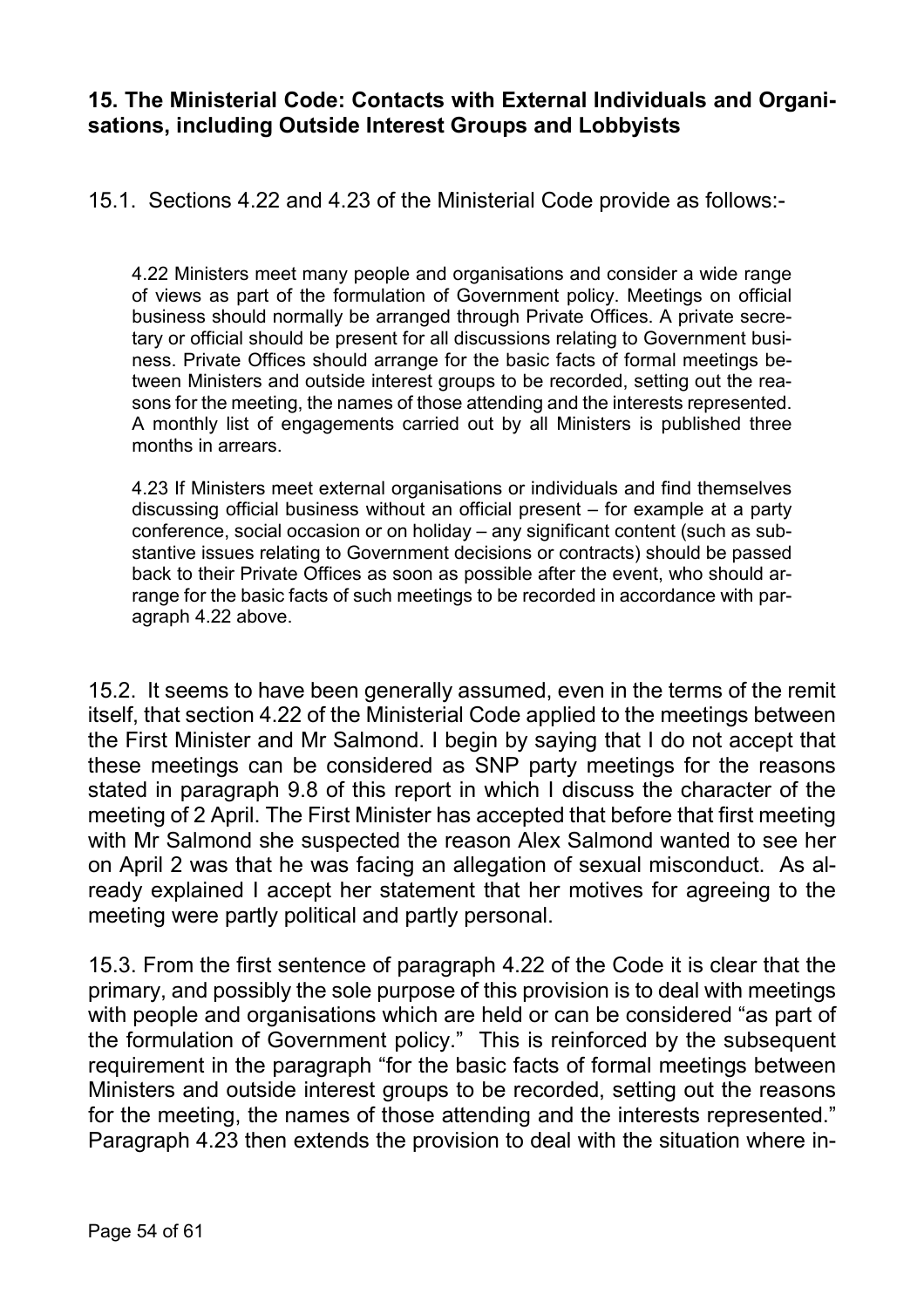formal meetings or discussions take place but again this is qualified by confining it to discussions containing "any significant content (such as substantive issues relating to Government decisions or contracts)". Ministers must have numerous contacts every day which are not required to be recorded under this provision. The other highly significant aspect of this provision is that it applies only to "contacts with *external* individuals and organisations, including *outside* interest groups and lobbyists." (Emphasis added).

15.4. We know what the discussions were about. They concerned a governmental process for dealing with harassment complaints against Scottish Government Ministers, former Ministers and officials generally known as "the Procedure". As already stated its full and formal title is "Handling of harassment complaints involving current or former ministers" and it is described as an "*internal* (my emphasis) procedure agreed in December 2017 and published in February 2018 on the Scottish Government intranet". Since 23 August 2018 it is also published on the Scottish Government's website at https://www.gov.scot/publications/handling-of-harassment-complaints-involving-current-or-former-ministers/.

15.5. Note that the procedure is clearly described as an internal procedure. It did not apply to anybody who did not and never had worked for Scottish Government. Indeed it was precisely the claim made by Scottish Government to have jurisdiction over harassment carried out by former Ministers during their time in office which formed a major bone of contention between Mr Salmond and the Scottish Government. In my opinion any person who was being proceeded against under the Procedure, or for that matter was making a complaint under its provisions, was entitled to raise an issue without the matter being recorded under these provisions of the Code. I fully accept the logic of the First Minister's position that it would have been impossible to record such meetings or discussions without a risk of prejudicing the proceedings or interfering with their confidentiality.

15.6. In my opinion, therefore, neither the letter nor the spirit of paragraphs 4.22 and 4.23 of the Ministerial Code applied to the discussions between the First Minister and Mr Salmond. Consequently I do not consider that the First Minister acted in breach of the Code in not disclosing them prior to 5 June.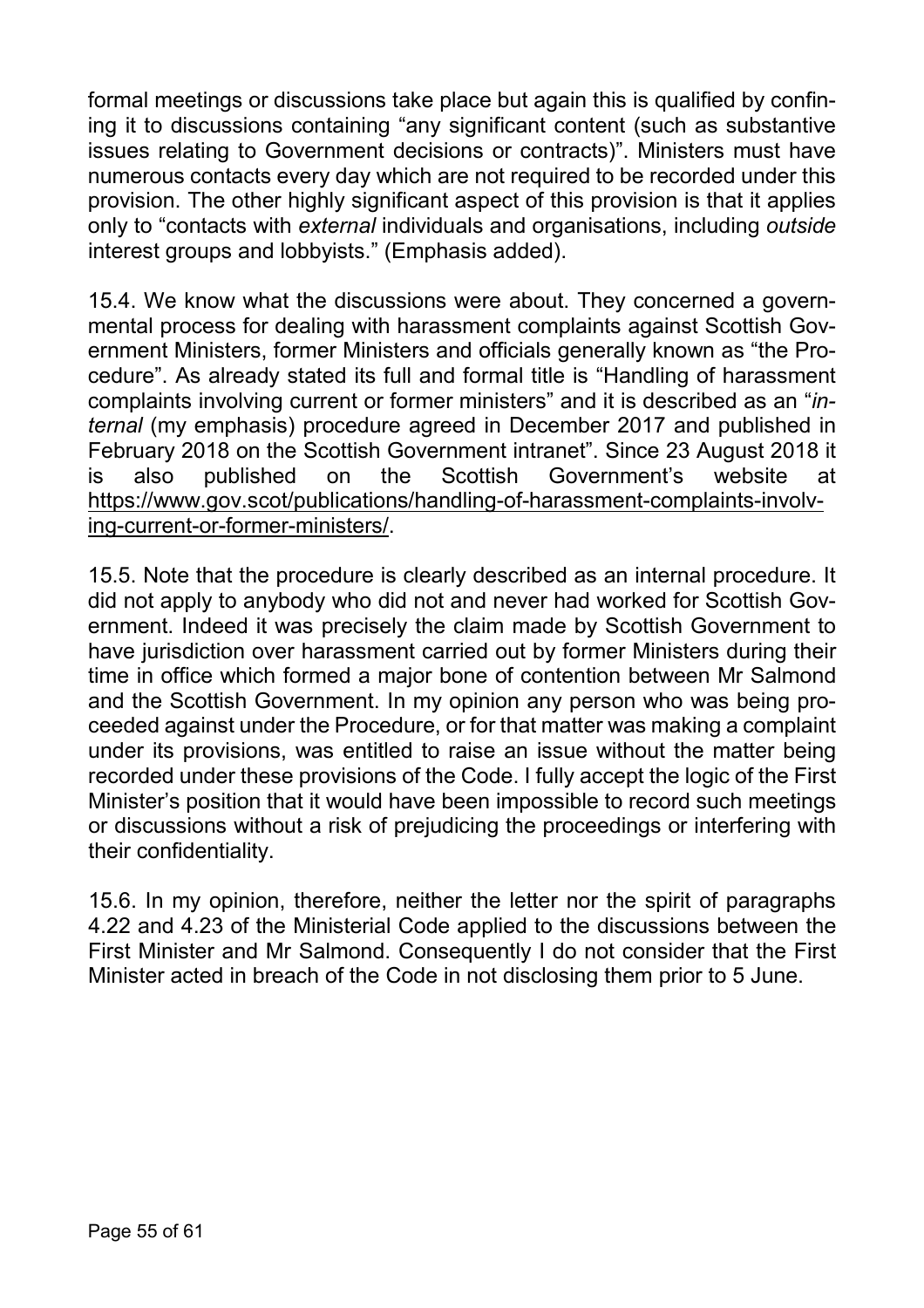# **16. The Ministerial Code: Special Advisers**

16.1. Paragraphs 4.15 to 4.19 of the Ministerial Code deal with special advisers. Much of these provisions deal with appointment, distribution of posts, salaries and terms and conditions of appointment. Special Advisers are subject to a code of conduct which was last revised in March 2017. This may need some further revision in the light of the implementation of the Procedure. If the First Minister is to remain excluded from any involvement in the Procedure consideration might be given to whether this should also apply to the Chief of Staff and other special advisers. Consideration might also be given to whether some of the provisions of the Ministerial Code which apply to Ministers should also apply with appropriate modifications to special advisers, for example, the requirement to record external contacts.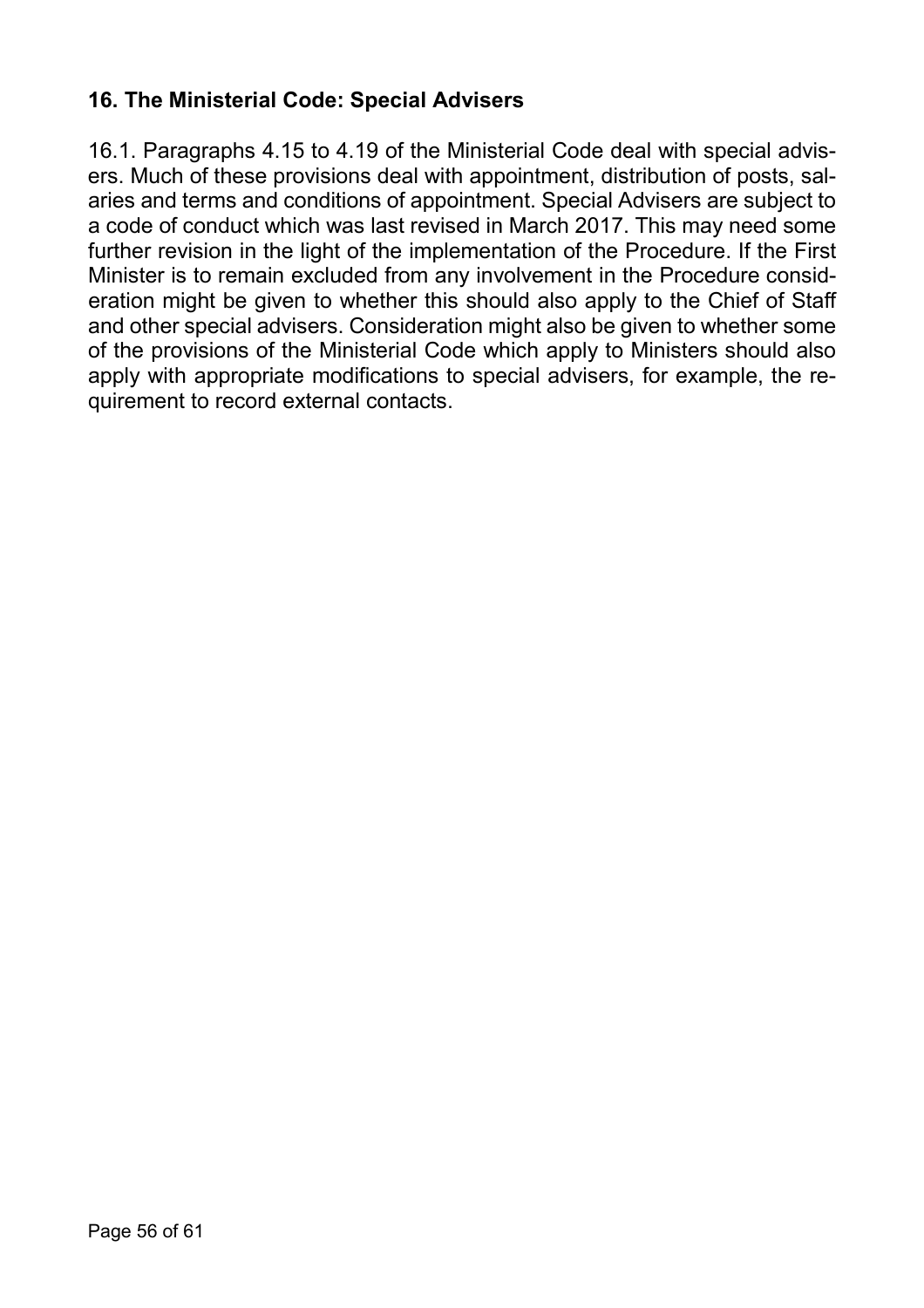# **17. The alleged leak to the Daily Record**

17.1. Mr Salmond has asked for an investigation into whether an alleged criminal leak of part of the contents of the Permanent Secretary's Decision report to the Daily Record was sourced from the First Minister's Office.

17.2. It is no part of my function and I have no power to investigate criminal offences. If Mr Salmond has evidence to support this complaint he should refer the matter to the police.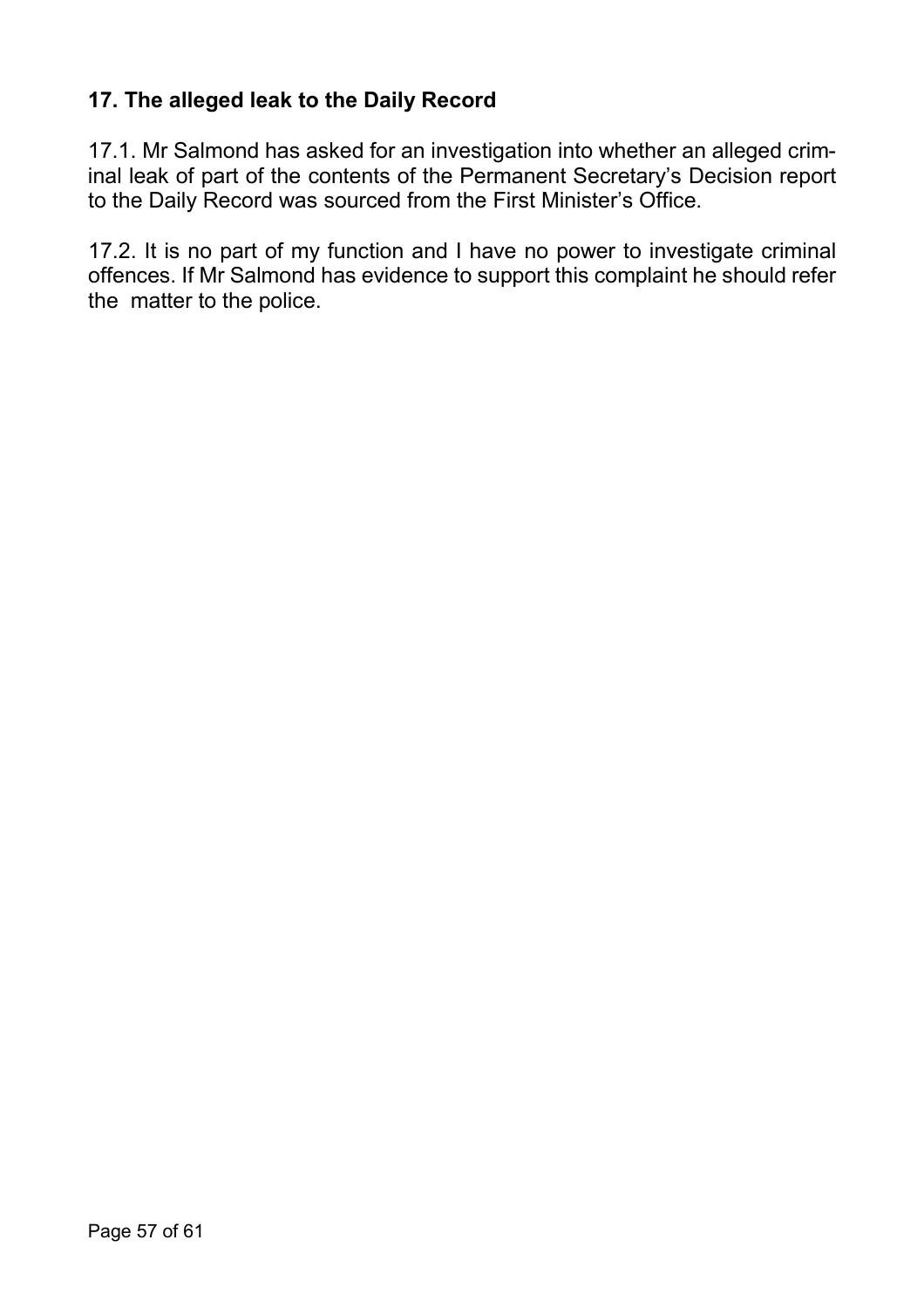#### **18. Conclusions and recommendations**

18.1. I have considered the following issues which were alleged to amount to a breach of the Ministerial Code by the First Minister:-

 1. The allegation that her failure to record her meetings with and telephone discussions with Mr Salmond and others on 29 March, 2 and 23 April, 7 June and 14 and 18 July 2018 amounted to a breach of paragraphs 4.22 and 4.23 of the Ministerial Code.

 2. The allegation that the First Minister may have attempted to influence the conduct of the investigation then being undertaken by the Permanent Secretary into allegations made against Mr Salmond under the Procedure for Handling of Harassment Complaints involving Current or Former Ministers ("the Procedure").

 3. The allegation that the First Minister misled the Scottish Parliament in relation to her meetings as specified in paragraph 1 above.

 4. The allegation that the First Minister was in breach of her duty to comply with the law in respect of the Scottish Government's response to the petition of Mr Salmond for judicial review of the Procedure.

18.2. For the reasons set out in detail above in this Report I am of the opinion that the First Minister did not breach the provisions of the Ministerial Code in respect of any of these matters.

18.3. The remit also invited me to consider "whether the Ministerial Code might need revision to reflect the terms of the Procedure and the strict limitations it places on the involvement of the First Minister in cases which fall to be considered under the Procedure." In view of the urgency of addressing the other issues relating to alleged breaches of the Ministerial Code which are referred to in the remit I decided to defer consideration of this. It would also in my opinion be appropriate that the other independent adviser also take part in this process. It would also seem sensible to await decisions on what changes if any are to be made to the Procedure. It might also be appropriate to consider the matters relating to special advisers referred to in Chapter 16 in this context.

James Hamilton

22 March 2021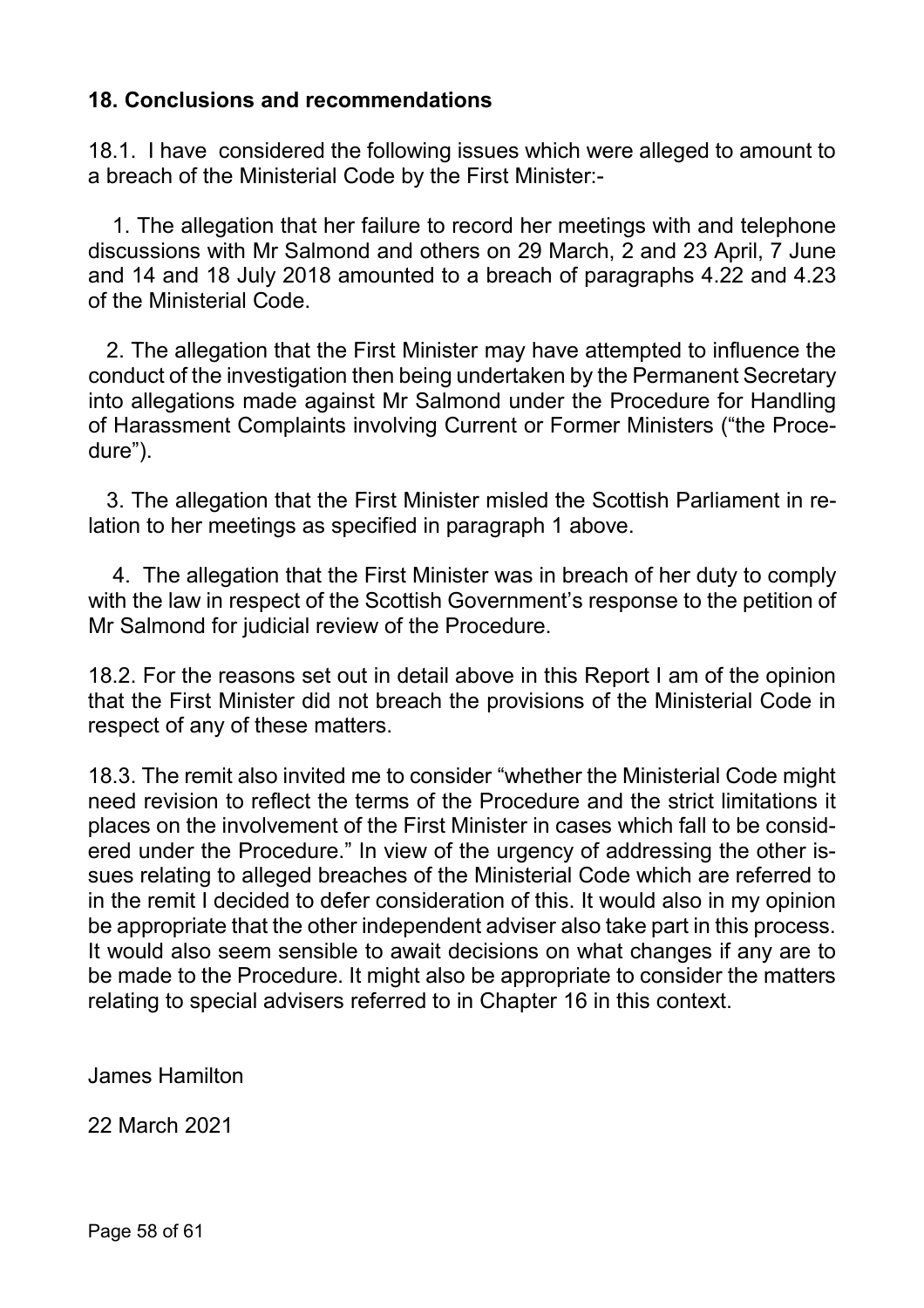# **Bibliography**

The Ministerial Code

The Scottish Ministerial Code can be found at the following link:

Scottish Ministerial Code: 2018 edition - gov.scot (www.gov.scot)

#### **The Procedure**

The procedure entitled "Handling of harassment complaints involving current or former ministers", under which the original complaints were handled, can be found here: https://www.gov.scot/publications/handling-of-harassmentcomplaints-involving-current-or-former-ministers/

The Scottish Government provided a submission to the Scottish Parliament Committee on the development of the policy. This can be found at the following link: SP+SGHHC1+Phase+1+Written+Statement+19+June+2020.pdf (www.gov.scot)

The Scottish Government also provided a timeline of the development of the procedure. This can be found at the following link: Timeline for Statement 1 - 14 August(1).pdf (parliament.scot)

#### Documents supporting written statement on the development of the policy

Circulation of draft version 5.0 of the procedure for review : SP+SGHHC1+XX001+-+3+-+Redacted+or+Watermarked+Version.pdf (www.gov.scot)

Discussion of the procedure covering all harassment not only sexual harassment :

SP+SGHHC1+YY044+-+3+-+Redacted+or+Watermarked+Version.pdf (www.gov.scot)

#### Fairness at work

There are a number of publically available sources which give background on fairness at work and harassment complaints in the Scottish Government.

This link provides information on harassment complaints up to 2017: Internal complaint system: FOI release - gov.scot (www.gov.scot)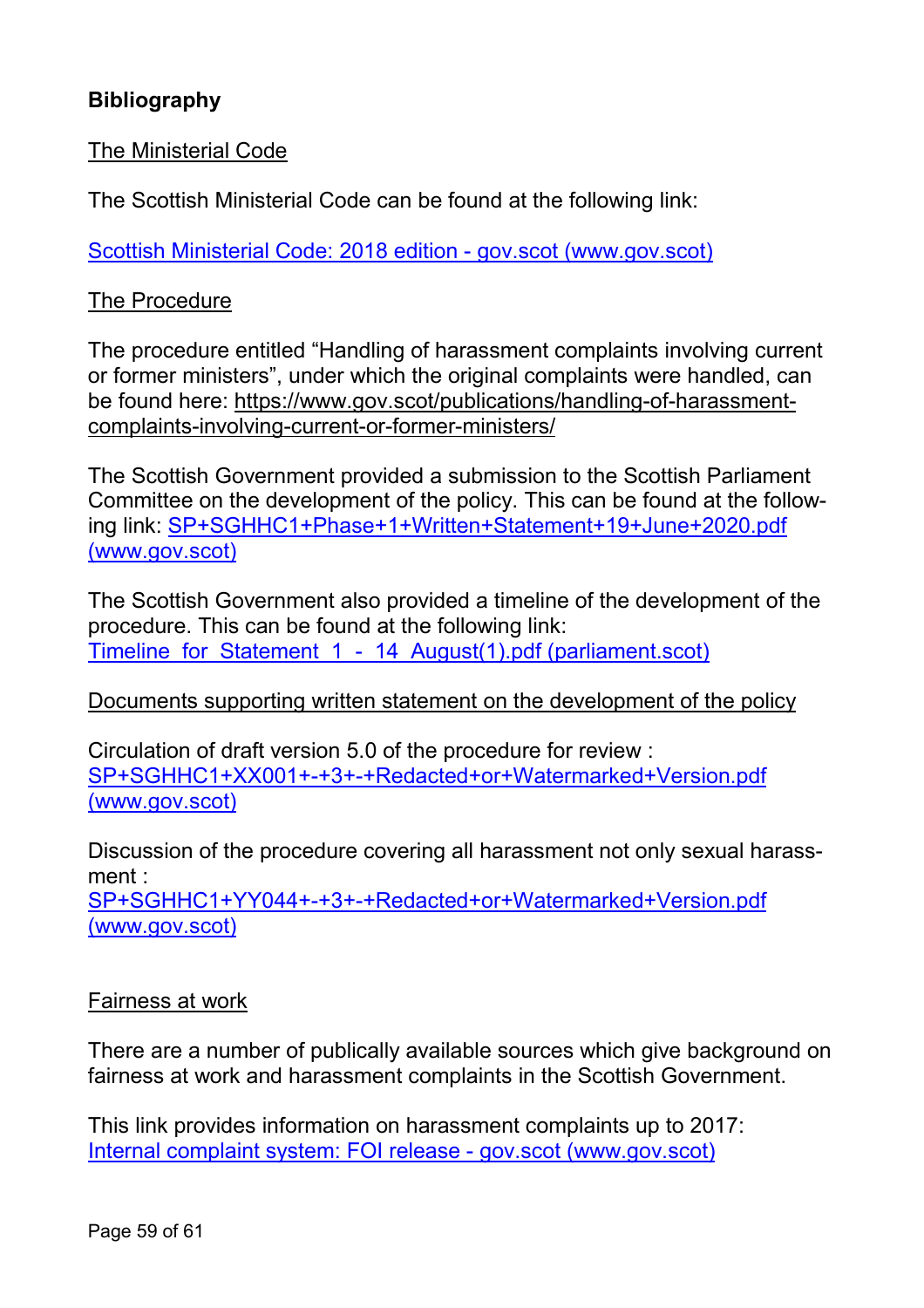This link provides information to People Survey conducted yearly in the Scottish Government to obtain view from our employees about the experience of working in the Scottish Government and its agencies:

Scottish Government People Survey 2005 to 2018 - gov.scot (www.gov.scot)

#### The Judicial Review

The Scottish Government provided a submission to the Scottish Parliament Committee on the conduct of the Judicial Review. This can be found at the following link: SP SGHHC2 Written Statement on the Judicial Review 20 July 2020.pdf (parliament.scot)

#### Official Committee's reports

The Committee's evidence session with the First Minister: Official Report (parliament.scot)

First Minister's opening statement on  $8<sup>th</sup>$  January 2018:

#### Official Report 8 Jan 2019 (parliament.scot)

Alex Salmond evidence submission of 23rd February 2021: Alex Salmond (5) (further redactions 23.02.2021).pdf (parliament.scot)

Documents to Legal privileged advice :

Joint counsel note of 6<sup>th</sup> December 2018 : OCT-+LA05+-LPP-+5-+FINAL-+Committee+copy.pdf (www.gov.scot)

Consultation with Law Officers, Senior Counsel and SGLD: OCT-+LA06+-LPP-+5-+FINAL-+Committee+copy.pdf (www.gov.scot)

Joint Counsel Note of 17<sup>th</sup> December 2018: OCT-+LA24+-+LPP+-+5+-+FINAL+-+Committee+copy.pdf (www.gov.scot)

Joint Counsel Note of 19th December 2018: Legal advice related to the Parliamentary Inquiry into the Scottish Government's Handling of Harassment Complaints (SGHHC) - gov.scot (www.gov.scot)